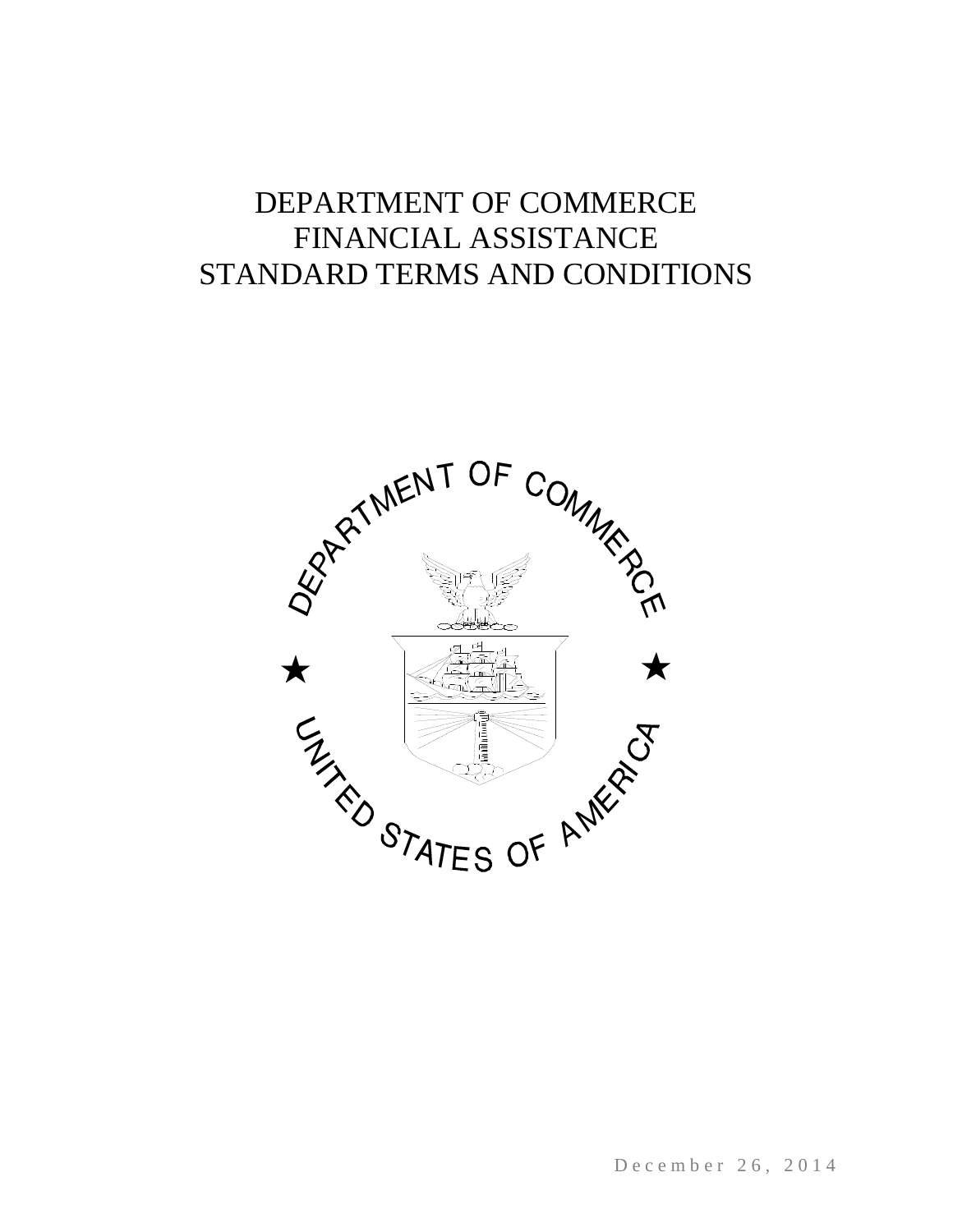# **DEPARTMENT OF COMMERCE** FINANCIAL ASSISTANCE STANDARD TERMS AND CONDITIONS

# **Table of Contents**

| Α.          |                                                                            |  |
|-------------|----------------------------------------------------------------------------|--|
| .01         |                                                                            |  |
| .02         |                                                                            |  |
| .03         |                                                                            |  |
| .04         |                                                                            |  |
| .05         |                                                                            |  |
| .06         |                                                                            |  |
| .07         |                                                                            |  |
| .08         |                                                                            |  |
|             |                                                                            |  |
| .01         |                                                                            |  |
| .02         |                                                                            |  |
| .03         |                                                                            |  |
| .04         |                                                                            |  |
| .05         |                                                                            |  |
| .06         |                                                                            |  |
| .07         | Incurring Costs or Obligating Federal Funds Before and After the Period of |  |
| .08         |                                                                            |  |
| $C_{\cdot}$ |                                                                            |  |
| D.          |                                                                            |  |
| .01         |                                                                            |  |
| .02         |                                                                            |  |
| .03         |                                                                            |  |
| Е.          |                                                                            |  |
| $F_{\cdot}$ |                                                                            |  |
| .01         |                                                                            |  |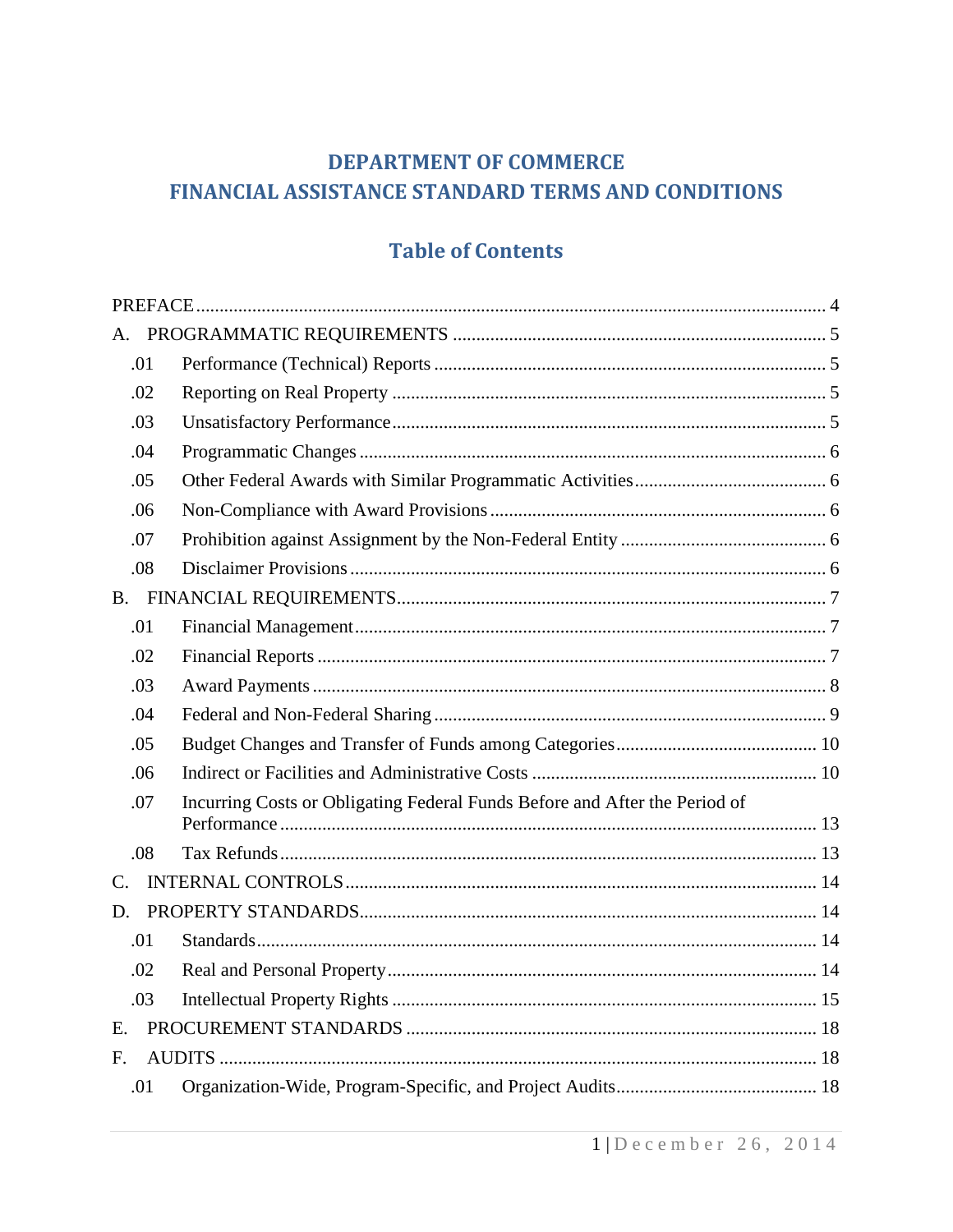| .02            |                                                                                                                                                                                                                                                                    |  |
|----------------|--------------------------------------------------------------------------------------------------------------------------------------------------------------------------------------------------------------------------------------------------------------------|--|
| G.             |                                                                                                                                                                                                                                                                    |  |
| .01            |                                                                                                                                                                                                                                                                    |  |
| .02            |                                                                                                                                                                                                                                                                    |  |
| .03            | Barring Delinquent Federal Debtors from Obtaining Federal Loans or Loan Insurance                                                                                                                                                                                  |  |
| .04            | Effect of Judgment Lien on Eligibility for Federal Grants, Loans, or Programs 22                                                                                                                                                                                   |  |
| Η.             |                                                                                                                                                                                                                                                                    |  |
| I.             |                                                                                                                                                                                                                                                                    |  |
| .01            |                                                                                                                                                                                                                                                                    |  |
| .02            |                                                                                                                                                                                                                                                                    |  |
| J.             | CODES OF CONDUCT AND SUBAWARD, CONTRACT, AND SUBCONTRACT                                                                                                                                                                                                           |  |
| .01            |                                                                                                                                                                                                                                                                    |  |
| .02            |                                                                                                                                                                                                                                                                    |  |
| .03            |                                                                                                                                                                                                                                                                    |  |
| .04            | Applicability of Provisions to Subawards, Contracts, and Subcontracts 26                                                                                                                                                                                           |  |
| .05            | Pilot Program for Enhancement of Employee Whistleblower Protections 27                                                                                                                                                                                             |  |
| .06            | Small Businesses, Minority Business Enterprises and Women's Business Enterprises 27                                                                                                                                                                                |  |
| .07            |                                                                                                                                                                                                                                                                    |  |
| K.             |                                                                                                                                                                                                                                                                    |  |
| .01            |                                                                                                                                                                                                                                                                    |  |
| a.             |                                                                                                                                                                                                                                                                    |  |
| $\mathbf b$ .  |                                                                                                                                                                                                                                                                    |  |
| $\mathbf{C}$ . |                                                                                                                                                                                                                                                                    |  |
| .02            |                                                                                                                                                                                                                                                                    |  |
| a.             | The National Environmental Policy Act (42 U.S.C. §§ 4321 et seq.)  30                                                                                                                                                                                              |  |
| b.             | The National Historic Preservation Act (16 U.S.C. §§ 470 et seq.)  31                                                                                                                                                                                              |  |
| c.             | Executive Order 11988 ("Floodplain Management") and Executive Order 11990                                                                                                                                                                                          |  |
| d.             | Clean Air Act (42 U.S.C. §§ 7401 et seq.), Federal Water Pollution Control Act (33<br>U.S.C. §§ 1251 et seq.) (Clean Water Act), and Executive Order 11738 ("Providing for<br>administration of the Clean Air Act and the Federal Water Pollution Control Act with |  |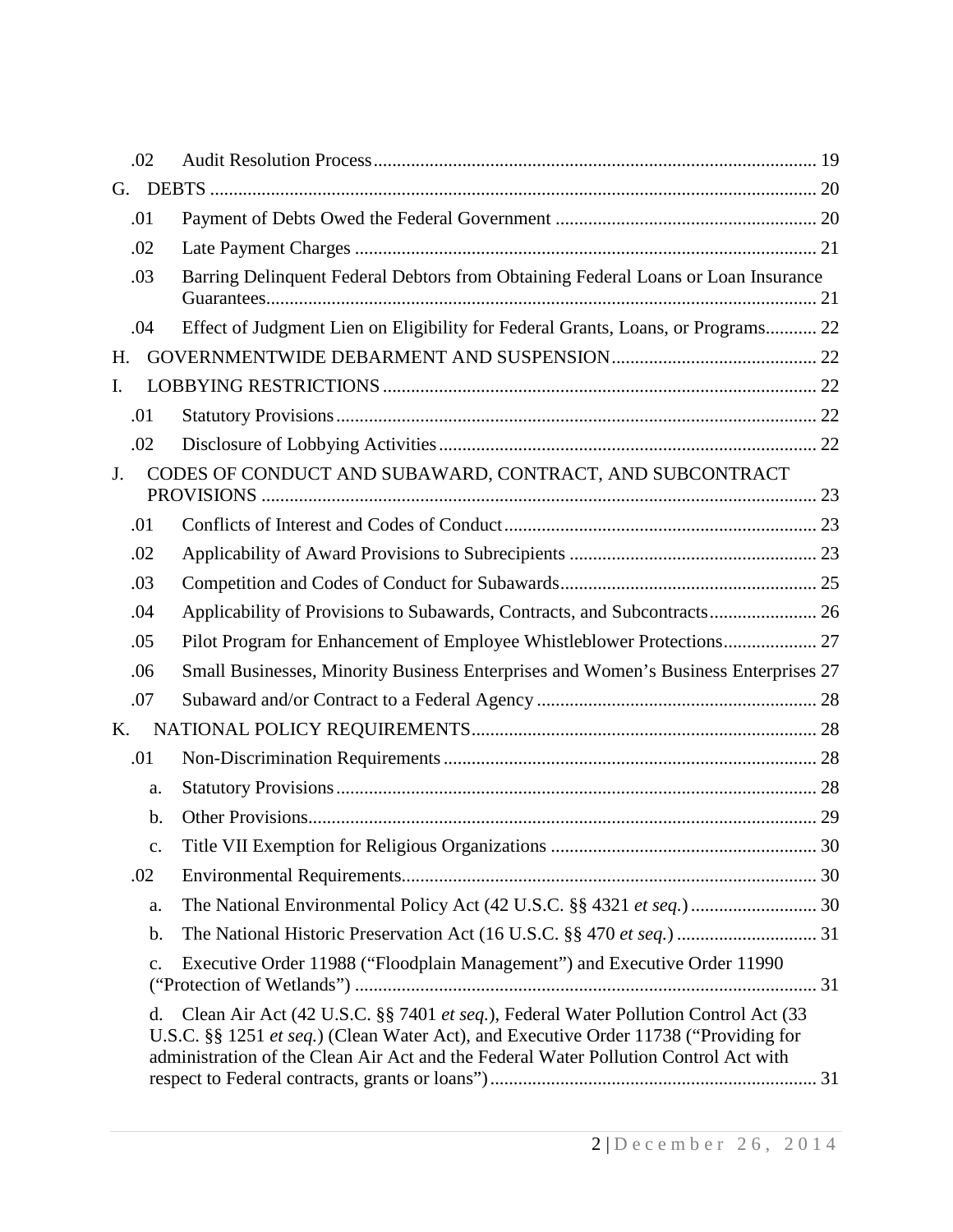| e.             |                                                                                                                                                                                                                                                |  |
|----------------|------------------------------------------------------------------------------------------------------------------------------------------------------------------------------------------------------------------------------------------------|--|
| f.             |                                                                                                                                                                                                                                                |  |
| g.             |                                                                                                                                                                                                                                                |  |
| h.             |                                                                                                                                                                                                                                                |  |
| i.             |                                                                                                                                                                                                                                                |  |
| $\mathbf{j}$ . | The Safe Drinking Water Act of 1974, as amended, (42 U.S.C. §§ 300f et seq.)  32                                                                                                                                                               |  |
| k.             | The Resource Conservation and Recovery Act (42 U.S.C. §§ 6901 et seq.) 32                                                                                                                                                                      |  |
| 1.             | The Comprehensive Environmental Response, Compensation, and Liability Act<br>(CERCLA, commonly known as Superfund) (42 U.S.C. §§ 9601 et seq.) and the<br>Community Environmental Response Facilitation Act (42 U.S.C. § 9601 note et seq.) 32 |  |
| m.             | Executive Order 12898 ("Environmental Justice in Minority Populations and Low                                                                                                                                                                  |  |
| .03            |                                                                                                                                                                                                                                                |  |
| a.             |                                                                                                                                                                                                                                                |  |
| b.             |                                                                                                                                                                                                                                                |  |
| $C_{\bullet}$  |                                                                                                                                                                                                                                                |  |
| d.             |                                                                                                                                                                                                                                                |  |
| e.             |                                                                                                                                                                                                                                                |  |
| f.             |                                                                                                                                                                                                                                                |  |
| g.             |                                                                                                                                                                                                                                                |  |
| h.             |                                                                                                                                                                                                                                                |  |
| i.             |                                                                                                                                                                                                                                                |  |
| $\mathbf{j}$ . |                                                                                                                                                                                                                                                |  |
| k.             |                                                                                                                                                                                                                                                |  |
| 1.             | Compliance with Department of Commerce Bureau of Industry and Security Export                                                                                                                                                                  |  |
| m.             | The Trafficking Victims Protection Act of 2000 (22 U.S.C. § 7104(g)), as amended,                                                                                                                                                              |  |
| n.             | The Federal Funding Accountability and Transparency Act of 2006 (Pub. L. No. 109-                                                                                                                                                              |  |
| n.             | Federal Financial Assistance Planning During a Funding Hiatus or Government                                                                                                                                                                    |  |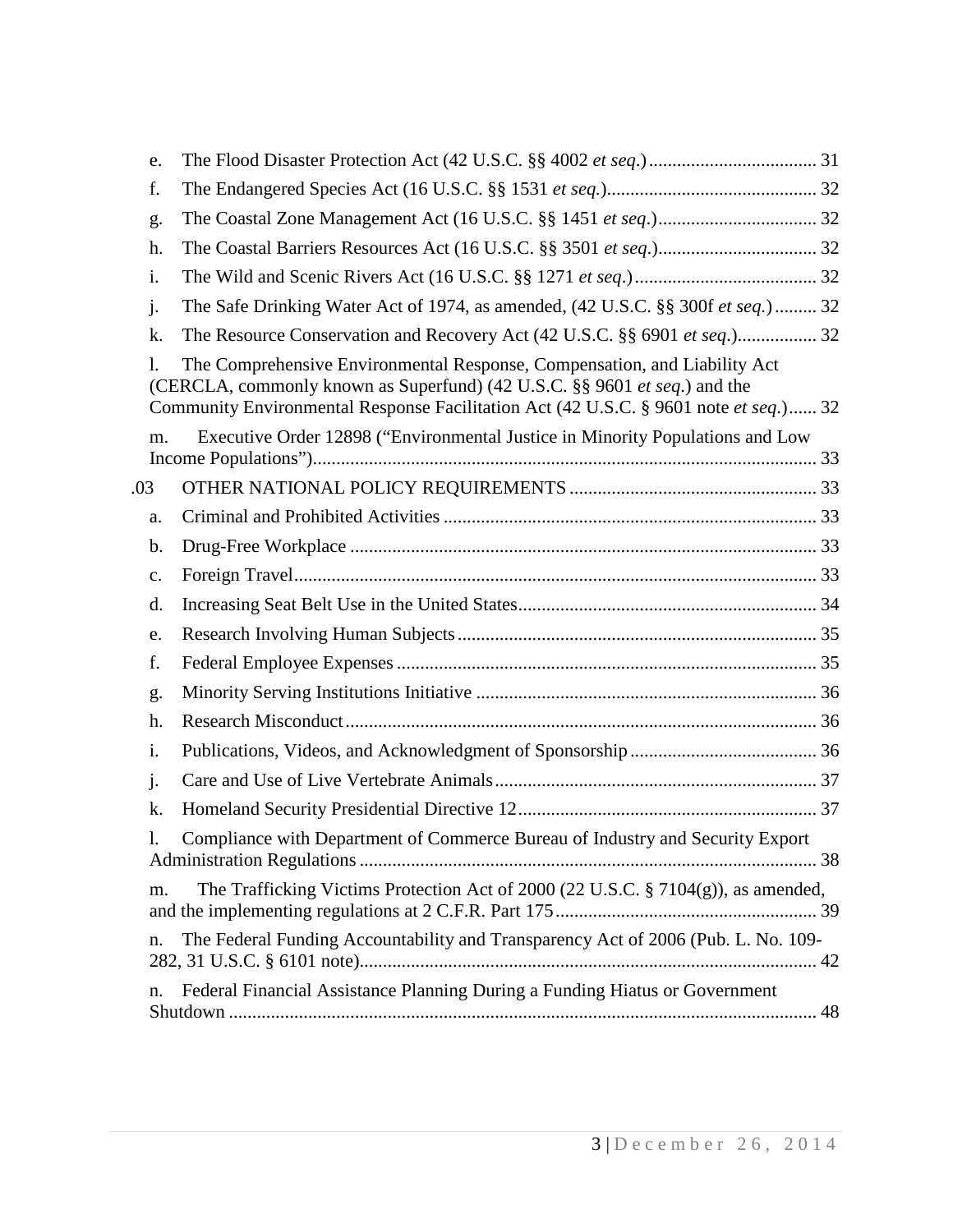### <span id="page-4-0"></span>**PREFACE**

This document sets out the standard terms and conditions generally applicable to U.S. Department of Commerce ("DOC" or "Commerce") financial assistance awards (hereinafter referred to as the "DOC ST&Cs" or "Standard Terms"). A non-Federal entity receiving a DOC financial assistance award must, in addition to the assurances made as part of the application, comply and require each of its contractors and subcontractors employed in the completion of the project to comply with all applicable statutes, regulations, executive orders (E.O.s), Office of Management and Budget (OMB) circulars, provisions of the OMB *Uniform Administrative Requirements, Cost Principles, and Audit Requirements for Federal Awards* (codified at 2 C.F.R. Part 200) (OMB Uniform Guidance), provisions of these Standard Terms, any other incorporated terms and conditions, and approved applications. $2$ 

This award is subject to the laws and regulations of the United States. Any inconsistency or conflict in terms and conditions specified in the award will be resolved according to the following order of precedence: public laws, regulations, applicable notices published in the *Federal Register*, E.O.s, OMB circulars, DOC ST&Cs, agency standard award conditions (if any), and special award conditions. A special award condition may amend or take precedence over a Standard Term on a case-by-case basis, when allowed by the DOC ST&Cs.

Some of the Standard Terms herein contain, by reference or substance, a summary of the pertinent statutes, regulations published in the *Federal Register* or Code of Federal Regulations (C.F.R.), E.O.s, OMB circulars, or the certifications and assurances provided by applicants through Standard Forms (*e.g.*, SF-424, SF-424B, or SF-424D) or through DOC forms (*e.g.,* Form CD-511). To the extent that it is a summary, such Standard Term provision is not in derogation of, or an amendment to, any such statute, regulation, E.O., OMB circular, certification, or assurance.

<sup>&</sup>lt;sup>1</sup> Please note that the OMB Uniform Guidance uses the term "non-Federal entity" to generally refer to an entity that carries out a Federal award as a recipient or subrecipient. Because some of the provisions of these DOC ST&Cs apply to recipients rather than subrecipients, or vice versa, for clarity, these DOC ST&Cs use the terms "non-Federal entity", "recipient", and "subrecipient". In addition, the OMB Uniform Guidance uses the term "pass-through entity" to refer to a non-Federal entity that makes a subaward.  $\overline{a}$ 

<sup>&</sup>quot;Non-Federal entity" is defined at 2 C.F.R. § 200.69 as "a state, local government, Indian tribe, institution of higher education (IHE), or nonprofit organization that carries out a Federal award as a recipient or subrecipient." "Recipient" is defined at 2 C.F.R. § 200.86 as "a non-Federal entity that receives a Federal award directly from a Federal awarding agency to carry out an activity under a Federal program. The term recipient does not include subrecipients."

<sup>&</sup>quot;Subrecipient" is defined at 2 C.F.R. § 200.93 as "a non-Federal entity that receives a subaward from a pass-through entity to carry out part of a Federal program; but does not include an individual that is a beneficiary of such program. A subrecipient may also be a recipient of other Federal awards directly from a Federal awarding agency." "Pass-through entity" is defined as 2 C.F.R. § 200.74 as "a non-Federal entity that provides a subaward to a subrecipient to carry out part of a Federal program."

<sup>&</sup>lt;sup>2</sup> As set forth in 2 C.F.R. § 200.101(c), Federal agencies may apply 2 C.F.R. Part 200, subparts A through E, to for-profit entities, foreign public entities, or foreign organizations, except where the Federal awarding agency determines that the application of these subparts would be inconsistent with the international obligations of the United States or the statute or regulations of a foreign government.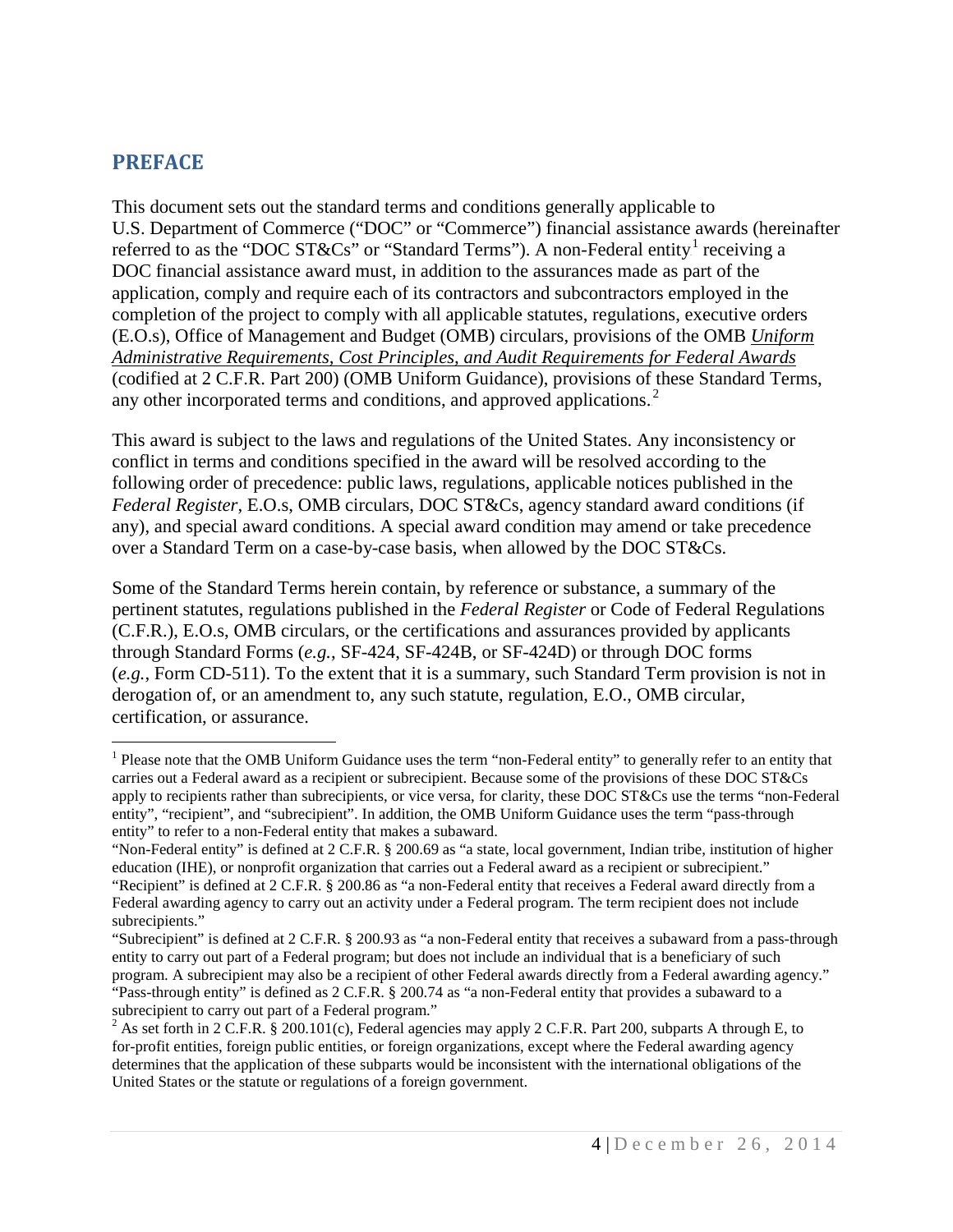# <span id="page-5-0"></span>**A. PROGRAMMATIC REQUIREMENTS**

# <span id="page-5-1"></span>**.01 Performance (Technical) Reports**

- a. Recipients must use OMB-approved governmentwide standard information collections when providing financial and performance information and, as appropriate and in accordance with the above-mentioned information collections, are required to relate financial data to the performance accomplishments of the Federal award. When applicable, recipients must also provide cost information to demonstrate cost effective practices (e.g., through unit cost data). The recipient's performance will be measured in a way that will help the Federal awarding agency and other non-Federal entities to improve program outcomes, share lessons learned, and spread the adoption of promising practices. As described in 2 C.F.R. § 200.210 "Information contained in a Federal award," the Federal awarding agency will identify the timing and scope of expected performance by the award recipient as related to the outcomes intended to be achieved by the Federal program.
- b. Recipients must submit performance (technical) reports, which may be Form SF-PPR "Performance Progress Report" or any successor form, or another format as required by the Federal awarding agency, electronically or in hard copy (no more than an original and two copies), in accordance with the award conditions, to the Federal Program Officer. Performance reports should be submitted in the same frequency as the Form SF-425 "Federal Financial Report", unless otherwise authorized by the Grants Officer.
- c. Performance (technical) reports shall contain the information prescribed in the OMB Uniform Guidance, specifically 2 C.F.R. § 200.328 ("Monitoring and reporting program performance"), unless otherwise specified in the award conditions.

# **.02 Reporting on Real Property**

<span id="page-5-2"></span>The Federal awarding agency or pass-through entity (as defined at 2 C.F.R. § 200.74) must require a non-Federal entity to submit reports (using Form SF-429 "Real Property Status Report" or any successor form) at least annually on the status of real property in which the Federal government retains an interest, unless the Federal interest in the real property extends 15 years or longer. In those instances where the Federal interest attached is for a period of 15 years or more, the Federal awarding agency or pass-through entity, at its option, may require the non-Federal entity to report at various multi-year frequencies (e.g., every two years or every three years, not to exceed a five-year reporting period; or a Federal awarding agency or pass-through entity may require annual reporting for the first three years of a Federal award and thereafter require reporting every five years).

# <span id="page-5-3"></span>**.03 Unsatisfactory Performance**

Failure to perform the work in accordance with the terms of the award and maintain satisfactory performance as determined by the Federal awarding agency may result in the imposition of additional award conditions pursuant to 2 C.F.R. § 200.207 ("Specific conditions") or other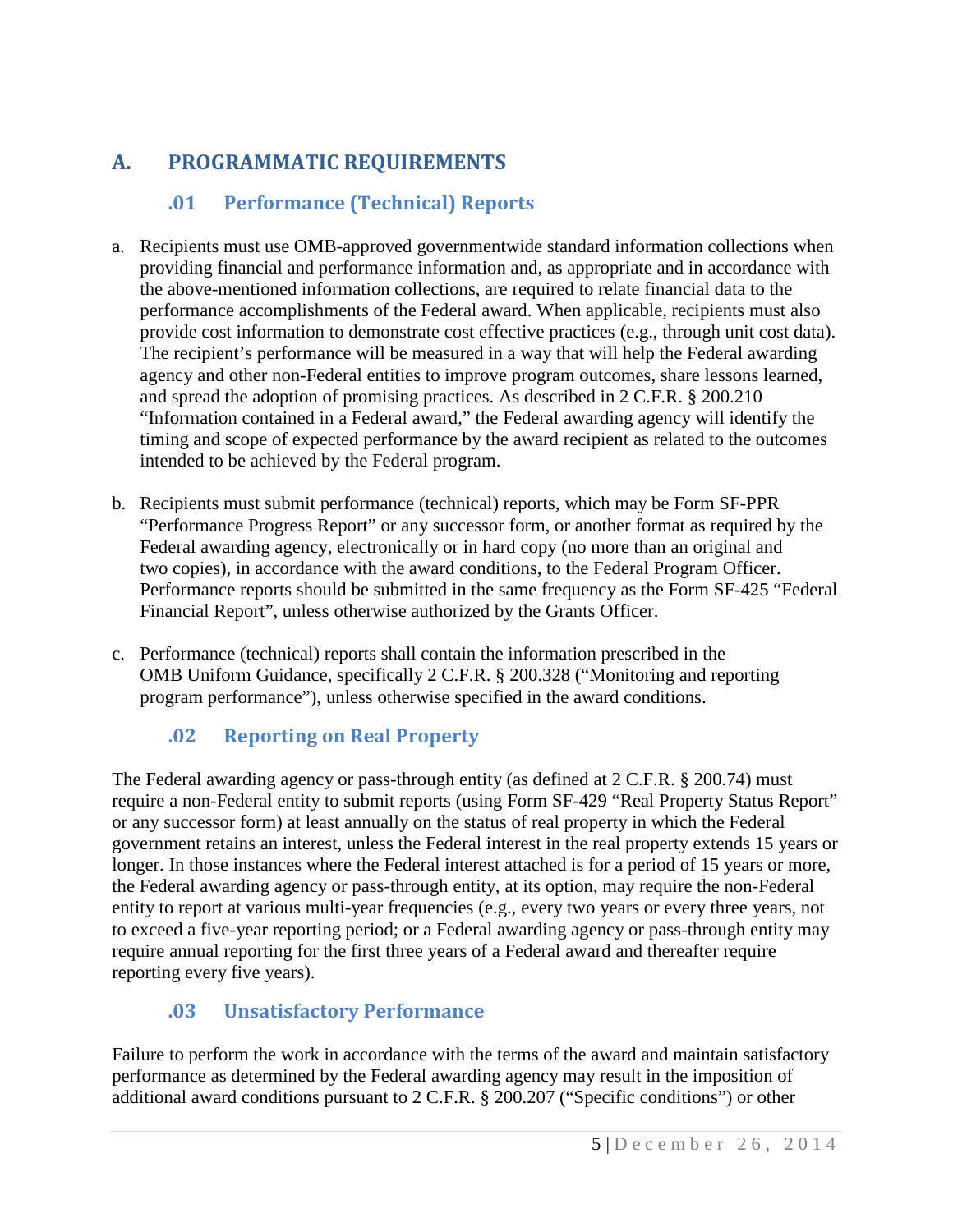appropriate enforcement action as specified in 2 C.F.R. § 200.338 ("Remedies for noncompliance"). *See also* DOC ST&C A.06 "Non-Compliance with Award Provisions."

# <span id="page-6-0"></span>**.04 Programmatic Changes**

In accordance with 2 C.F.R. § 200.308 ("Revisions of budget and program plans"), the recipient shall report programmatic changes, including all changes to the scope of the award, to the Program Officer, who forwards the request to the Grants Officer. In addition, the recipient shall request prior approvals in accordance with 2 C.F.R § 200.407 ("Prior written approval (prior approval)".

# <span id="page-6-1"></span>**.05 Other Federal Awards with Similar Programmatic Activities**

The non-Federal entity shall immediately provide written notification to the Federal Program Officer and the Grants Officer in the event that, subsequent to receipt of the DOC award, other financial assistance is received to support or fund any portion of the scope of work incorporated into the DOC award. DOC will not pay for costs that are funded by other sources.

# <span id="page-6-2"></span>**.06 Non-Compliance with Award Provisions**

Failure to comply with the provisions of an award may be considered grounds for appropriate enforcement action pursuant to 2 C.F.R. § 200.338 ("Remedies for noncompliance"), including but not limited to: the imposition of additional award conditions in accordance with 2 C.F.R. § 200.207 ("Specific conditions"); temporarily withholding award payments pending the correction of the deficiency; the disallowance of award costs and the establishment of an accounts receivable; wholly or partially suspending or terminating an award; initiating suspension or debarment proceedings in accordance with 2 C.F.R. parts 180 and 1326; and such other remedies as may be legally available. *See also* 2 C.F.R. §§ 200.339 ("Termination") through 200.342 ("Effects of suspension and termination"). In addition, the failure to comply with the provisions of a DOC award may adversely impact the availability of funding under other active DOC or Federal awards and may also have a negative impact on a recipient's eligibility for future DOC or Federal awards.

# <span id="page-6-3"></span>**.07 Prohibition against Assignment by the Non-Federal Entity**

The non-Federal entity shall not transfer, pledge, mortgage, or otherwise assign the award, or any interest therein, or any claim arising thereunder, to any party or parties, banks, trust companies, or other financing or financial institutions without the express written approval of the Grants Officer.

### <span id="page-6-4"></span>**.08 Disclaimer Provisions**

a. The United States expressly disclaims any and all responsibility or liability to the non-Federal entity or third persons for the actions of the non-Federal entity or third persons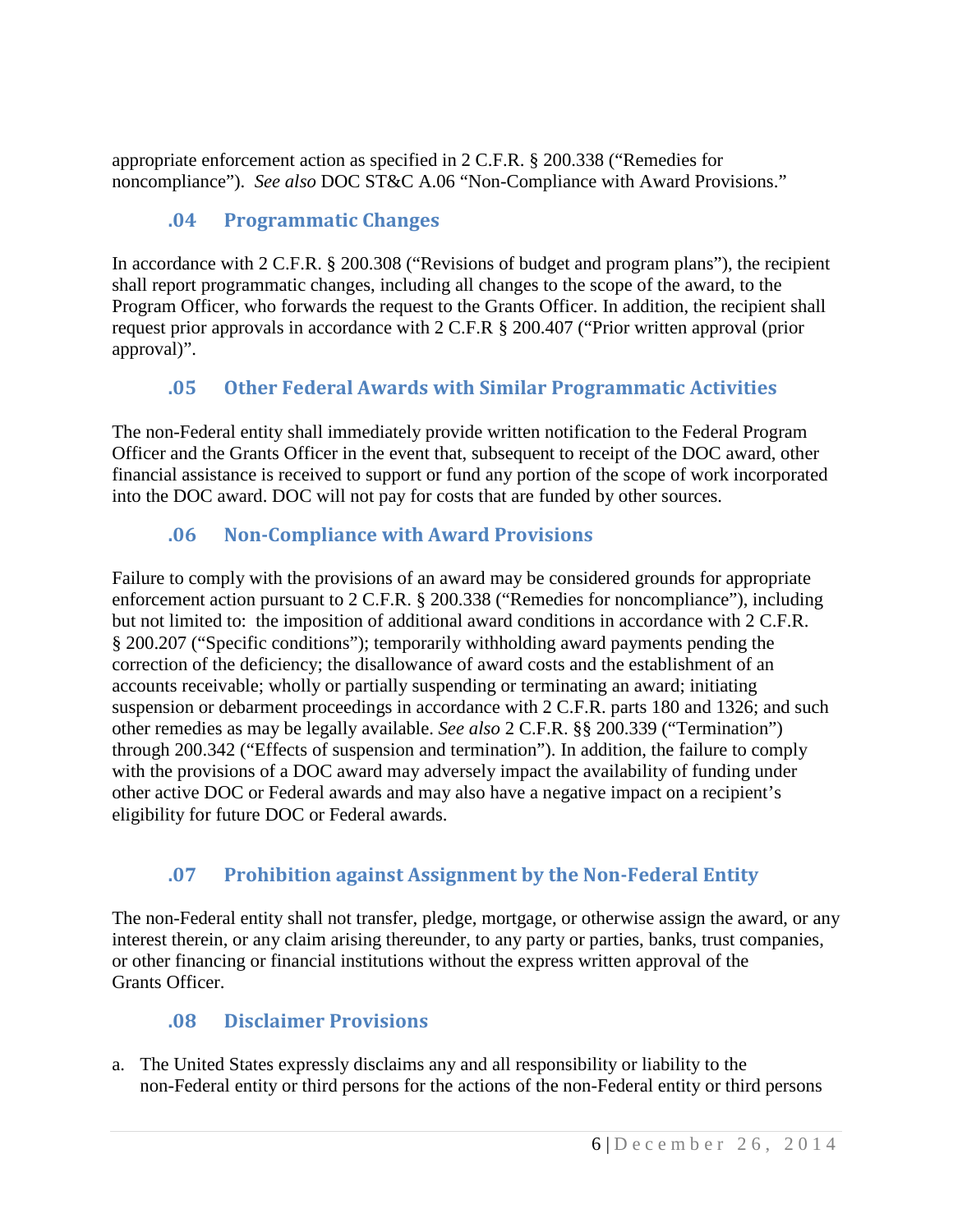resulting in death, bodily injury, property damages, or any other losses resulting in any way from the performance of this award or any subaward, contract, or subcontract under this award.

b. The acceptance of this award or any subaward by the non-Federal entity does not in any way constitute an agency relationship between the United States and the non-Federal entity.

# <span id="page-7-1"></span><span id="page-7-0"></span>**B. FINANCIAL REQUIREMENTS**

## **.01 Financial Management**

- a. In accordance with 2 C.F.R. § 200.302(a) ("Financial Management"), each State must expend and account for the Federal award in accordance with State laws and procedures for expending and accounting for the State's own funds. In addition, the State's and any other non-Federal entity's financial management systems, including records documenting compliance with Federal statutes, regulations, and the terms and conditions of the Federal award, must be sufficient to permit the preparation of reports required by general and program-specific terms and conditions; and the tracing of funds to a level of expenditures adequate to establish that such funds have been used in accordance with Federal statutes, regulations, and the terms and conditions applicable to the Federal award. *See also* 2 C.F.R. § 200.450 ("Lobbying") for additional management requirements to verify that Federal funds are not used for unallowable lobbying costs.
- b. The financial management system of each non-Federal entity must provide all information required by 2 C.F.R. § 200.302(b). *See also* 2 C.F.R. §§200.333 ("Retention requirements for records"); 200.334 ("Requests for transfer of records"); 200.335 ("Methods for collection, transmission and storage of information"); 200.336 ("Access to records"); and 200.337 ("Restrictions on public access to records").

# **.02 Financial Reports**

- <span id="page-7-2"></span>a. In accordance with 2 C.F.R. § 200.327 ("Financial reporting"), the recipient shall submit a "Federal Financial Report" (Form SF-425 or any successor form) on a semi-annual basis for the periods ending March 31 and September 30, or any portion thereof, unless otherwise specified in a special award condition. Reports are due no later than 30 days following the end of each reporting period. A final Form SF-425 shall be submitted within 90 days after the expiration of the period of performance.
- b. The reports must be submitted to the Federal awarding agency as directed by the Grants Officer electronically, or in hard copy (no more than an original and two copies), in accordance with the award conditions.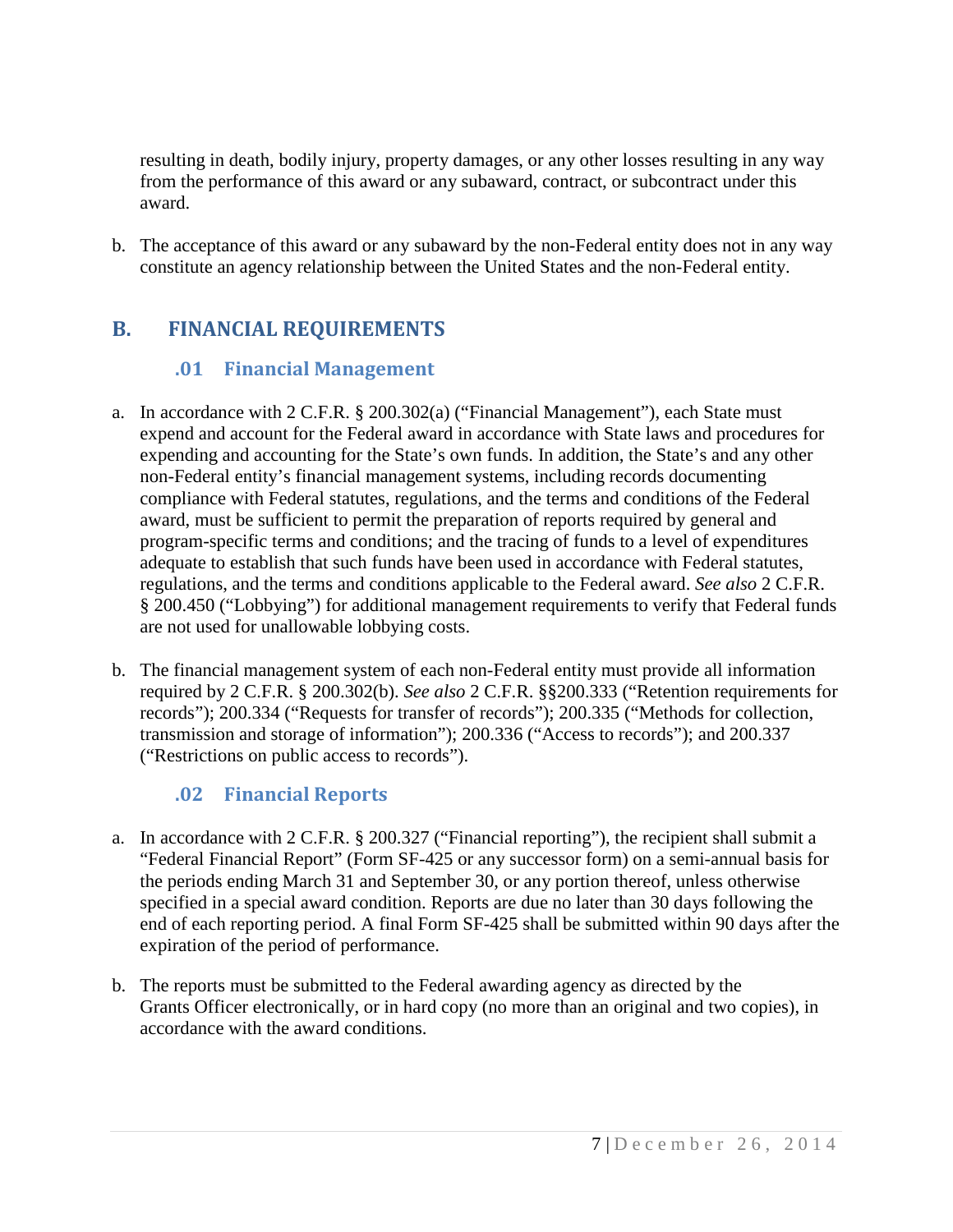### <span id="page-8-0"></span>**.03 Award Payments**

- a. Consistent with 2 C.F.R. § 200.305(a) ("Payment"), for States, payments are governed by Treasury-State Cash Management Improvement Act (CMIA) agreements and default procedures codified at 31 C.F.R. Part 205 "Rules and Procedures for Efficient Federal-State Funds Transfers" and Treasury Financial Manual Volume I, 4A-2000 "Overall Disbursing Rules for All Federal Agencies".
- b. Consistent with 2 C.F.R. § 200.305(b), for non-Federal entities other than States, payment methods must minimize the amount of time elapsing between the transfer of funds from the U.S. Treasury or the pass-through entity and the disbursement by the non-Federal entity.
	- 1. The Grants Officer determines the appropriate method of payment and, unless otherwise specified in a special award condition, the advance method of payment shall be authorized. Advances shall be limited to the minimum amounts necessary to meet immediate disbursement needs. DOC policy requires that in the usual case, non-Federal entities time advance payment requests so that Federal funds are on hand for a maximum of three calendar days before being disbursed by the non-Federal entity for eligible award costs. In no case should advances exceed the amount of cash required for a 30-day period. Interest earned on Federal advance payments deposited in interest-bearing accounts must be remitted annually to the Department of Health and Human Services, Payment Management System, Rockville, MD 20852. Interest amounts up to \$500 per year may be retained by the non-Federal entity for administrative expenses.
	- 2. If a non-Federal entity demonstrates an unwillingness or inability to establish procedures that will minimize the time elapsing between the transfer of funds and disbursement by the non-Federal entity or if a non-Federal entity otherwise fails to continue to qualify for the advance method of payment, the Grants Officer may change the method of payment to reimbursement only.
- c. Unless otherwise provided for in the award terms, payments under this award will be made using the Department of Treasury's Automated Standard Application for Payment (ASAP) system. Under the ASAP system, payments are made through preauthorized electronic funds transfers directly to the non-Federal entity's bank account, in accordance with the requirements of the Debt Collection Improvement Act of 1996. In order to receive payments under ASAP, non-Federal entities are required to enroll with the Department of Treasury, Financial Management Service, Regional Financial Centers, which allows them to use the on-line and Voice Response System (VRS) method of withdrawing funds from their ASAP established accounts. The following information will be required to make withdrawals under ASAP:
	- 1. ASAP account number the Federal award identification number found on the cover sheet of the award;
	- 2. Agency Location Code (ALC); and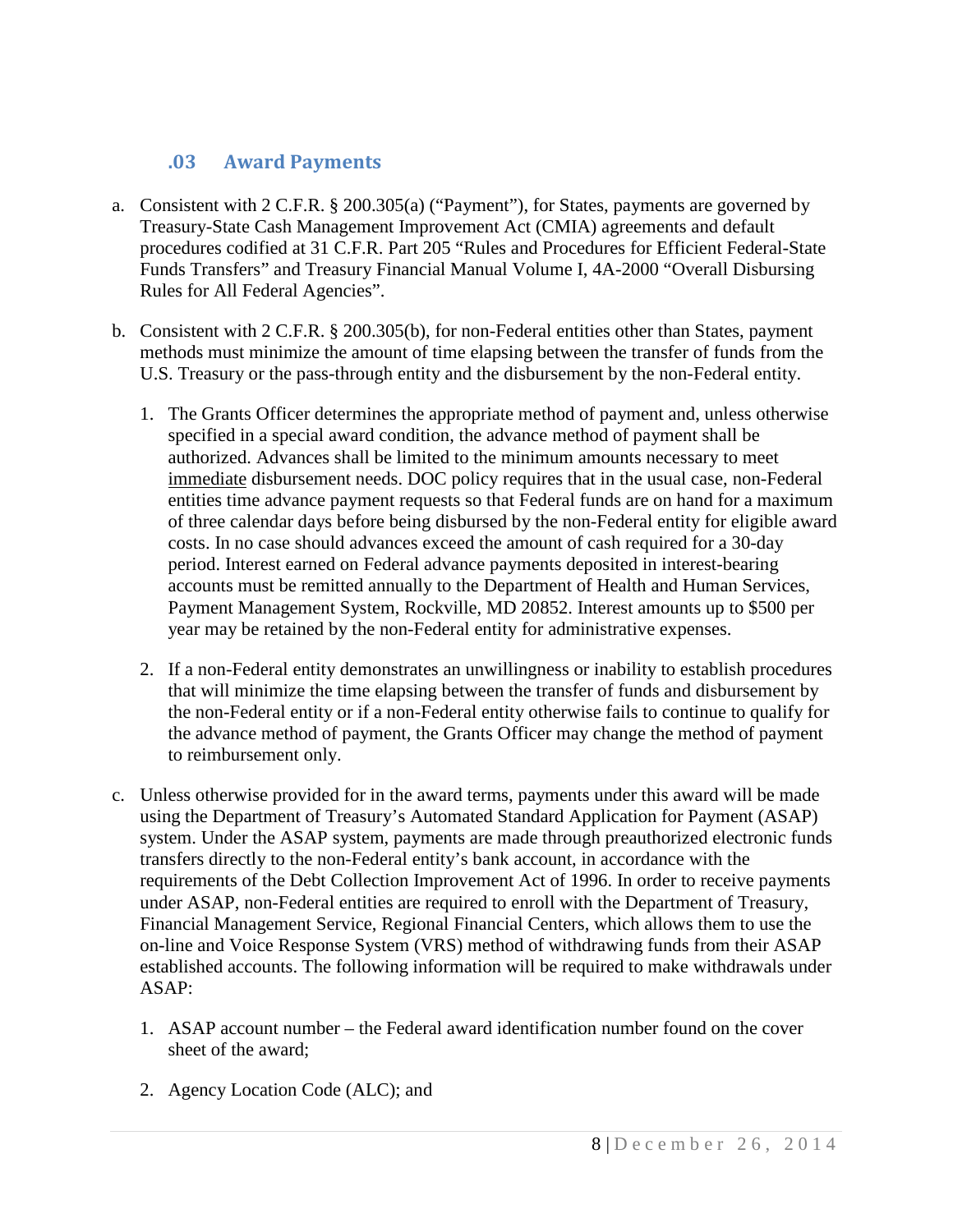3. Region Code.

Non-Federal entities enrolled in the ASAP system do not need to submit a Form SF-270 "Request for Advance or Reimbursement", for payments relating to their award. Awards paid under the ASAP system will contain a special award condition, clause, or provision describing enrollment requirements and any controls or withdrawal limits set in the ASAP system.

When the Form SF-270 "Request for Advance or Reimbursement" (or successor form) is used to request payment, the non-Federal entity shall submit the request no more frequently than monthly, and advances shall be approved for periods to cover only expenses anticipated over the next 30 days. In these cases, the non-Federal entity must complete the Form SF-3881 "ACH Vendor Miscellaneous Payment Enrollment Form" (or successor form) and Form SF-270 and submit these forms to the Grants Officer. Form SF-3881 enrollment must be completed before the first award payment can be made via a Form SF-270 request.

d. The Federal award identification number must be included on all payment-related correspondence, information, and forms.

# <span id="page-9-0"></span>**.04 Federal and Non-Federal Sharing**

- a. Awards that include Federal and non-Federal sharing incorporate a budget consisting of shared allowable costs. If actual allowable costs are less than the total approved budget, the Federal and non-Federal cost shares shall be calculated by applying the approved Federal and non-Federal cost share ratios to actual allowable costs. If actual allowable costs exceed the total approved budget, the Federal share shall not exceed the total Federal dollar amount authorized by the award.
- b. The non-Federal share, whether in cash or in-kind, is to be paid out at the same general rate as the Federal share. Exceptions to this requirement may be granted by the Grants Officer based on sufficient documentation demonstrating previously determined plans for, or later commitment of, cash or in-kind contributions. In any case, the non-Federal entity must meet its cost share commitment over the life of the award; failure to do so may result in the assignment of special award conditions or other further action as specified in Standard Term A.06 "Non-Compliance with Award Provisions". In addition, under 2 C.F.R. § 200.306(c) "(Cost sharing or matching"), unrecovered indirect costs, including indirect costs on cost sharing or matching, may be included as part of cost sharing or matching only with the written prior approval of the Federal awarding agency. The non-Federal entity must create and maintain sufficient records justifying all non-federal sharing requirements to facilitate questions and audits, see Section F of these Standard Terms, "Audits," for audit requirements. *See* 2 C.F.R. § 200.306 for additional requirements regarding cost sharing.
- c. Under Federal research proposals, voluntary committed cost sharing is not expected. It cannot be used as a factor during the merit review of applications or proposals, but may be considered if it is both in accordance with Federal awarding agency regulations and specified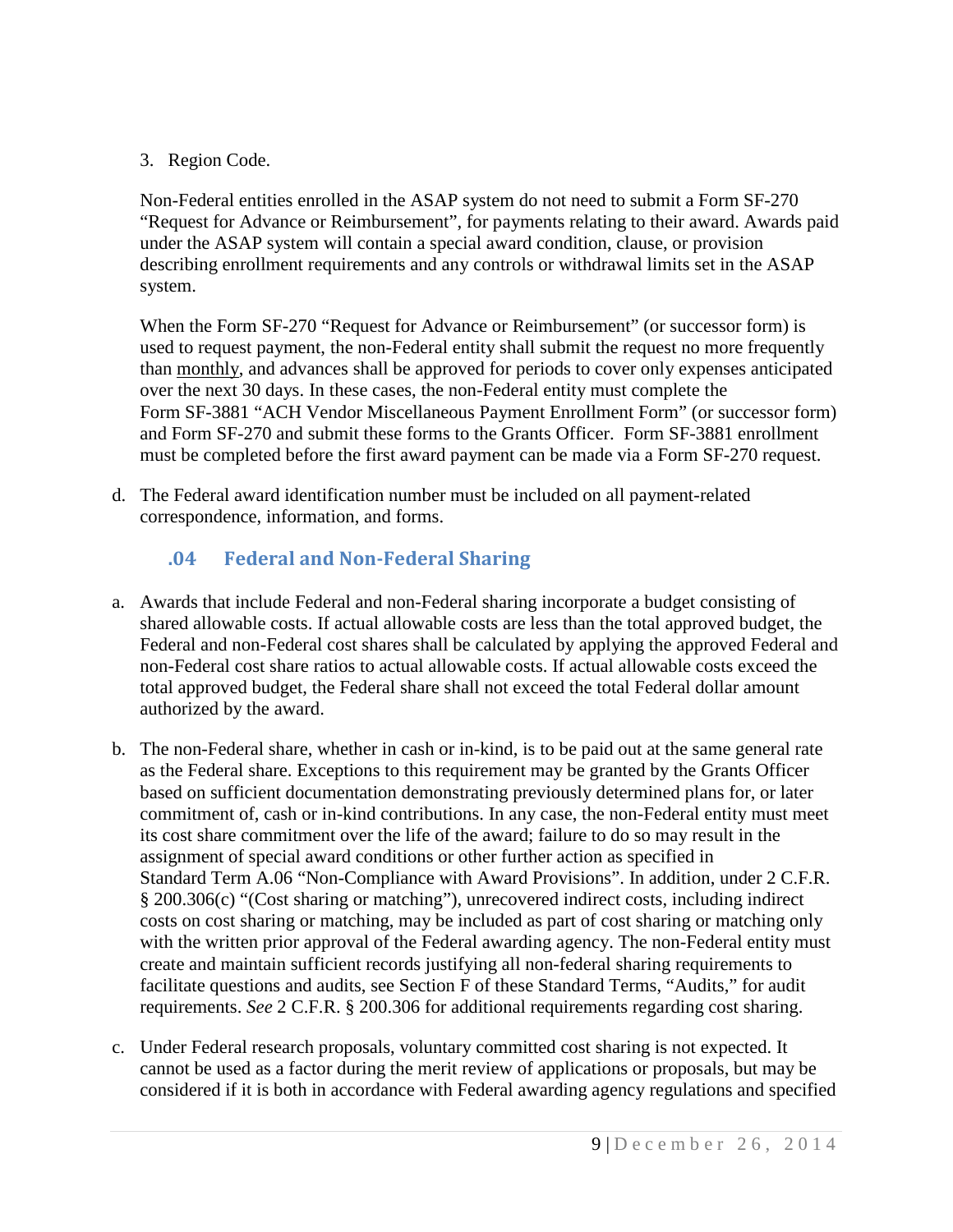in a notice of funding opportunity. Criteria for considering voluntary committed cost sharing and any other program policy factors that may be used to determine who may receive a Federal award must be explicitly described in the notice of funding opportunity. Furthermore, only mandatory cost sharing or cost sharing specifically committed in the project budget must be included in the organized research base for computing the indirect (F&A) cost rate or reflected in any allocation of indirect costs. *See also* 2 C.F.R. §§ 200.414 ("Indirect (F&A) costs"), 200.203 ("Notices of funding opportunities"), and Appendix I to 2 C.F.R. Part 200— Full Text of Notice of Funding Opportunity.

# <span id="page-10-0"></span>**.05 Budget Changes and Transfer of Funds among Categories**

- a. Recipients are required to report deviations from budget or project scope or objective, and request prior approvals from Federal awarding agencies for budget and program plan revisions, in accordance with 2 C.F.R. § 200.308 ("Revision of budget and program plans"). Requests for such budget or project changes must be submitted to the Grants Officer who shall make the final determination on such requests and notify the non-Federal entity in writing.
- b. In accordance with 2 C.F.R. § 200.308(e), transfers of funds by the recipient among direct cost categories are permitted for awards in which the Federal share of the project is \$150,000 or less. For awards in which the Federal share of the project exceeds \$150,000, transfers of funds among direct cost categories must be approved in writing by the Grants Officer when the cumulative amount of such direct costs transfers exceeds 10 percent of the total budget as last approved by the Grants Officer. The 10 percent threshold applies to the total Federal and non-Federal funds authorized by the Grants Officer at the time of the transfer request. This is the accumulated amount of Federal funding obligated to date by the Grants Officer along with any non-Federal share. The same requirements apply to the cumulative amount of transfer of funds among programs, functions, and activities. This transfer authority does not authorize the recipient to create new budget categories within an approved budget without Grants Officer approval. Any transfer that causes any Federal appropriation, or part thereof, to be used for an unauthorized purpose will not be permitted. In addition, this provision does not prohibit the recipient from requesting Grants Officer approval for revisions to the budget. *See* 2 C.F.R. § 200.308 (as applicable) for specific requirements concerning budget revisions and transfer of funds between budget categories.

### <span id="page-10-1"></span>**.06 Indirect or Facilities and Administrative Costs**

a. Indirect costs (or facilities and administration (F&A)) costs for major institutions of higher education and major nonprofit organizations) can generally be defined as costs incurred for a common or joint purpose benefitting more than one cost objective, and not readily assignable to the cost objectives specifically benefitted, without effort disproportionate to the results achieved. Indirect (F&A) costs will not be allowable charges against an award unless permitted under the award and specifically included as a line item in the award's approved budget. *See* the definition of indirect (F&A) costs at 2 C.F.R. § 200.56 ("Indirect (facilities & administrative (F&A)) costs").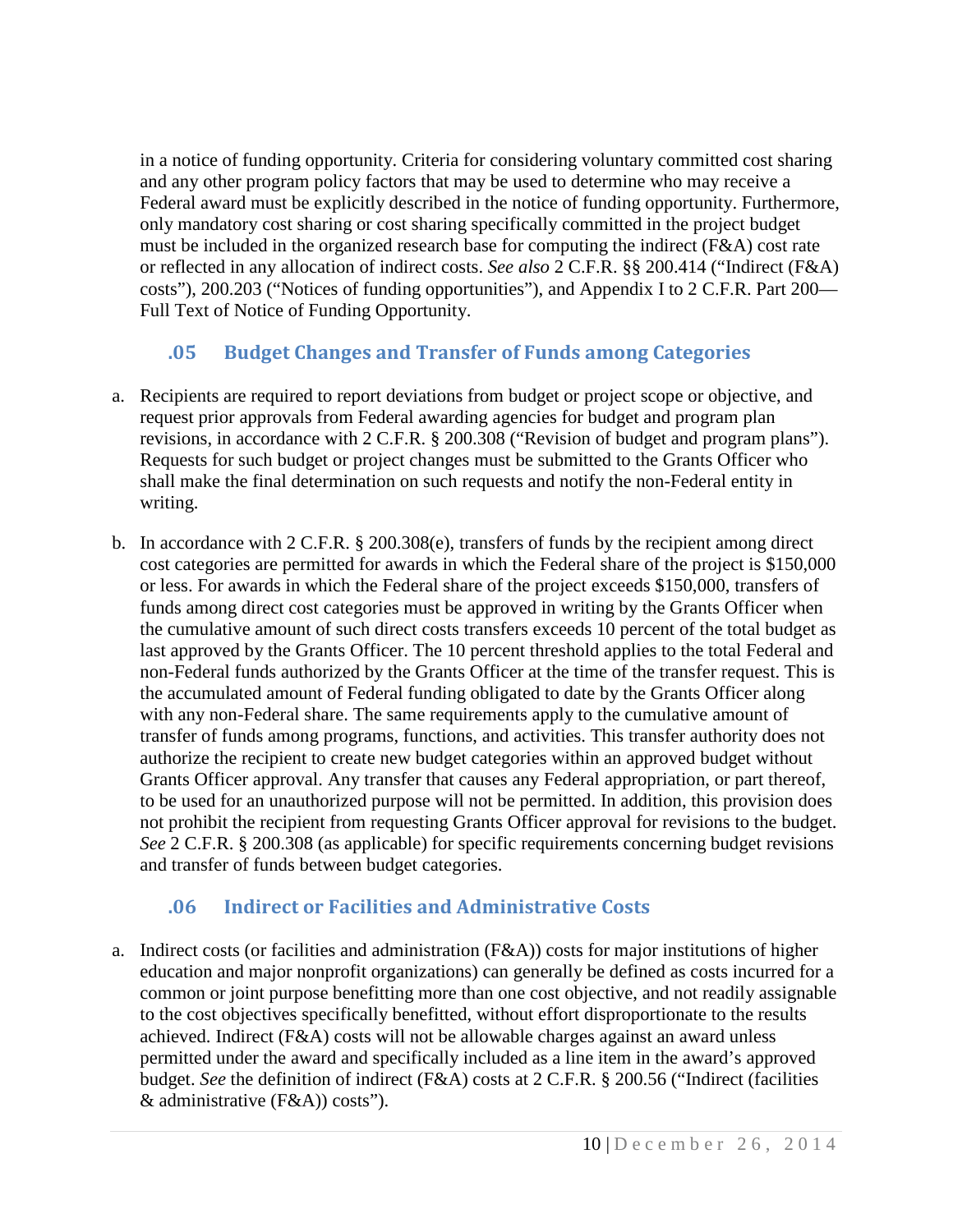- b. Excess indirect costs may not be used to offset unallowable direct costs.
- c. Cognizant Agency for Indirect (F&A) Costs.

OMB established the cognizant agency concept, under which a single agency represents all others in dealing with non-Federal entities in common areas. The cognizant agency for indirect costs reviews and approves non-Federal entities' indirect cost rates.

1. Determining the Cognizant Agency for Non-Federal Entities that are State, local, and Indian Tribal Governments; Institutions of Higher Education; Hospitals; and Non-Profit Organizations (Non-Commercial Organizations). In accordance with 2 C.F.R. § 200.19 ("Cognizant agency for indirect costs"), the cognizant agency for indirect costs is the Federal agency responsible for reviewing, negotiating, and approving cost allocation plans or indirect cost proposals on behalf of all Federal agencies. Approved rates must be accepted by other agencies, unless required by Federal statute or regulation or when approved by a Federal agency awarding head or delegate in accordance with 2 C.F.R. § 200.414(c) ("Indirect (F&A) costs").

If indirect costs are permitted and the non-Federal entity would like to include indirect costs in its budget, but the non-Federal entity has not previously established an indirect cost rate with a Federal agency, the requirements for determining the relevant cognizant agency and developing and submitting indirect (F&A) cost rate proposals and cost allocation plans are contained in Appendices III – VII to  $2$  C.F.R. Part 200 as follows:

- i. Appendix III to 2 C.F.R. Part 200 Indirect (F&A) Costs Identification and Assignment, and Rate Determination for Institutions of Higher Education (IHEs);
- ii. Appendix IV to 2 C.F.R. Part 200 Indirect (F&A) Costs Identification and Assignment, and Rate Determination for Nonprofit Organizations;
- iii. Appendix V to 2 C.F.R. Part 200 State/Local Government and Indian Tribe-Wide Central Service Cost Allocation Plans;
- iv. Appendix VI to 2 C.F.R. Part 200 Public Assistance Cost Allocation Plans;
- v. Appendix VII to 2 C.F.R. Part 200 States and Local Government and Indian Tribe Indirect Cost Proposals.
- 2. Commercial Organizations. For commercial organizations, the term "cognizant Federal agency" generally is defined as the agency that provides the largest dollar amount of negotiated contracts, including options. *See* 48 C.F.R. § 42.003. If the only Federal funds received by a commercial organization are DOC award funds, then DOC becomes the cognizant Federal agency for the purpose of indirect cost negotiations. For those organizations for which DOC is cognizant, DOC or its designee will negotiate a rate in accordance with the provisions of 2 C.F.R. § 200.414 using the cost principles found in 48 C.F.R. Part 31, "Contract Cost Principles and Procedures." For guidance on how to put an indirect cost plan together go to:

<http://www.dol.gov/oasam/programs/boc/costdeterminationguide/main.htm>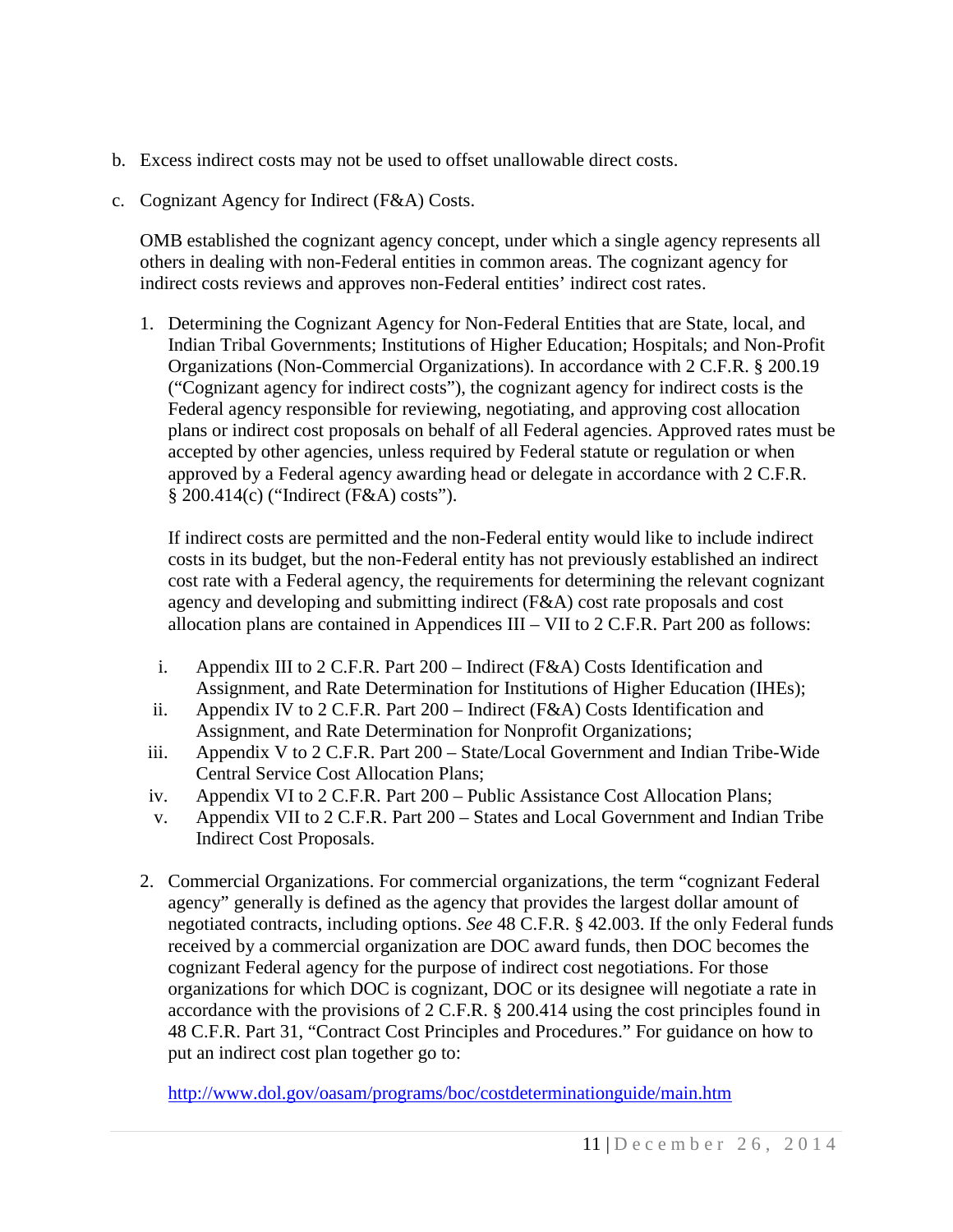- 3. General Review Procedures Where DOC is the Cognizant Agency.
	- i. Within 90 days of the award start date the non-Federal entity shall submit to the Grants Officer of the relevant funding bureau any documentation (indirect cost proposal, cost allocation plan, etc.) necessary to allow the agency to perform the indirect cost rate proposal review.
	- ii. The non-Federal entity can use the fixed rate proposed in the indirect cost plan as a provisional rate until such time as the DOC provides a response to the submitted plan.
- 4. When DOC is not the oversight or cognizant Federal agency, the non-Federal entity shall provide the Grants Officer with a copy of a negotiated rate agreement or a copy of the transmittal letter submitted to the cognizant or oversight Federal agency requesting a negotiated rate agreement.
- d. If the non-Federal entity fails to submit required documentation to DOC within 90 days of the award start date, the Grants Officer may amend the award to preclude the recovery of any indirect costs under the award. If the DOC, oversight, or cognizant Federal agency determines there is a finding of good and sufficient cause to excuse the non-Federal entity's delay in submitting the documentation, an extension of the 90-day due date may be approved by the Grants Officer.
- e. The maximum dollar amount of allocable indirect costs for which DOC will reimburse the recipient shall be the lesser of:
	- 1. The line item amount for the Federal share of indirect costs contained in the approved award budget, including all budget revisions approved in writing by the Grants Officer; or
	- 2. The Federal share of the total indirect costs allocable to the award based on the indirect cost rate approved by the cognizant agency for indirect costs and applicable to the period in which the cost was incurred, provided that the rate is approved on or before the award end date.
- f. In accordance with 2 C.F.R. § 200.414(g), any non-Federal entity that has a negotiated indirect cost rate may apply to the entity's cognizant agency for indirect costs for a one-time extension of a currently negotiated indirect cost rate for a period of up to four years, reducing the frequency of rate calculations and negotiations between an institution and its cognizant agency.
- g. In addition, in accordance with 2 C.F.R. § 200.414(f), any non-Federal entity that has never received a negotiated indirect cost rate, except for those non-Federal entities described in Paragraph D.1.b of Appendix VII to 2 C.F.R. Part 200 (specifically, a governmental department or agency that receives more than \$35 million in direct Federal funding), may elect to charge a de minimis rate of 10 percent of modified total direct costs.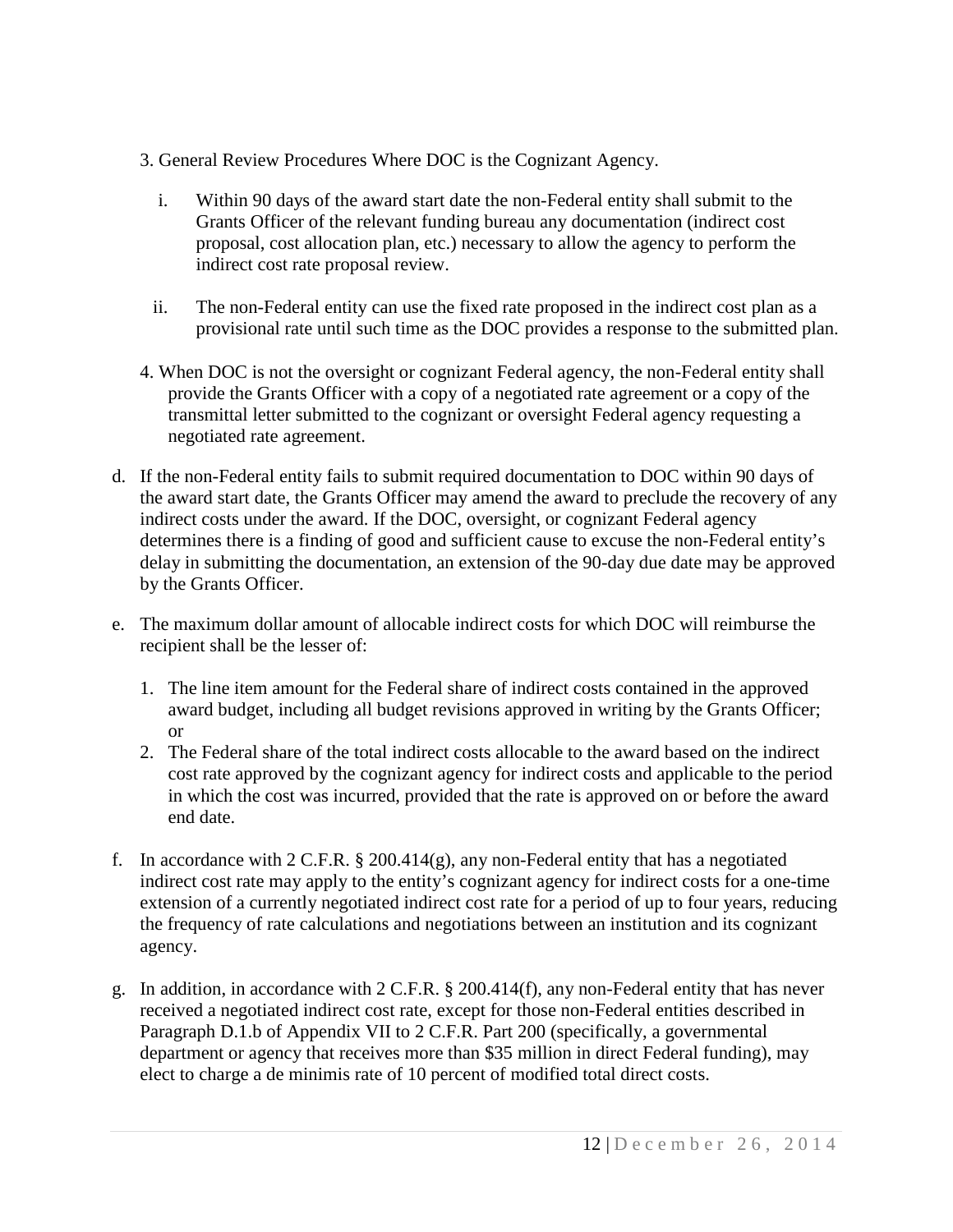### <span id="page-13-0"></span>**.07 Incurring Costs or Obligating Federal Funds Before and After the Period of Performance**

- a. In accordance with 2 C.F.R. § 200.309 ("Period of performance"), a non-Federal entity may charge to the Federal award only allowable costs incurred during the period of performance, which is the period established in the award document during which Federal sponsorship begins and ends and, as defined at 2 C.F.R. § 200.77, is "the time during which the non-Federal entity may incur new obligations to carry out the work authorized under the Federal award". The period of performance may sometimes be referred to as the "project period" or "award period".
- b. In accordance with 2 C.F.R. § 200.458 ("Pre-award costs"), pre-award costs are allowable only to the extent that they would have been allowable if incurred after the date of the Federal award and only with the written approval of the Federal awarding agency.
- c. The non-Federal entity shall not incur costs or obligate funds for any purpose pertaining to the operation of the project, program, or activities beyond the period of performance. The only costs that are authorized for a period of up to 90 days following the end of the period of performance are those strictly associated with close-out activities. Close-out activities are normally limited to the preparation of final progress, financial, and required project audit reports unless otherwise approved in writing by the Grants Officer. The Federal awarding agency or pass-through entity may approve extensions of the 90-day closeout period upon a request by the non-Federal entity as provided in 2 C.F.R. § 200.343 ("Closeout").
- d. Unless otherwise authorized in 2 C.F.R § 200.343(a) or a special award condition, any extension of the period of performance can only be authorized by the Grants Officer in writing. Verbal or written assurances of funding from anyone other than the Grants Officer shall not constitute authority to obligate funds for programmatic activities beyond the end of the period of performance.
- e. The DOC has no obligation to provide any additional prospective funding. Any amendment of the award to increase funding and to extend the period of performance is at the sole discretion of DOC.

### **.08 Tax Refunds**

<span id="page-13-1"></span>Refunds of Federal Insurance Contributions Act (FICA) or Federal Unemployment Tax Act (FUTA) taxes received by the non-Federal entity during or after the period of performance must be refunded or credited to DOC where the benefits were financed with Federal funds under the award. The non-Federal entity agrees to contact the Grants Officer immediately upon receipt of these refunds and further agrees to refund portions of FICA/FUTA taxes determined to belong to the Federal Government, including refunds received after the period of performance ends.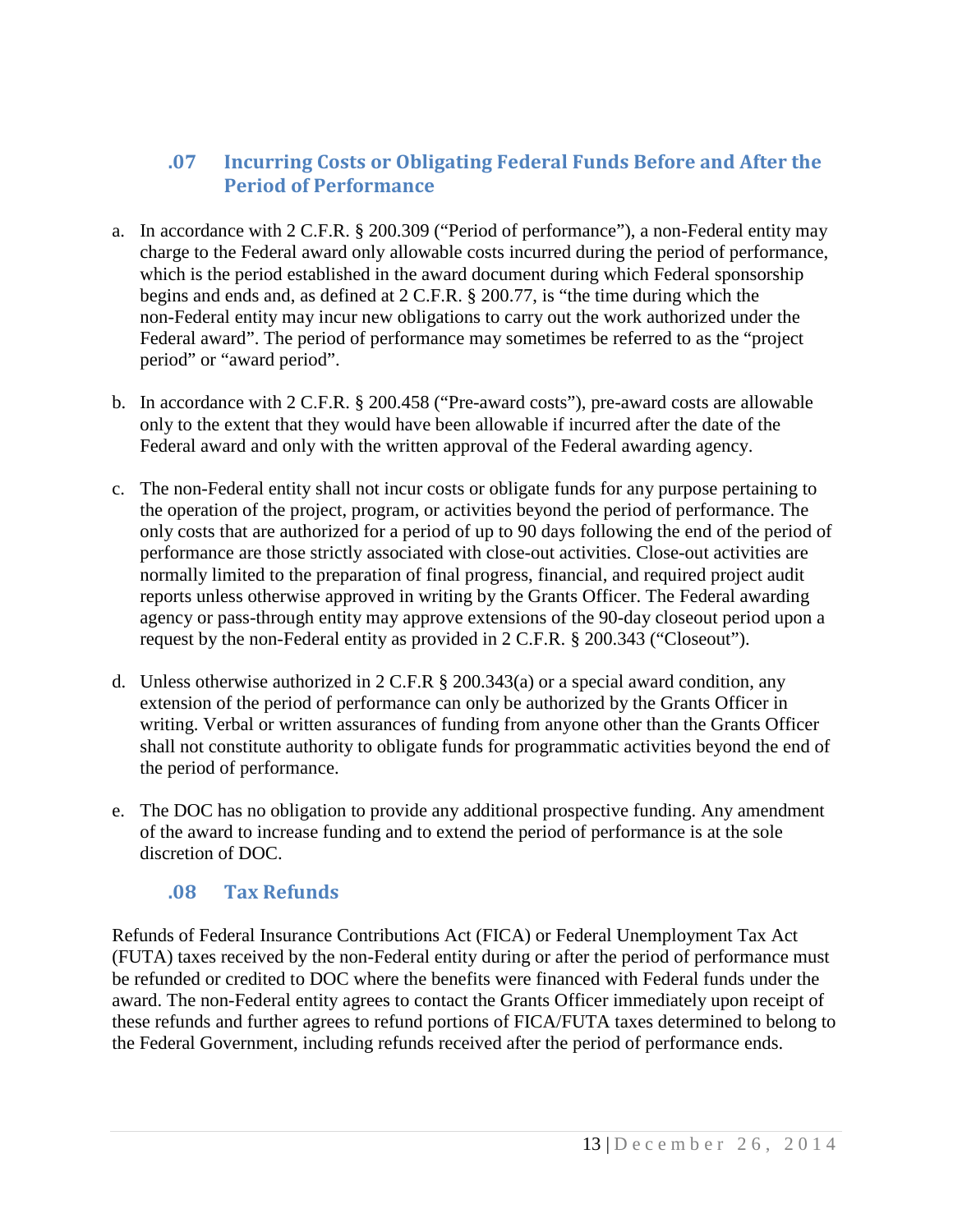# <span id="page-14-0"></span>**C. INTERNAL CONTROLS**

Consistent with 2 C.F.R. § 200.303 ("Internal controls"), each non-Federal entity must:

- 1. Establish and maintain effective internal control over the Federal award that provides reasonable assurance that the non-Federal entity is managing the Federal award in compliance with Federal statutes, regulations, and the terms and conditions of the Federal award. These internal controls should be in compliance with guidance in "Standards for Internal Control in the Federal Government" issued by the Comptroller General of the United States (available online at [http://www.gao.gov/assets/80/76455.pdf\)](http://www.gao.gov/assets/80/76455.pdf) and the "Internal Control Integrated Framework", issued by the Committee of Sponsoring Organizations of the Treadway Commission (COSO) (available online at [http://www.coso.org/documents/Internal%20Control-Integrated%20Framework.pdf\)](http://www.coso.org/documents/Internal%20Control-Integrated%20Framework.pdf).
- 2. Comply with Federal statutes, regulations, and the terms and conditions of Federal awards.
- 3. Evaluate and monitor the non-Federal entity's compliance with Federal statutes, regulations, and the terms and conditions of Federal awards.
- 4. Take prompt action when instances of noncompliance are identified including noncompliance identified in audit findings; and
- 5. Take reasonable measures to safeguard protected personally identifiable information and other information the Federal awarding agency or pass-through entity designates as sensitive or the non-Federal entity considers sensitive consistent with applicable Federal, state and local laws regarding privacy and obligations of confidentiality.

# <span id="page-14-2"></span><span id="page-14-1"></span>**D. PROPERTY STANDARDS**

### **.01 Standards**

Each non-Federal entity must comply with the Property Standards set forth in 2 C.F.R. §§ 200.310 ("Insurance coverage") through 200.316 ("Property trust relationship").

### <span id="page-14-3"></span>**.02 Real and Personal Property**

a. In accordance with 2 C.F.R. § 200.316, real property, equipment, and intangible property acquired or improved with a Federal award must be held in trust by the non-Federal entity as trustee for the beneficiaries of the project or program under which the property was acquired or improved. This trust relationship exists throughout the duration of the property's estimated useful life, as determined by the Grants Officer in consultation with the Program Office, during which time the Federal Government retains an undivided, equitable reversionary interest in the property (Federal Interest). During the duration of the Federal Interest, the non-Federal entity shall comply with all use and disposition requirements and restrictions as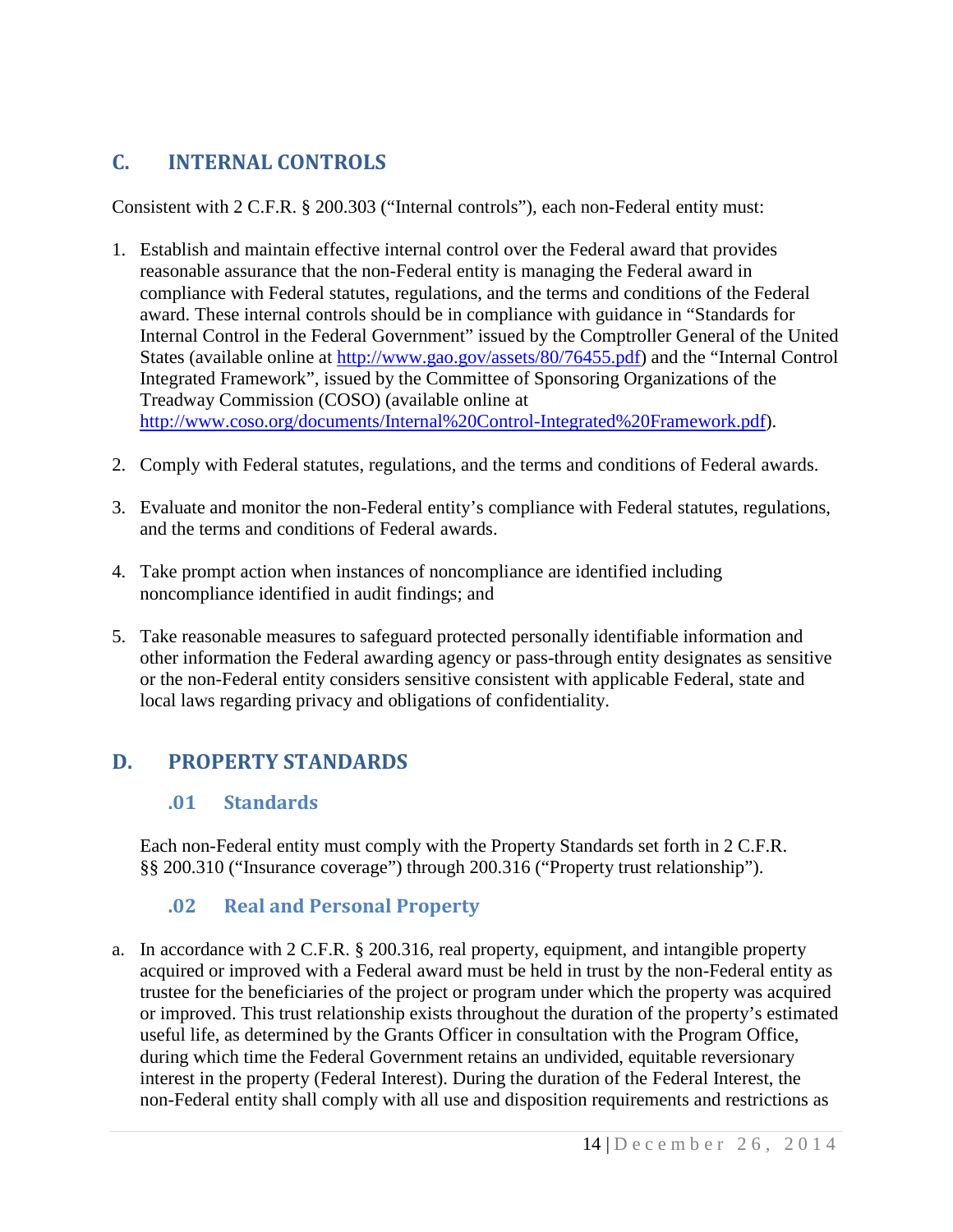set forth in 2 C.F.R. §§ 200.310 through 200.316, as applicable, and in the terms and conditions of the Federal award.

- b. The Grants Officer may require a non-Federal entity to execute a security interest or other public notice of record to indicate that real or personal property acquired or improved in whole or in part with Federal funds is subject to the Federal Interest, and that certain use and disposition requirements apply to the property. The security interest or other public notice must be acceptable in form and substance to the DOC and must be perfected and placed of record in accordance with applicable State and local law, with continuances re-filed as appropriate. In such cases, the Grants Officer may further require the non-Federal entity to provide the DOC with a written statement from a licensed attorney in the jurisdiction where the property is located certifying that the Federal Interest has been protected, as required under the award and in accordance with applicable State and local law. The attorney's statement, along with a copy of the instrument reflecting the recordation of the Federal Interest, shall be returned to the Grants Officer. The Grants Officer may elect not to release any or a portion of the Federal award funds until the non-Federal entity has complied with this provision and any other applicable award terms or conditions, unless other arrangements satisfactory to the Grants Officer are made.
- c. In accordance with 2 C.F.R. § 200.329 ("Reporting on real property"), the Federal awarding agency or pass-through entity must require a non-Federal entity to submit reports (using Form SF-429 "Real Property Status Report" or any successor form) at least annually on the status of real property in which the Federal government retains an interest, unless the Federal interest in the real property extends 15 years or longer. In those instances where the Federal Interest attached is for a period of 15 years or more, the Federal awarding agency or pass-through entity, at its option, may require the non-Federal entity to report at various multi-year frequencies (e.g., every two years or every three years, not to exceed a five-year reporting period; or a Federal awarding agency or pass-through entity may require annual reporting for the first three years of a Federal award and thereafter require reporting every five years). The Federal awarding agency or pass-through entity may also require a non-Federal entity to periodically submit reports (using Form SF-428 "Tangible Personal Property Report") or any successor form) concerning tangible personal property in which the Federal Government retains an interest. In addition, the Federal awarding agency or pass-through entity may require a non-Federal entity to submit Form SF-429 and/or Form SF-428 in connection with a non-Federal entity's request to acquire, encumber, dispose of, or take any other action pertaining to real property or tangible personal property acquired or improved, in whole or in part, under a DOC financial assistance award or to Federally-owned property provided under a DOC award.

### <span id="page-15-0"></span>**.03 Intellectual Property Rights**

a. General. The rights to any work produced or purchased under a Federal award are determined by 2 C.F.R. § 200.315 ("Intangible property"). The non-Federal entity owns any work produced or purchased under a Federal award subject to the DOC's royalty-free, nonexclusive, and irrevocable right to obtain, reproduce, publish, or otherwise use the work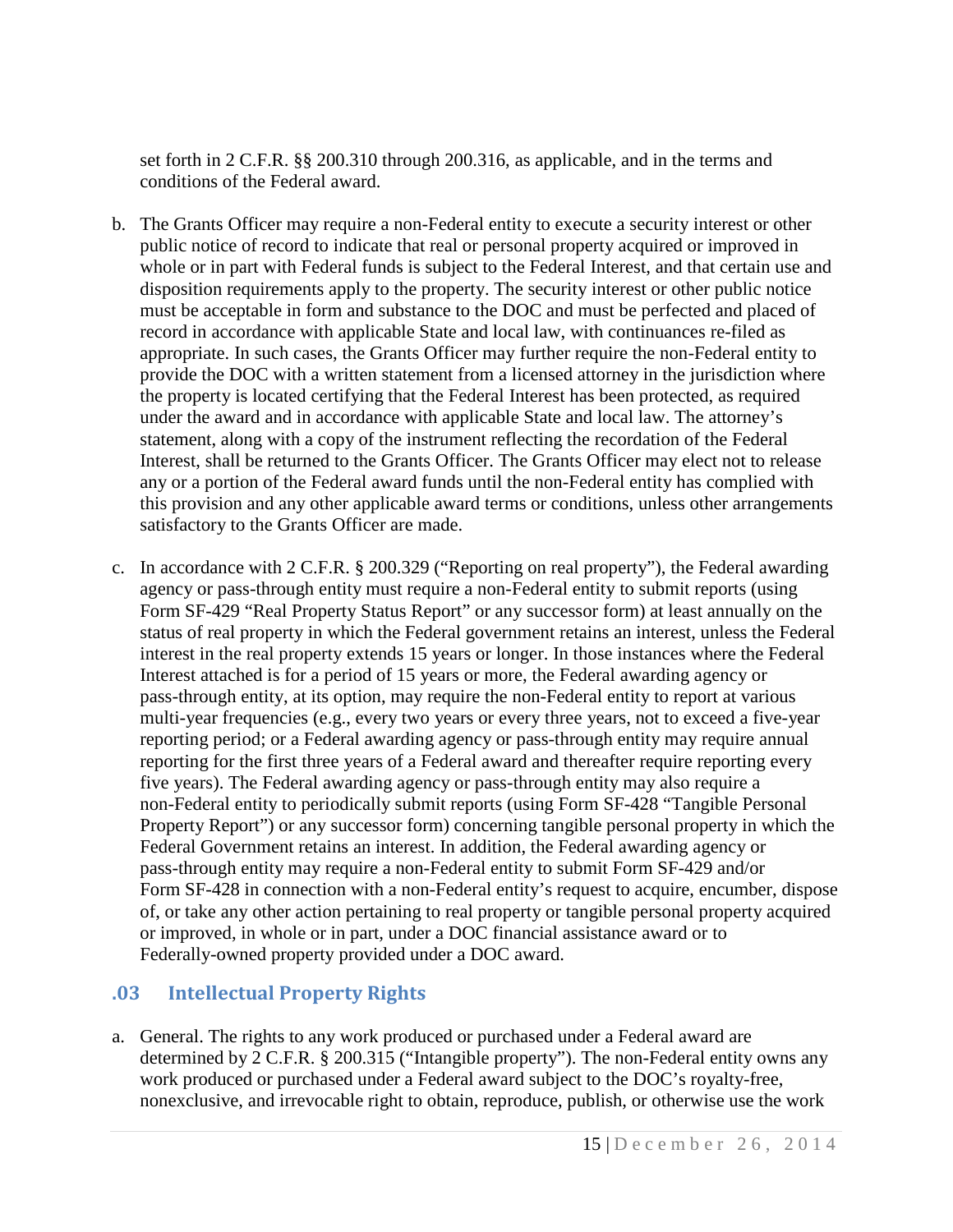or authorize others to receive, reproduce, publish, or otherwise use the work for Government purposes. In accordance with 2 C.F.R. § 200.315(d), the Federal Government has the right to obtain, reproduce, publish, or otherwise use the data produced under a Federal award and authorize others to receive, reproduce, publish, or otherwise use such data for Federal purposes.

- b. Inventions. Unless otherwise provided by law, the rights to any invention made by a non-Federal entity under a Federal award are determined by the Bayh-Dole Act, Pub. L. No. 96-517, as amended, and as codified in 35 U.S.C. § 200 *et seq*., except as otherwise required by law. The specific requirements governing the development, reporting, and disposition of rights to inventions and patents resulting from Federal awards are described in more detail in 37 C.F.R. Part 401 and in particular, in the standard patent rights clause in 37 C.F.R. § 401.14, which is hereby incorporated by reference into this award.
	- 1. Ownership.
		- i. Non-Federal entity. The non-Federal entity has the right to elect to retain title to any invention it makes (conceived or first actually reduced to practice) or is made by its employees. A non-Federal entity that is a non-profit organization, which includes a university or other institution of higher learning, may not assign to a third party its rights to such an invention without the permission of DOC unless that assignment is to a patent management organization (e.g., a university's Research Foundation). The non-Federal entity's ownership rights are subject to the Government's nonexclusive, nontransferable, irrevocable, paid-up license and other rights.
		- ii. Department. If the non-Federal entity elects not to retain title, fails to disclose the invention to the Federal awarding agency within the required time limits, or does not file a patent application within the time limits set forth in the standard patent rights clause, the DOC may request an assignment of all rights, which is normally subject to a limited royalty free nonexclusive revocable license for the non-Federal entity. The DOC owns any invention made solely by its employees, but may license the non-Federal entity in accordance with the procedures in 37 C.F.R. Part 404.
		- iii. Inventor/Employee. If neither the non-Federal entity nor the DOC is interested in owning an invention by a non-Federal entity employee, the non-Federal entity, with the written concurrence of the DOC, may allow the inventor/employee to retain ownership of the invention subject to certain restrictions as described in 37 C.F.R. § 401.9.
		- iv. Joint inventions. Inventions made jointly by a non-Federal entity and a DOC employee will be owned jointly by the non-Federal entity and the DOC. However, the DOC may transfer or license its rights to the non-Federal entity as authorized by 35 U.S.C. § 202(e) and 37 C.F.R. § 401.10 if the non-Federal entity is willing to patent and license the invention usually in exchange for a share of "net" royalties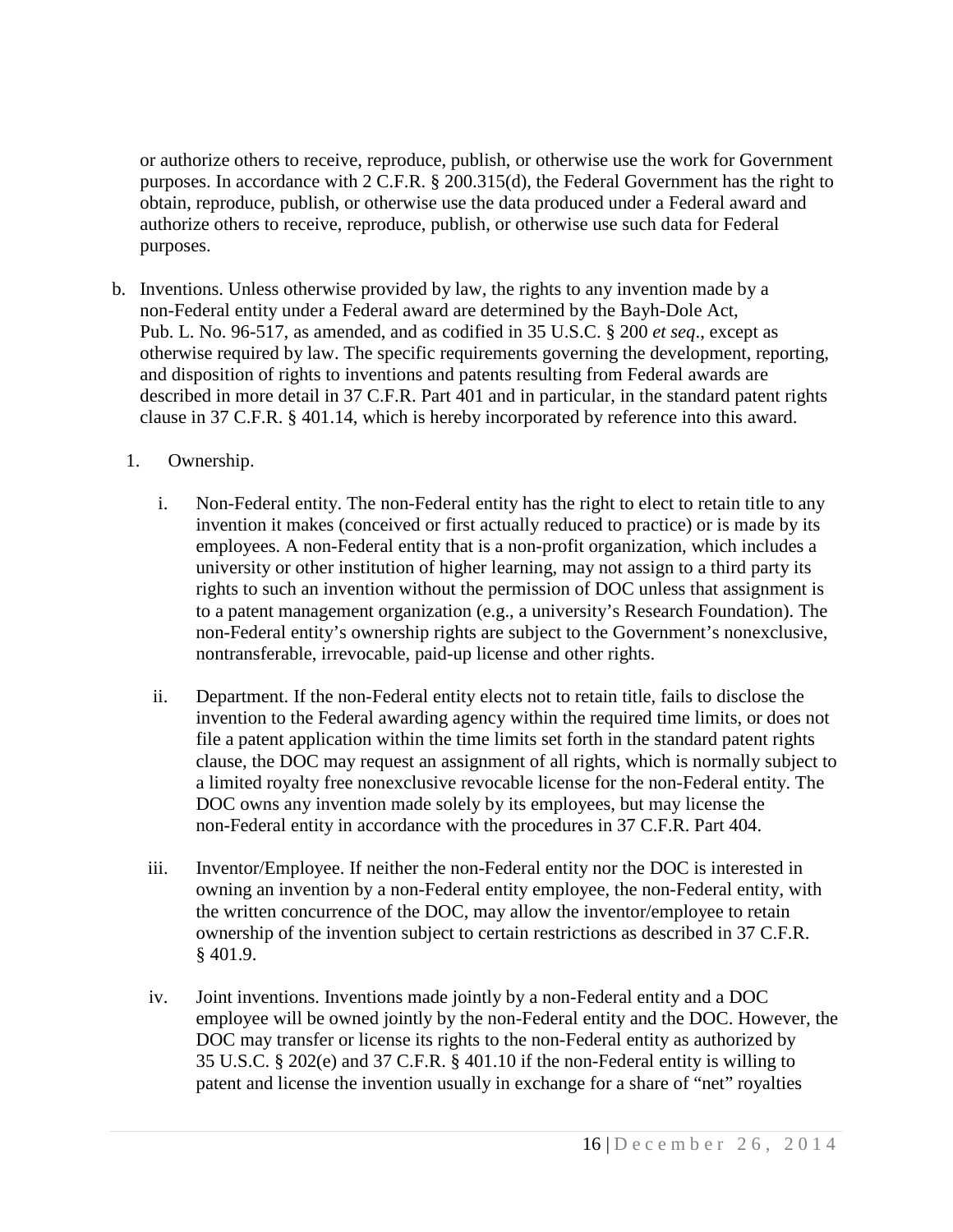based on the number of inventors (e.g., 50-50 if there is one non-Federal entity inventor and one DOC employee inventor). The agreement will be prepared by the DOC and may include other provisions, such as a royalty free license to the Government and certain other entities. The provision at 35 U.S.C. § 202(e) also authorizes the non-Federal entity to transfer its rights to the Government, which can agree to share royalties similarly as described above.

- 2. Responsibilities iEdison. The non-Federal entity has responsibilities and duties set forth in the standard patent rights clause, which are not described below. The non-Federal entity is expected to comply with all the requirements of the standard patent rights clause and 37 C.F.R. Part 401. Non-Federal entities are required to submit their disclosures, elections, and requests for waiver from any requirement for substantial U.S. manufacture, electronically using the Interagency Edison extramural invention reporting system (iEdison) at www.iedison.gov. Non-Federal entities may obtain a waiver of this electronic submission requirement by providing to DOC compelling reasons for allowing the submission of paper copies of reports related to inventions.
- c. Patent Notification Procedures. Pursuant to E.O. 12889 (58 FR 69681, 1993), the DOC is required to notify the owner of any valid patent covering technology whenever the DOC or a non-Federal entity, without making a patent search, knows (or has demonstrable reasonable grounds to know) that technology covered by a valid United States patent has been or will be used without a license from the owner. To ensure proper notification, if the non-Federal entity uses or has used patented technology under this award without a license or permission from the owner, the non-Federal entity must notify the Grants Officer.

This notice does not constitute authorization or consent by the Government to any copyright or patent infringement occurring under the award.

- d. A non-Federal entity may copyright any work produced under a Federal award, subject to the DOC's royalty-free, nonexclusive, and irrevocable right to obtain, reproduce, publish, or otherwise use the work, or authorize others to do so for Government purposes. Works jointly authored by DOC and non-Federal entity employees may be copyrighted, but only the part of such works authored by the non-Federal entity is protectable in the United States because, under 17 U.S.C. § 105, works produced by Government employees are not copyrightable in the United States. On occasion and as permitted under 17 U.S.C. § 105, DOC may require the non-Federal entity to transfer to DOC a copyright in a particular work for Government purposes or when DOC is undertaking primary dissemination of the work.
- e. Freedom of Information Act (FOIA). In response to a FOIA request for research data relating to published research findings (as defined by 2 C.F.R. § 200.315(e)(2)) produced under a Federal award that were used by the Federal government in developing an agency action that has the force and effect of law, the Federal awarding agency will request, and the non-Federal entity must provide, within a reasonable time, the research data so that they can be made available to the public through the procedures established under the FOIA.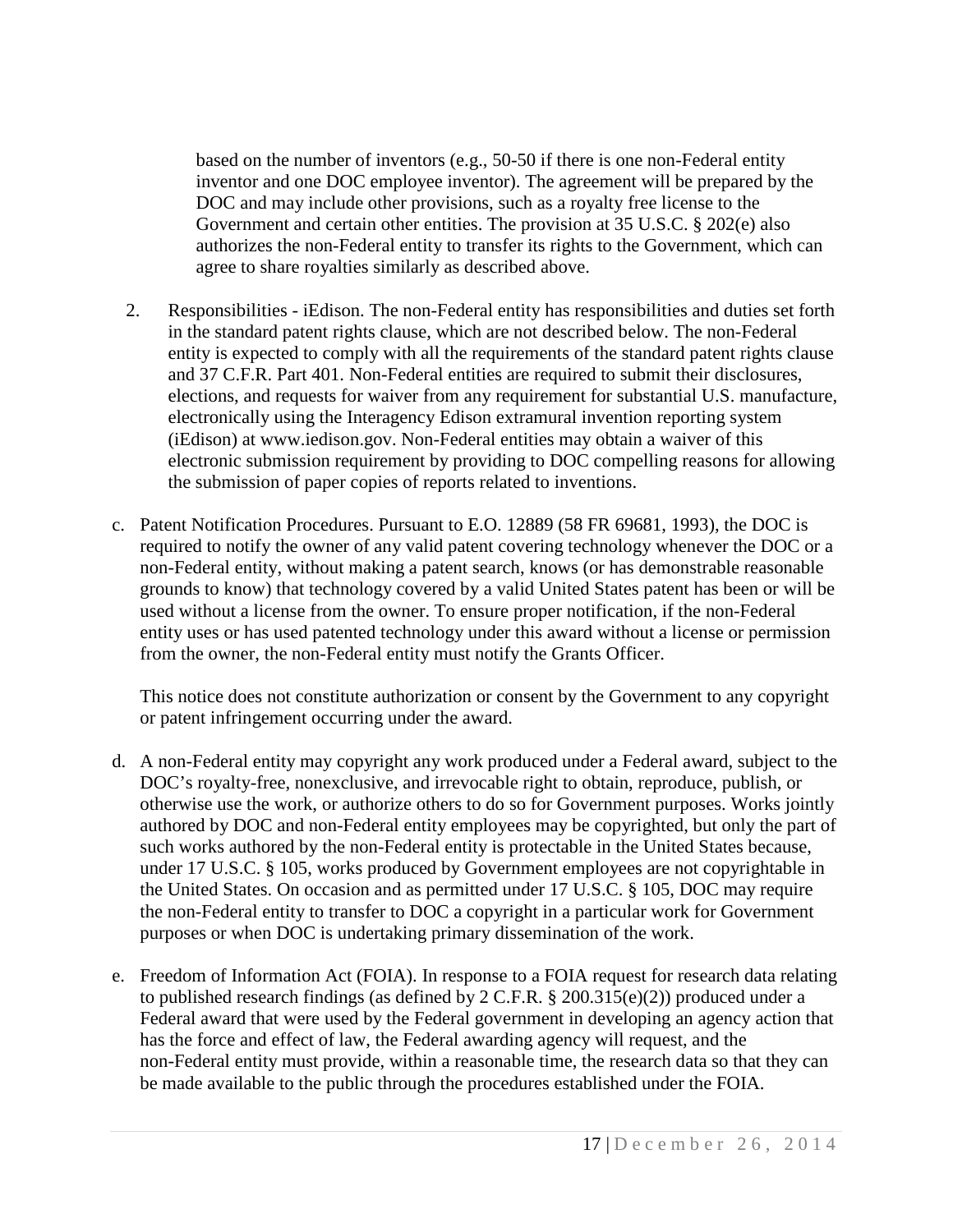# <span id="page-18-0"></span>**E. PROCUREMENT STANDARDS**

- 1. States. Pursuant to 2 C.F.R. § 200.317 ("Procurements by states"), when procuring property and services under this Federal award, a State must follow the same policies and procedures it uses for procurements from its non-Federal funds. The State must comply with 2 C.F.R. § 200.322 ("Procurement of recovered materials"), and ensure that every purchase order or other contract includes any clauses required by 2 C.F.R. § 200.326 ("Contract provisions").
- 2. Other Non-Federal Entities. All other non-Federal entities, including subrecipients of a State, must follow the requirements of 2 C.F.R. §§ 200.318 ("General procurement standards") through 200.326 ("Contract provisions"). This includes the requirement that non-Federal entities maintain written standards of conduct covering conflicts of interest and governing the performance of their employees engaged in the selection, award, and administration of contracts. No employee, officer, or agent may participate in the selection, award, or administration of a contract supported by a Federal award if he or she has a real or apparent conflict of interest.

# <span id="page-18-1"></span>**F. AUDITS**

Under the Inspector General Act of 1978, as amended, 5 U.S.C. App. 3, §§ 1 *et seq.,* an audit of the award may be conducted at any time. The Inspector General of the DOC, or any of his or her duly authorized representatives, shall have the right to access any pertinent books, documents, papers, and records of the non-Federal entity, whether written, printed, recorded, produced, or reproduced by any electronic, mechanical, magnetic, or other process or medium, in order to make audits, inspections, excerpts, transcripts, or other examinations as authorized by law. This right also includes timely and reasonable access to the non-Federal entity's personnel for the purpose of interview and discussion related to such documents. *See* 2 C.F.R. § 200.336 ("Access to records"). When the DOC Office of Inspector General (OIG) requires a program audit on a DOC award, the OIG will usually make the arrangements to audit the award, whether the audit is performed by OIG personnel, an independent accountant under contract with DOC, or any other Federal, State, or local audit entity.

### <span id="page-18-2"></span>**.01 Organization-Wide, Program-Specific, and Project Audits**

a. Organization-wide or program-specific audits shall be performed in accordance with the Single Audit Act Amendments of 1996, as implemented by Subpart F to 2 C.F.R. Part 200, "Audits Requirements." Non-Federal entities that are subject to the provisions of 2 C.F.R. Part 200 and that expend \$750,000 or more in a year in Federal awards shall have an audit conducted for that year in accordance with the relevant requirements. Within the earlier of 30 calendar days after receipt of the auditor's report(s), or nine months after the end of the audit period, a copy of the audit shall be submitted electronically to the Federal Audit Clearinghouse website at: [http://harvester.census.gov/sac/.](http://harvester.census.gov/sac/) If it is necessary to submit by paper, the address for submission is: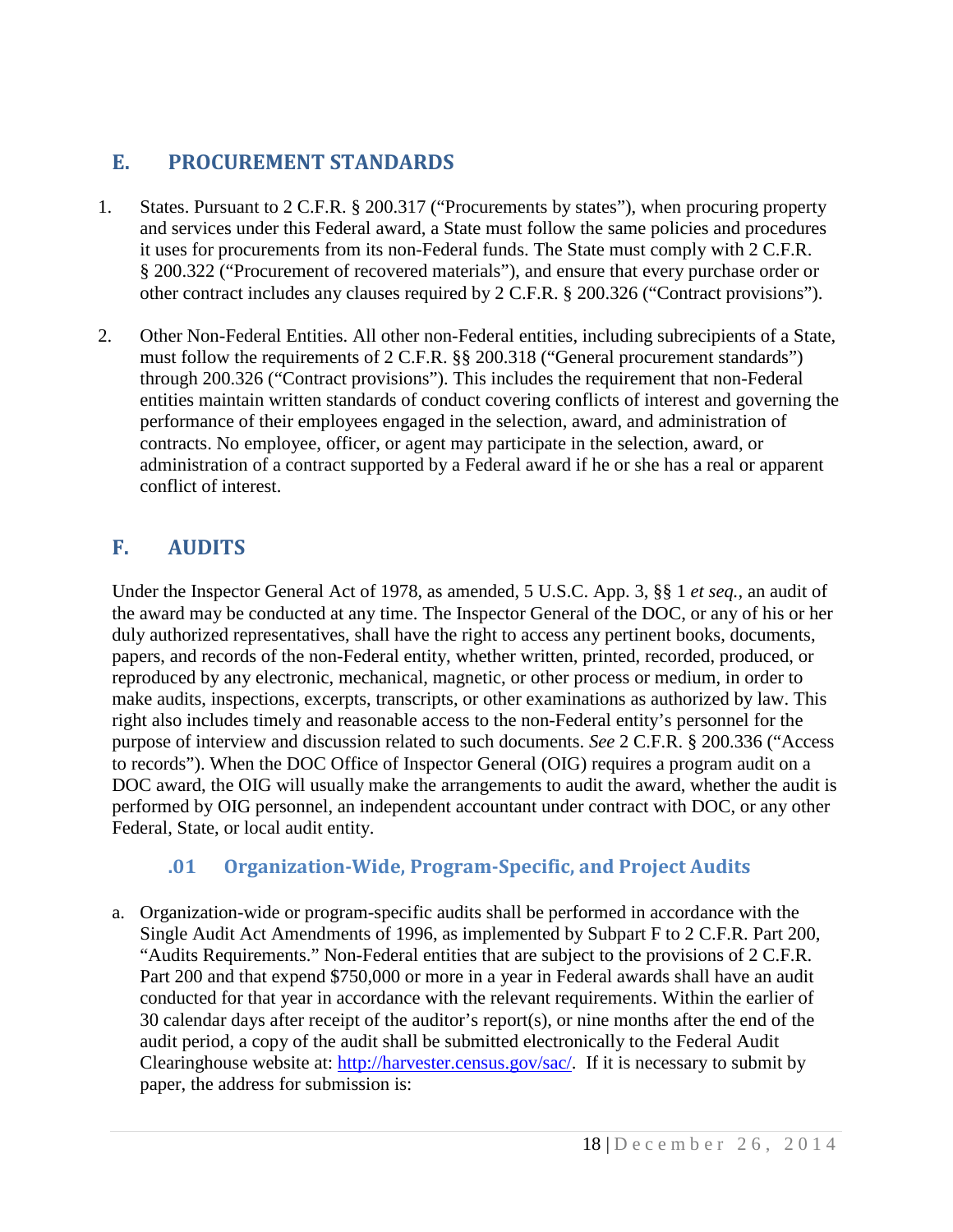Federal Audit Clearinghouse Bureau of the Census 1201 E. 10th Street Jeffersonville, IN 47132

Within 90 days of the end of the fiscal year of a non-Federal entity subject to Subpart F of 2 C.F.R. Part 200, the entity is responsible for notifying the Grants Officer of the amount of Federal awards, including all DOC and non-DOC awards, the non-Federal entity expended during its fiscal year.

b. Unless otherwise specified in the terms and conditions of the award, non-Federal entities that are not subject to Subpart F of 2 C.F.R. Part 200 (e.g., for-profit entities) and that expend \$750,000 or more in DOC funds during their fiscal year must have an audit conducted for that year in accordance with Subpart F of 2 C.F.R. Part 200. The audit shall be completed and submitted to the Grants Officer within the earlier or 30 calendar days of the non-Federal entity's receipt of the audit report or nine months following the end of the non-Federal entity's fiscal year.

For-profit entities that expend less than \$750,000 in DOC funds in a given fiscal year are not required to have an annual audit for that year but must make their award-related records available to DOC or other designated officials for review and audit. Failure to provide audit reports within the timeframes specified above may result in appropriate enforcement action, up to and including termination of the award, and may jeopardize eligibility for receiving future DOC awards.

- c. Some DOC programs have specific audit guidelines that will be incorporated into the award. When DOC does not have a program-specific audit guide available for the program, the auditor will follow the requirements for a program-specific audit as described in 2 C.F.R. § 200.507 ("Program-specific audits"). The non-Federal entity may include a line item in the budget for the cost of the audit for approval. A copy of the program-specific audit shall be submitted to the Grants Officer.
- d. Non-Federal entities are responsible for compliance with the above audit requirements and for informing the Grants Officer of the status of their audit, including when the relevant audit has been completed and submitted in accordance with the requirements of this section. In accordance with 2 C.F.R.  $\S 200.331(d)(3)$ , pass-through entities are responsible for issuing a management decision for any audit findings pertaining to the Federal award provided to a subrecipient.

# <span id="page-19-0"></span>**.02 Audit Resolution Process**

a. An audit of the award may result in the disallowance of costs incurred by the non-Federal entity and the establishment of a debt (account receivable) due DOC. For this reason, the non-Federal entity should take seriously its responsibility to respond to all audit findings and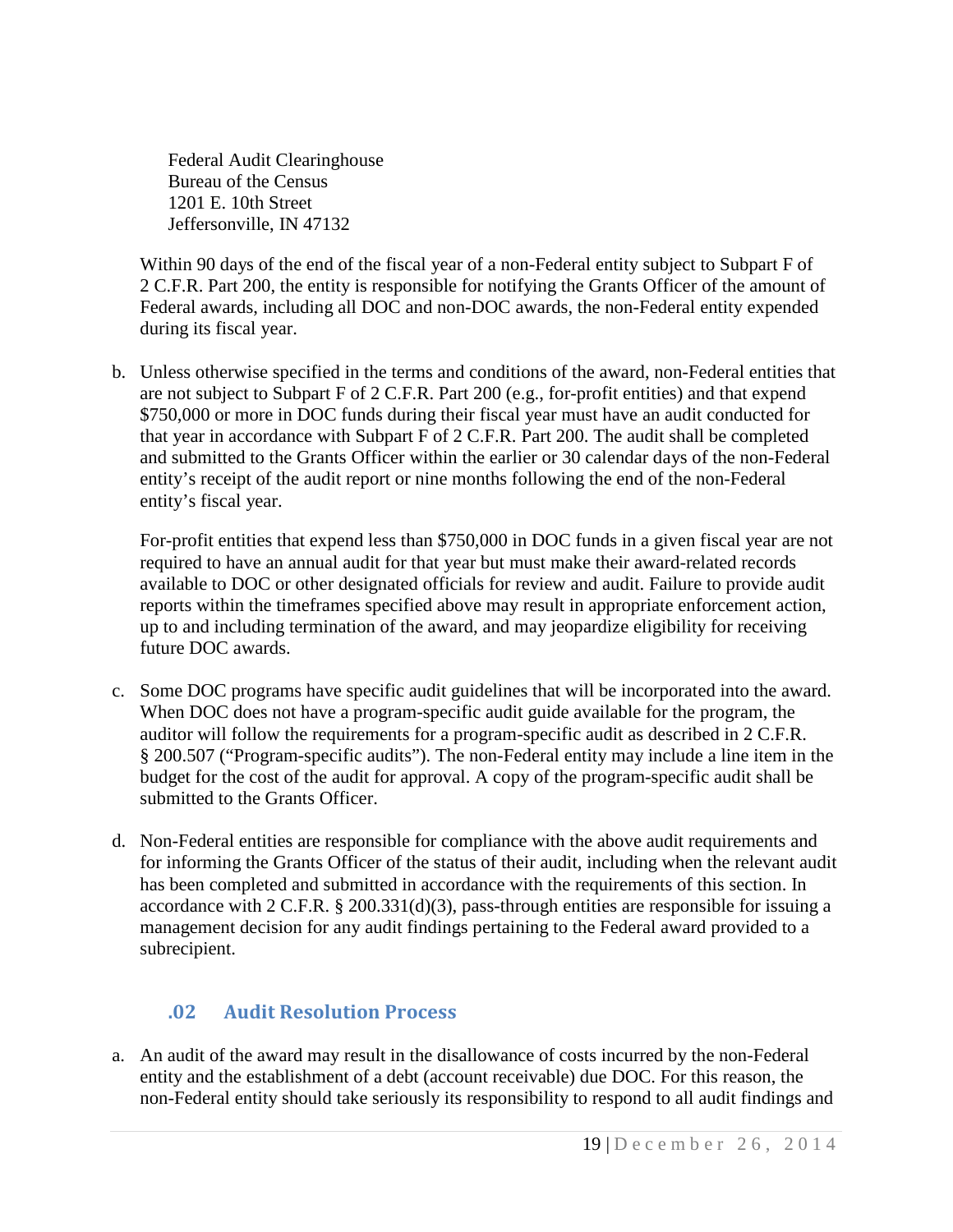recommendations with adequate explanations and supporting evidence whenever audit results are disputed.

- b. In accordance with the *Federal Register* notice dated January 27, 1989 (54 FR 4053), a non-Federal entity whose award is audited has the following opportunities to dispute the proposed disallowance of costs and the establishment of a debt:
	- 1. The non-Federal entity has 30 days from the date of the transmittal of the draft audit report to submit written comments and documentary evidence.
	- 2. The non-Federal entity has 30 days from the date of the transmittal of the final audit report to submit written comments and documentary evidence. There will be no extension of this deadline.
	- 3. The DOC shall review the documentary evidence submitted by the non-Federal entity and shall notify the non-Federal entity of the results in an *Audit Resolution Determination Letter*. The non-Federal entity has 30 days from the date of receipt of the *Audit Resolution Determination Letter* to submit a written appeal, unless this deadline is extended in writing by the DOC. The appeal is the last opportunity for the non-Federal entity to submit written comments and documentary evidence to the DOC to dispute the validity of the audit resolution determination.
	- 4. An appeal of the Audit Resolution Determination does not prevent the establishment of the audit-related debt nor does it prevent the accrual of interest on the debt. If the Audit Resolution Determination is overruled or modified on appeal, appropriate corrective action will be taken retroactively. An appeal will stay the offset of funds owed by the auditee against funds due to the auditee.
	- 5. The DOC shall review the non-Federal entity's appeal and notify the non-Federal entity of the results in an *Appeal Determination Letter*. After the opportunity to appeal has expired or after the appeal determination has been rendered, DOC will not accept any further documentary evidence from the non-Federal entity. No other administrative appeals are available in DOC.

# <span id="page-20-0"></span>**G. DEBTS**

### <span id="page-20-1"></span>**.01 Payment of Debts Owed the Federal Government**

a. The non-Federal entity must promptly pay any debts determined to be owed the Federal Government. Any funds paid to the non-Federal entity in excess of the amount to which the non-Federal entity is finally determined to be entitled under the terms of the Federal award constitute a debt to the Federal government. In accordance with 2 C.F.R. § 200.345 ("Collection of amounts due"), if not paid within 90 calendar days after demand, DOC may reduce a debt owed to the Federal Government by: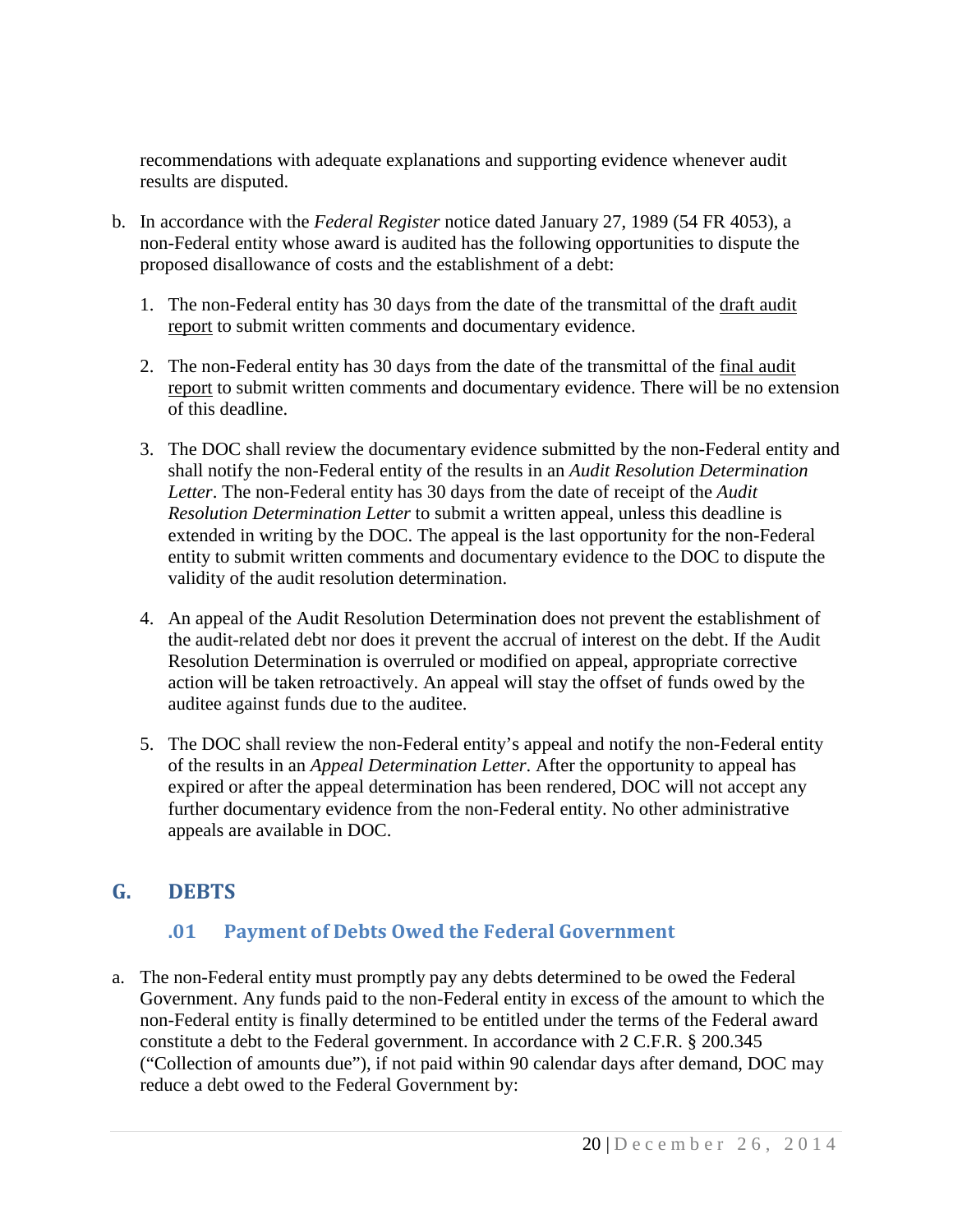- 1. Making an administrative offset against other requests for reimbursement;
- 2. Withholding advance payments otherwise due to the non-Federal entity; or
- 3. Taking any other action permitted by Federal statute.
- b. DOC debt collection procedures are set out in 15 C.F.R. Part 19. In accordance with 2 C.F.R § 200.345 and 31 U.S.C. § 3717, failure to pay a debt owed to the Federal Government shall result in the assessment of interest, penalties and administrative costs in accordance with the provisions of 31 U.S.C. § 3717 and 31 C.F.R. § 901.9. Commerce entities will transfer any Commerce debt that is more than 180 days delinquent to the U.S. Department of the Treasury's Financial Management Service for debt collection services, a process known as "cross-servicing," pursuant to 31 U.S.C. § 3711(g), 31 C.F.R. § 285.12, and 15 C.F.R. § 19.9, and may result in DOC taking further action as specified in DOC ST&C A.06 "Non-Compliance With Award Provisions." Funds for payment of a debt must not come from other Federally-sponsored programs, and the DOC may conduct on-site visits, audits, and other reviews to verify that other Federal funds have not been used to pay a debt.

# <span id="page-21-0"></span>**.02 Late Payment Charges**

- a. Interest shall be assessed on the delinquent debt in accordance with section 3717(a) of the Debt Collection Act of 1982, as amended (31 U.S.C. §§ 3701 *et seq*.). The minimum annual interest rate to be assessed is the U.S. Department of the Treasury's Current Value of Funds Rate (CVFR). The CVFR is available online at http://www.fms.treas.gov/cvfr/index.html and also published by the Department of the Treasury in the *Federal Register* [\(http://www.gpo.gov/fdsys/browse/collection.action?collectionCode=FR\)](http://www.gpo.gov/fdsys/browse/collection.action?collectionCode=FR) and in the *Treasury Financial Manual Bulletin*. The assessed rate shall remain fixed for the duration of the indebtedness.
- b. Penalties shall accrue at a rate of not more than six percent per year or such other higher rate as authorized by law.
- c. Administrative charges, i.e., the costs of processing and handling a delinquent debt, shall be determined by the Commerce entity collecting the debt, as directed by the Office of the Chief Financial Officer and Assistant Secretary for Administration.

### <span id="page-21-1"></span>**.03 Barring Delinquent Federal Debtors from Obtaining Federal Loans or Loan Insurance Guarantees**

Pursuant to 31 U.S.C. § 3720B and 31 C.F.R. § 901.6, unless waived, the DOC is not permitted to extend financial assistance in the form of a loan, loan guarantee, or loan insurance to any person delinquent on a nontax debt owed to a Federal agency. This prohibition does not apply to disaster loans.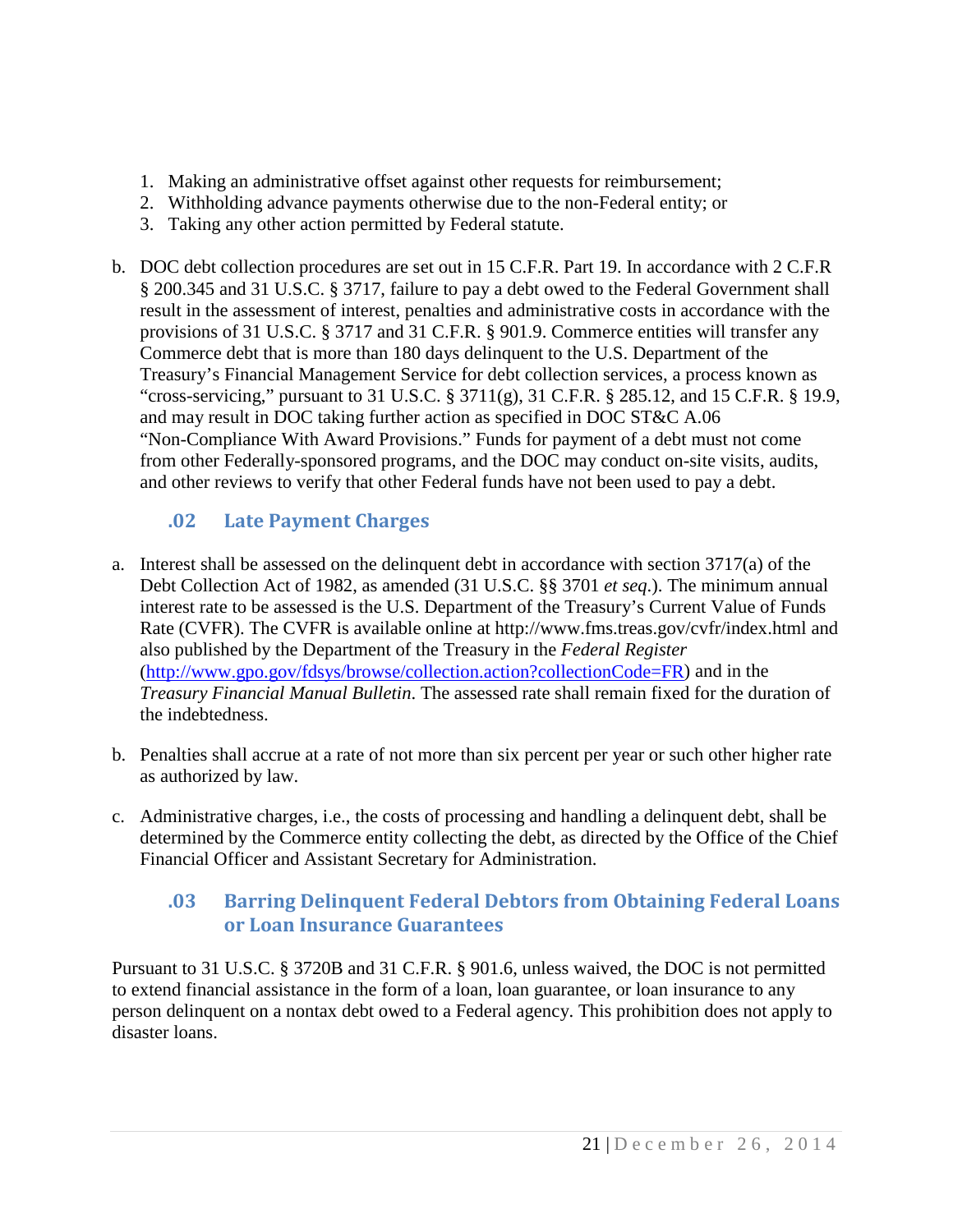## <span id="page-22-0"></span>**.04 Effect of Judgment Lien on Eligibility for Federal Grants, Loans, or Programs**

Pursuant to 28 U.S.C. § 3201(e), unless waived by the DOC, a debtor who has a judgment lien against the debtor's property for a debt to the United States shall not be eligible to receive any grant or loan that is made, insured, guaranteed, or financed directly or indirectly by the United States or to receive funds directly from the Federal Government in any program, except funds to which the debtor is entitled as beneficiary, until the judgment is paid in full or otherwise satisfied.

## <span id="page-22-1"></span>**H. GOVERNMENTWIDE DEBARMENT AND SUSPENSION**

The non-Federal entity shall comply with the provisions of 2 C.F.R. Part 1326, "Nonprocurement Debarment and Suspension" (published in the *Federal Register* on December 21, 2006, 71 FR 76573), which generally prohibit entities that have been debarred, suspended, or voluntarily excluded from participating in Federal nonprocurement transactions either through primary or lower tier covered transactions, and which sets forth the responsibilities of recipients of Federal financial assistance regarding transactions with other persons, including subrecipients and contractors.

# <span id="page-22-2"></span>**I. LOBBYING RESTRICTIONS**

### <span id="page-22-3"></span>**.01 Statutory Provisions**

Non-Federal entities shall comply with 2 C.F.R. § 200.450 ("Lobbying"), which incorporates the provisions of 31 U.S.C. § 1352; the "New Restrictions on Lobbying" published at 55 FR 6736 (February 26, 1990); and OMB guidance and notices on lobbying restrictions. In addition, non-Federal entities must comply with the DOC regulations published at 15 C.F.R. Part 28, which implement the "New Restrictions on Lobbying". These provisions prohibit the use of Federal funds for lobbying the executive or legislative branches of the Federal Government in connection with the award, and require the disclosure of the use of non-Federal funds for lobbying. Lobbying includes attempting to improperly influence, meaning any influence that induces or tends to induce a Federal employee or officer to give consideration or to act regarding a Federal award or regulatory matter on any basis other than the merits of the matter, either directly or indirectly. Costs incurred on to improperly influence are unallowable. *See* 2 C.F.R. § 200.450(b) and (c).

# <span id="page-22-4"></span>**.02 Disclosure of Lobbying Activities**

Any non-Federal entity that receives more than \$100,000 in Federal funding shall submit a completed Form SF-LLL, "Disclosure of Lobbying Activities," regarding the use of non-Federal funds for lobbying. The Form SF-LLL shall be submitted within 30 days following the end of the calendar quarter in which there occurs any event that requires disclosure or that materially affects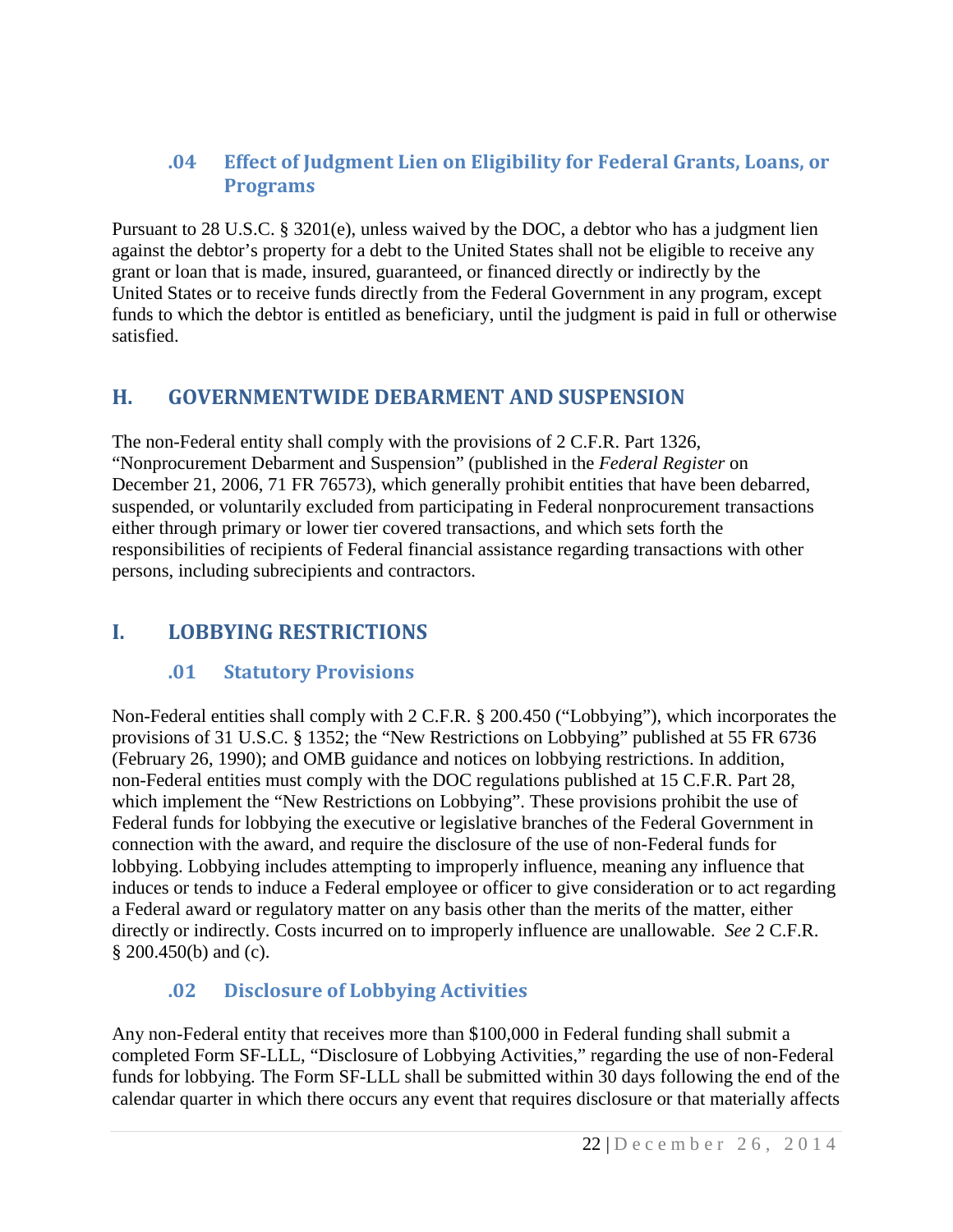the accuracy of the information contained in any disclosure form previously filed. The non-Federal entity must submit any required Forms SF-LLL, including those received from subrecipients, contractors, and subcontractors, to the Grants Officer.

# <span id="page-23-0"></span>**J. CODES OF CONDUCT AND SUBAWARD, CONTRACT, AND SUBCONTRACT PROVISIONS**

# <span id="page-23-1"></span>**.01 Conflicts of Interest and Codes of Conduct**

- a. General conflicts of interest requirements. In accordance with 2 C.F.R. § 200.112 ("Conflicts of interest"), each non-Federal entity must comply with the conflicts of interest policy provided by the Grants Officer. Any non-Federal entity must disclose in writing any potential conflicts of interest to the DOC or pass-through entity. In addition, pursuant to the certification in Form SF-424B, paragraph 3 and Form SF-424D, paragraph 7, as applicable, the recipient must maintain written standards of conduct to establish safeguards to prohibit employees from using their positions for a purpose that constitutes or presents the appearance of personal or organizational conflict of interest, or personal gain in the administration of an award.
- b. Procurement-related conflicts of interest. In addition, in accordance with 2 C.F.R. § 200.318 ("General procurement standards"), non-Federal entities must maintain written standards of conduct covering conflicts of interest and governing the performance of their employees engaged in the selection, award and administration of contracts. *See* Section E. of these DOC ST&Cs entitled "Procurement Standards."

### <span id="page-23-2"></span>**.02 Applicability of Award Provisions to Subrecipients**

- a. The recipient or pass-through entity shall require all subrecipients, including lower tier subrecipients, under the award to comply with the provisions of the award, including applicable provisions of the OMB Uniform Guidance (2 C.F.R. Part 200), and all associated terms and conditions. *See* 2 C.F.R. §§ 200.330 ("Subrecipient and contractor determinations") through 200.332, ("Subrecipient Monitoring and Management") and 2 C.F.R. § 200.101(b)(1) ("Applicability"), which describes the applicability of 2 C.F.R. Part 200 to various types of Federal awards.
- b. In accordance with 2 C.F.R. § 200.331 ("Requirements for pass-through entities"), all pass-through entities must:
	- 1. Subaward identification. Clearly identify every subaward to the subrecipient at the time of the subaward, including changes in subsequent subaward modification. In accordance with 2 C.F.R. § 200.331(a), required information includes:
		- i. All Federal Award Information data elements set out at  $2 \text{ C.F.R. } § 200.331(a)(1);$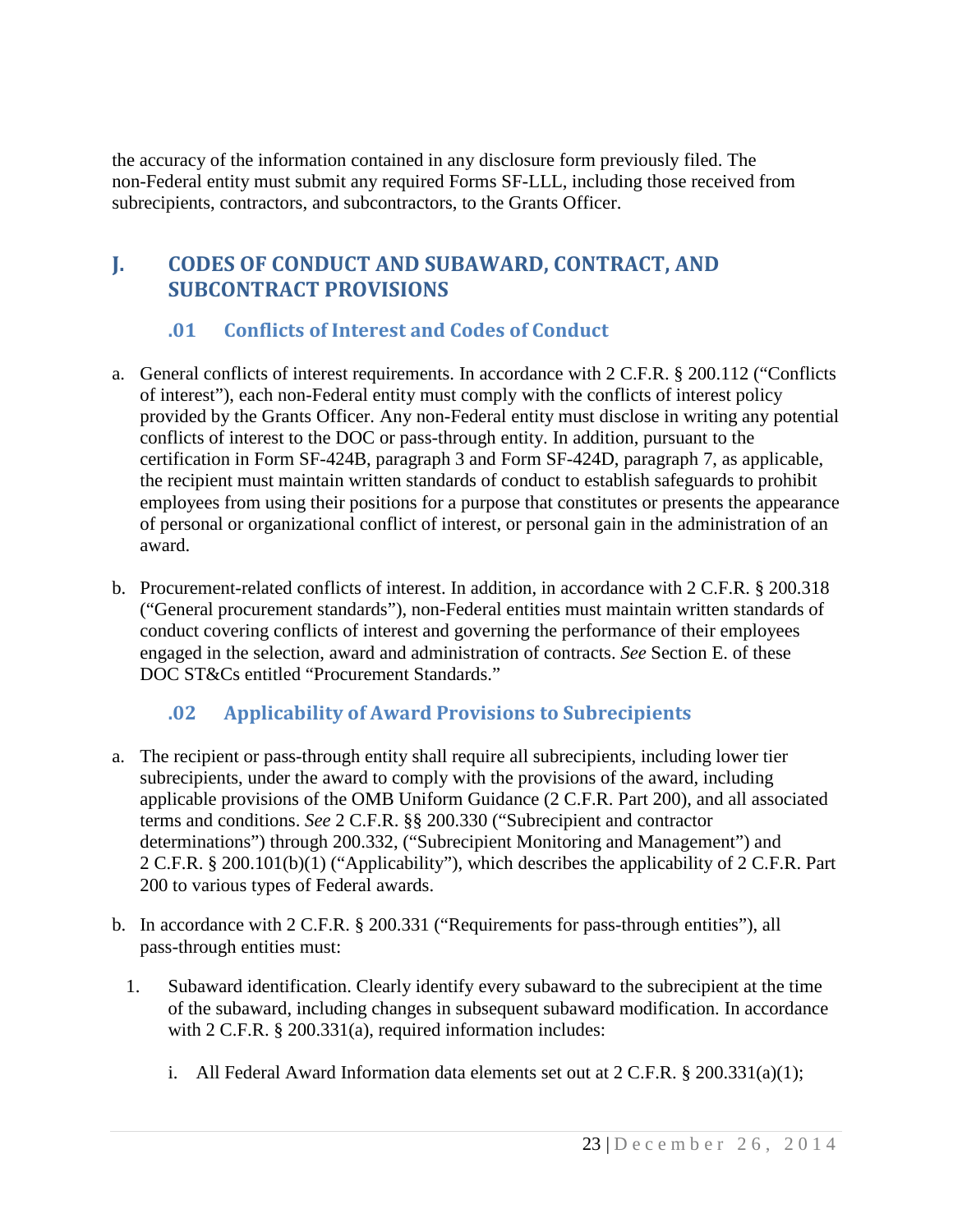- ii. All requirements imposed by the pass-through entity on the subrecipient so that the Federal award is used in accordance with Federal statutes, regulations and the terms and conditions of the Federal award;
- iii. Any additional requirements that the pass-through entity imposes on the subrecipient in order for the pass-through entity to meet its own responsibility to the Federal awarding agency, including identification of required financial and performance reports;
- iv. Indirect cost rate information in accordance with  $2 \text{ C.F.R.}$  § 200.331(a)(4);
- v. Access requirements to the subrecipient's records and financial statements in accordance with  $2$  C.F.R.  $\S$  200.331(a)(5); and
- vi. Appropriate terms and conditions concerning closeout of the subaward.
- 2. Risk-Based Subrecipient Evaluations. Evaluate each subrecipient's risk of noncompliance with Federal statutes, regulations, and the terms and conditions of the subaward for purposes of determining the appropriate subrecipient monitoring in accordance with 2 C.F.R. § 200.331(b).
- 3. Subaward conditions. Consider imposing specific subaward conditions upon a subrecipient if appropriate as described in 2 C.F.R. § 200.207 ("Specific conditions").
- 4. Subrecipient Monitoring. In accordance with 2 C.F.R. § 200.331(d), monitor the activities of the subrecipient as necessary to ensure that the subaward is used for authorized purposes, in compliance with Federal requirements; and that the subaward performance goals are achieved. Subrecipient monitoring must include:
	- i. Reviewing financial and programmatic reports required by the pass-through entity;
	- ii. Following-up and ensuring that the subrecipient takes timely and appropriate action on all deficiencies pertaining to the Federal award provided to the subrecipient from the pass-through entity detected through audits, on-site reviews, and other means; and
	- iii. Issuing a management decision for audit findings pertaining to the Federal award provided to the subrecipient from the pass-through entity as required by 2 C.F.R. § 200.521 ("Management decision").
- 5. Utilizing Risk-Based Monitoring Tools. In accordance with 2 C.F.R. § 200.331(e), depending on the recipient's evaluation of each subrecipient's risk, utilize appropriate monitoring tools, including training and technical assistance, performing on-site reviews, and arranging agreed-upon-procedures engagements as described in 2 C.F.R. § 200.425 ("Audit Services").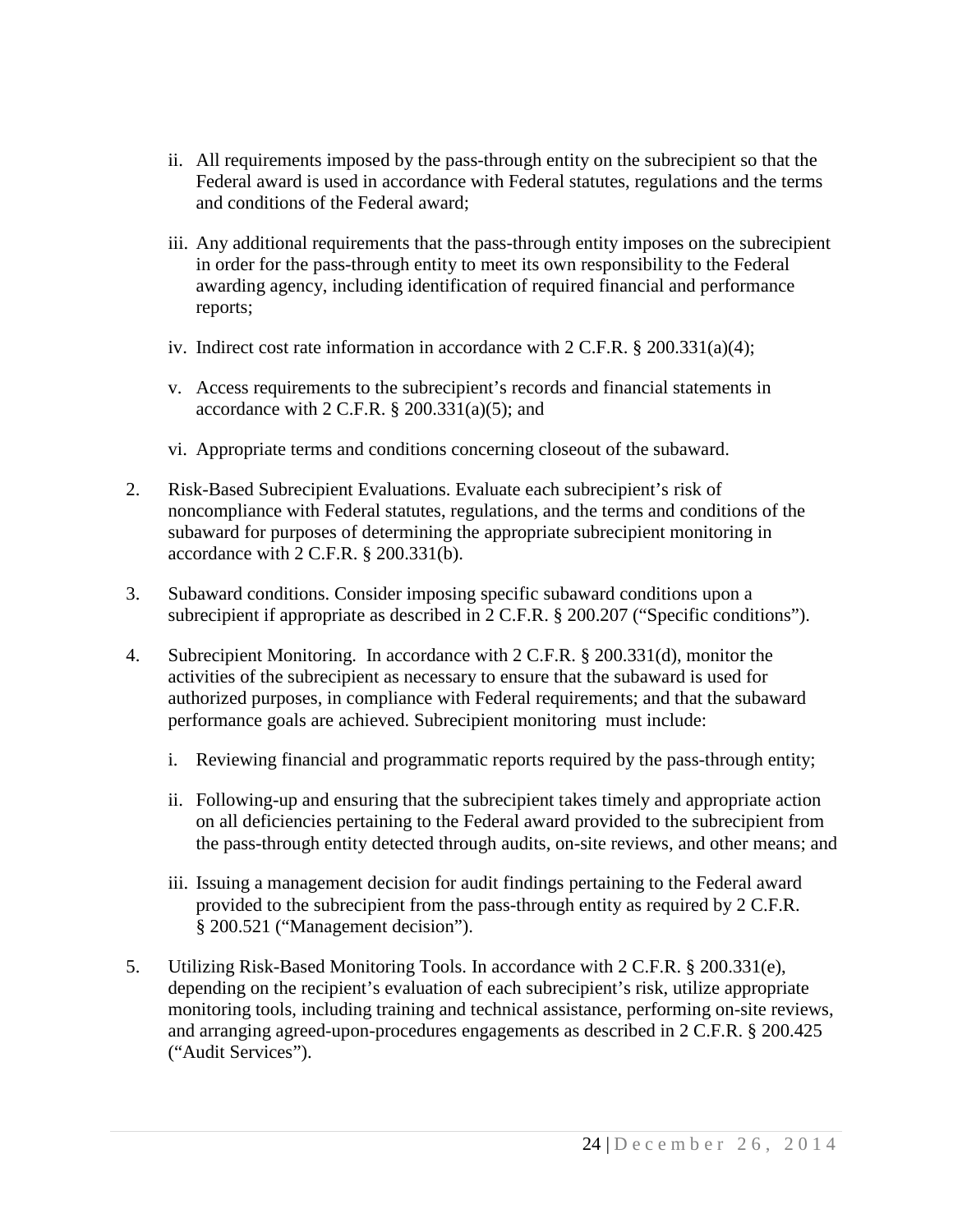- 6. Subrecipient Audits. Verify that every subrecipient is audited as required by 2 C.F.R. Part 200, Subpart F "Audit requirements" when it is expected that the subrecipient's Federal awards expended during the respective fiscal year equaled or exceeded the threshold set forth in 2 C.F.R. § 200.501 ("Audit requirements").
- 7. Necessary adjustments to the pass-through entity's records. Consider whether the results of the subrecipient's audits, on-site reviews, or other monitoring indicate conditions that necessitate adjustments to the pass-through entity's own records.
- 8. Enforcement action. Considering taking enforcement action against noncompliant subrecipients as described in 2 C.F.R. § 200.338 and in applicable program regulations.

*See also* 2 C.F.R. § 200.331 for the full text of requirements for pass-through entities.

## **.03 Competition and Codes of Conduct for Subawards**

- <span id="page-25-0"></span>a. The non-Federal entity must be alert to organizational conflicts of interest as well as other practices among subrecipients that may restrict or eliminate competition.
- b. The non-Federal entity shall maintain written standards of conduct covering conflicts of interest and governing the performance of its employees engaged in the selection, award, and administration of subawards. No employee, officer, or agent shall participate in the selection, award, or administration of a subaward supported by Federal funds if a real or apparent conflict of interest would be involved. Such a conflict would arise when the employee, officer, or agent, any member of his or her immediate family, his or her partner, or an organization in which he/she serves as an officer or which employs or is about to employ any of the parties mentioned in this section, has a financial interest or other interest in the organization selected or to be selected for a subaward. The officers, employees, and agents of the non-Federal entity shall neither solicit nor accept anything of monetary value from subrecipients. However, the non-Federal entity may set standards for situations in which the financial interest is not substantial or the gift is an unsolicited item of nominal value. The standards of conduct shall provide for disciplinary actions to be applied for violations of such standards by officers, employees, or agents of the recipient.
- c. A financial interest may include employment, stock ownership, a creditor or debtor relationship, or prospective employment with the organization selected or to be selected for a subaward. An appearance of impairment of objectivity could result from an organizational conflict where, because of other activities or relationships with other persons or entities, a person is unable or potentially unable to render impartial assistance or advice. It could also result from non-financial gain to the individual, such as benefit to reputation or prestige in a professional field.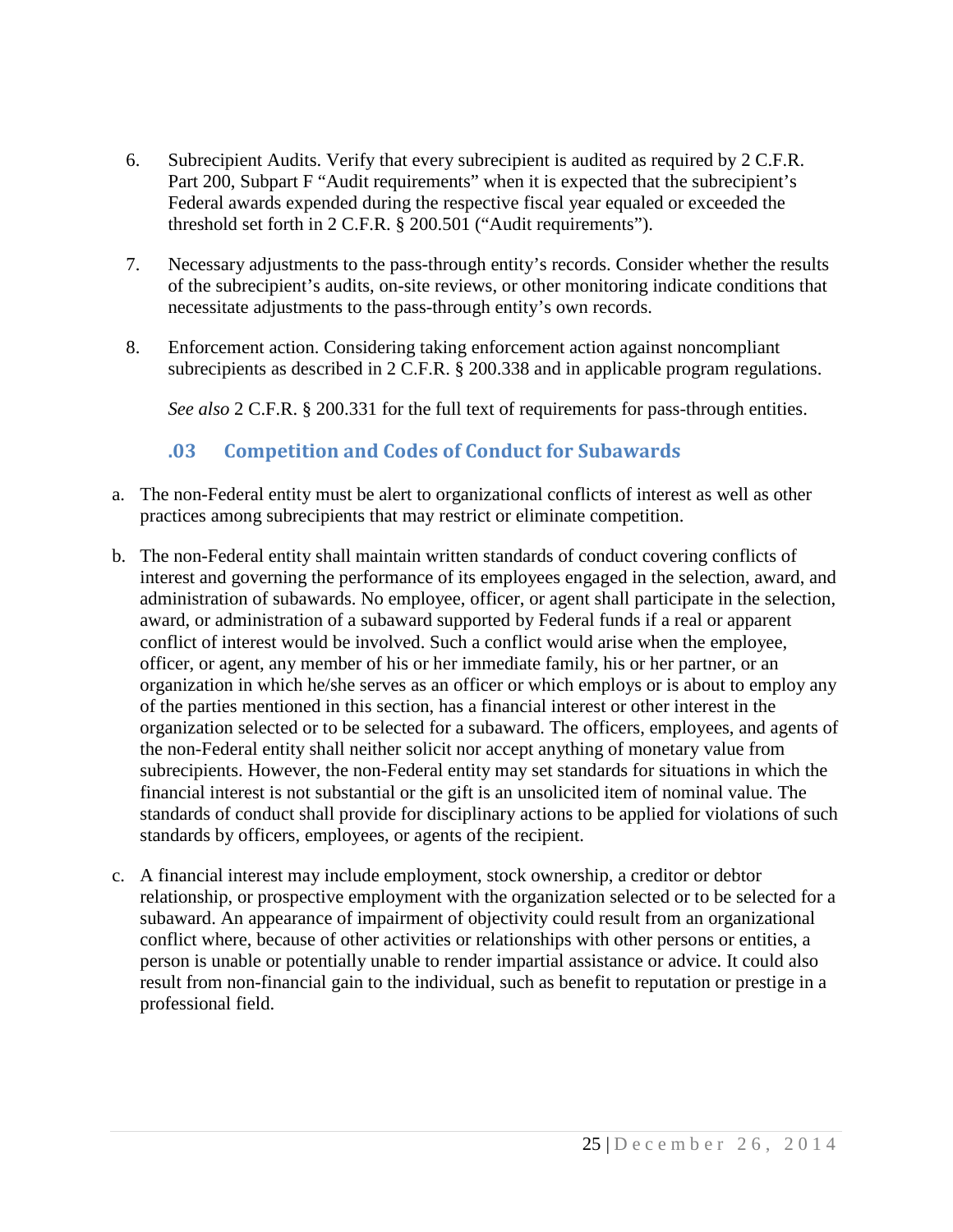### <span id="page-26-0"></span>**.04 Applicability of Provisions to Subawards, Contracts, and Subcontracts**

a. The non-Federal entity shall include the following notice in each request for applications or bids for a subaward, contract, or subcontract, as applicable:

*Applicants/bidders for a lower tier covered transaction (except procurement contracts for goods and services under \$25,000 not requiring the consent of a DOC official) are subject to Subpart C of 2 C.F.R. Part 180, "OMB Guidelines to Agencies on Government-wide Debarment and Suspension (Nonprocurement)." In addition, applicants/bidders for a lower tier covered transaction for a subaward, contract, or subcontract greater than \$100,000 of Federal funds at any tier are subject to 15 C.F.R. Part 28, "New Restrictions on Lobbying." Applicants/bidders should familiarize themselves with these provisions, including the certification requirement. Therefore, applications for a lower tier covered transaction must include a Form CD-512, "Certification Regarding Lobbying--Lower Tier Covered Transactions," completed without modification.*

- b. The non-Federal entity shall include a term or condition in all lower tier covered transactions (subawards, contracts, and subcontracts), that the award is subject to Subpart C of 2 C.F.R. Part 180, "OMB Guidelines to Agencies on Government-wide Debarment and Suspension (Nonprocurement)."
- c. Required subaward and contractual provisions.
	- 1. The non-Federal entity shall include a statement in all lower tier covered transactions (subawards, contracts, and subcontracts) exceeding \$100,000 in Federal funds, that the subaward, contract, or subcontract is subject to 31 U.S.C § 1352, as implemented at 15 C.F.R. Part 28, "New Restrictions on Lobbying." The non-Federal entity shall further require the subrecipient, contractor, or subcontractor to submit a completed "Disclosure of Lobbying Activities" (Form SF-LLL) regarding the use of non-Federal funds for lobbying. The Form SF-LLL shall be submitted within 15 days following the end of the calendar quarter in which there occurs any event that requires disclosure or that materially affects the accuracy of the information contained in any disclosure form previously filed. The Form SF-LLL shall be submitted from tier to tier until received by the recipient. The recipient must submit all disclosure forms received, including those that report lobbying activity on its own behalf, to the Grants Officer within 30 days following the end of the calendar quarter.
	- 2. In addition to other provisions required by the Federal agency or non-Federal entity, in accordance with 2 C.F.R. § 200.326 ("Contract provisions"), all contracts made by the non-Federal entity under the Federal award must contain the applicable provisions set out at 2 C.F.R. Part 200, Appendix II, "Contract Provisions for Non-Federal Entity Contracts Under Federal Awards", which address various contractual requirements including remedies, termination for cause and convenience, Equal Employment Opportunity, the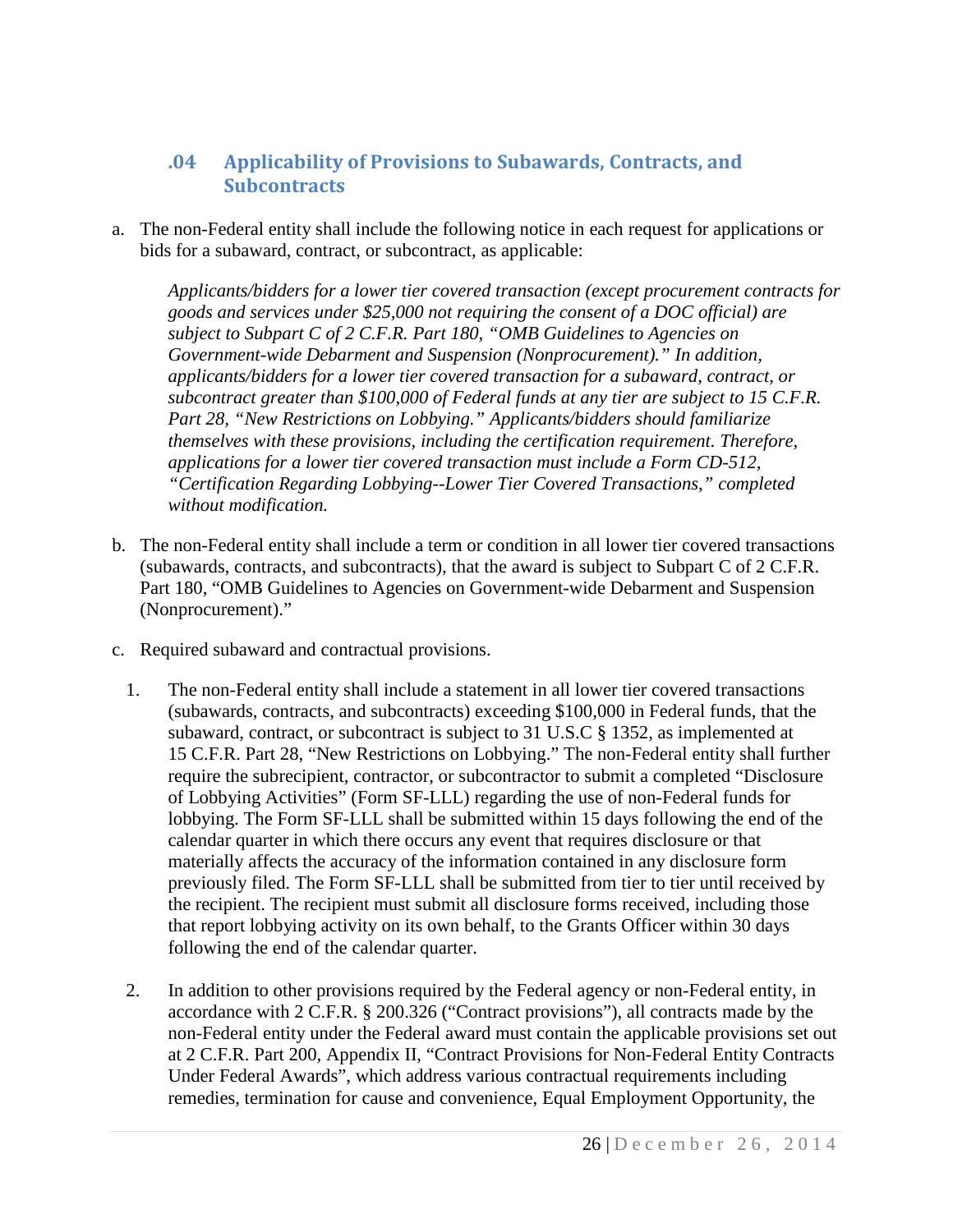Davis-Bacon Act, the Contract Work Hours and Safety Standards Act, rights to inventions, environmental quality, energy efficiency, debarment and suspension, the Byrd Anti-Lobbying Amendment, and procurement of recovered materials. *See* Appendix II to 2 C.F.R. Part 200 for a full explanation of these requirements.

### <span id="page-27-0"></span>**.05 Pilot Program for Enhancement of Employee Whistleblower Protections**

The National Defense Authorization Act (NDAA) for Fiscal Year (FY) 2013 (Pub. L. No. 112-239, enacted January 2, 2013 and codified at 41 U.S.C. § 4712) includes a pilot program of whistleblower protection. It applies to all DOC awards, subawards, or contracts under awards issued beginning July 1, 2013 through January 1, 2017. The following term implements that law:

In accordance with 41 U.S.C. § 4712, an employee of a non-Federal entity or contractor under a Federal award or subaward may not be discharged, demoted, or otherwise discriminated against as a reprisal for disclosing to a person or body information that the employee reasonably believes is evidence of gross mismanagement of a Federal award, subaward, or a contract under a Federal award or subaward, a gross waste of Federal funds, an abuse of authority relating to a Federal award or subaward or contract under a Federal award or subaward, a substantial and specific danger to public health or safety, or a violation of law, rule, or regulation related to a Federal award, subaward, or contract under a Federal award or subaward. These persons or bodies include:

- a. A Member of Congress or a representative of a committee of Congress.
- b. An Inspector General.
- c. The Government Accountability Office.
- d. A Federal employee responsible for contract or grant oversight or management at the relevant agency.
- e. An authorized official of the Department of Justice or other law enforcement agency.
- f. A court or grand jury.
- g. A management official or other employee of the contractor, subcontractor, or grantee who has the responsibility to investigate, discover, or address misconduct.

Non-Federal entities and contractors under Federal awards and subawards shall inform their employees in writing of the rights and remedies provided under 41 U.S.C. § 4712, in the predominant native language of the workforce.

### <span id="page-27-1"></span>**.06 Small Businesses, Minority Business Enterprises and Women's Business Enterprises**

In accordance with 2 C.F.R. § 200.321 ("Contracting with small and minority businesses, women's business enterprises, and labor surplus area firms"), the non-Federal entity must take all necessary affirmative steps to assure that minority businesses, women's business enterprises, and labor surplus areas firms are used when possible. DOC encourages non-Federal entities to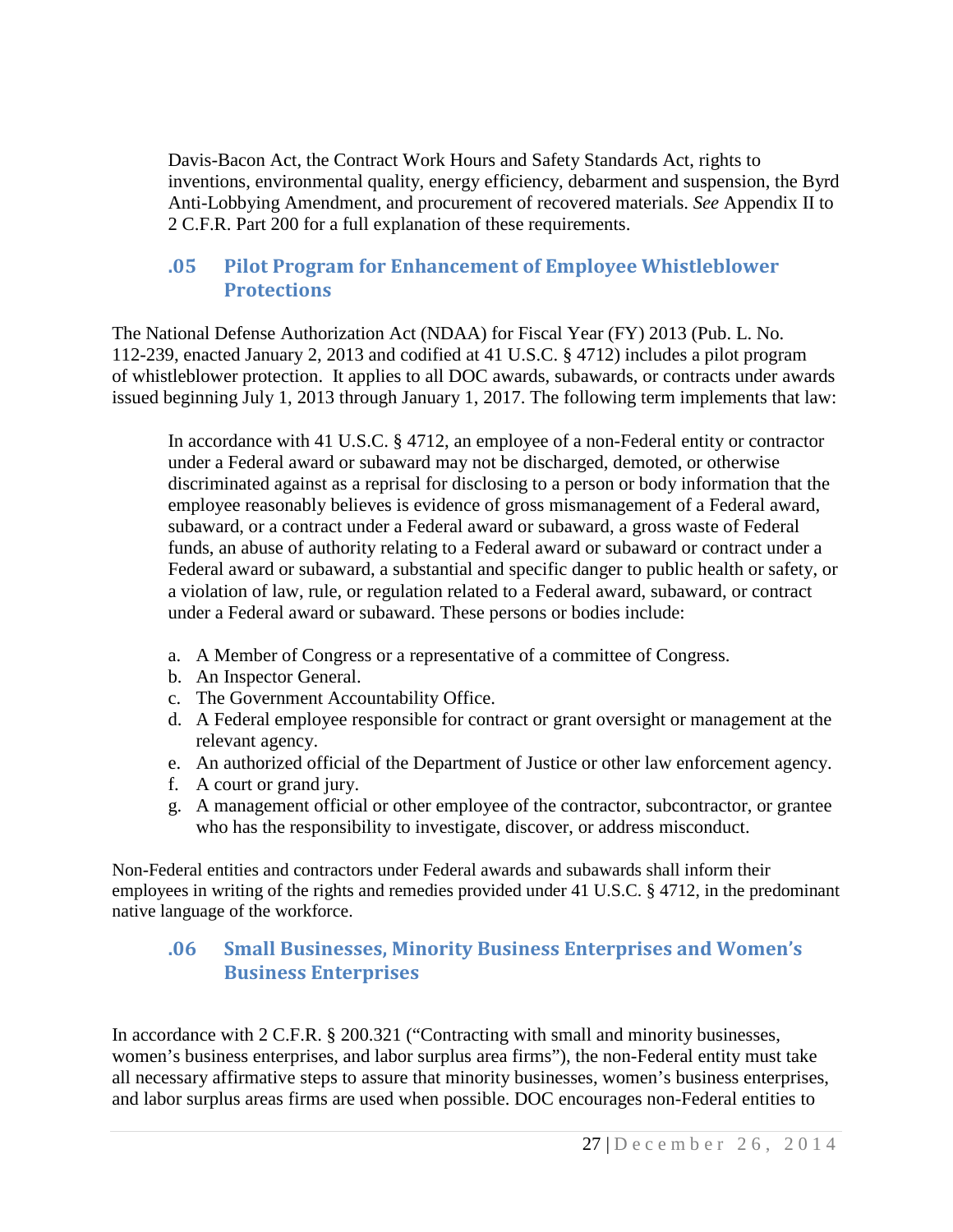utilize small businesses, minority business enterprises and women's business enterprises in contracts under financial assistance awards. The Minority Business Development Agency within the DOC will assist non-Federal entities in matching qualified minority business enterprises with contract opportunities. For further information visit MBDA's website at [http://www.mbda.gov.](http://www.mbda.gov/) If you do not have access to the Internet, you may contact MBDA via telephone or mail:

U.S. Department of Commerce Minority Business Development Agency Herbert C. Hoover Building 14th Street and Constitution Avenue, N.W. Washington, D.C. 20230 (202) 482-0101

### <span id="page-28-0"></span>**.07 Subaward and/or Contract to a Federal Agency**

- a. The non-Federal entity, contractor, and/or subcontractor shall not sub-grant or sub-contract any part of the approved project to any agency or employee of DOC and/or other Federal department, agency, or instrumentality without the prior written approval of the Grants Officer.
- b. The non-Federal entity must submit requests for approval of such action to the Federal Program Officer who shall review and make a recommendation to the Grants Officer. The Grants Officer must forward all requests to the Federal Assistance Law Division in the Office of the Department of Commerce Assistant General Counsel for Finance and Litigation for review prior to making the final determination. The Grants Officer will notify the non-Federal entity in writing of the final determination.

# <span id="page-28-2"></span><span id="page-28-1"></span>**K. NATIONAL POLICY REQUIREMENTS**

# **.01 Non-Discrimination Requirements**

No person in the United States shall, on the ground of race, color, national origin, handicap, age, religion, or sex, be excluded from participation in, be denied the benefits of, or be subject to discrimination under any program or activity receiving Federal financial assistance. The non-Federal entity agrees to comply with the non-discrimination requirements below:

### <span id="page-28-3"></span>**a. Statutory Provisions**

1. Title VI of the Civil Rights Act of 1964 (42 U.S.C. §§ 2000d *et seq.*) and DOC implementing regulations published at 15 C.F.R. Part 8 prohibiting discrimination on the grounds of race, color, or national origin under programs or activities receiving Federal financial assistance;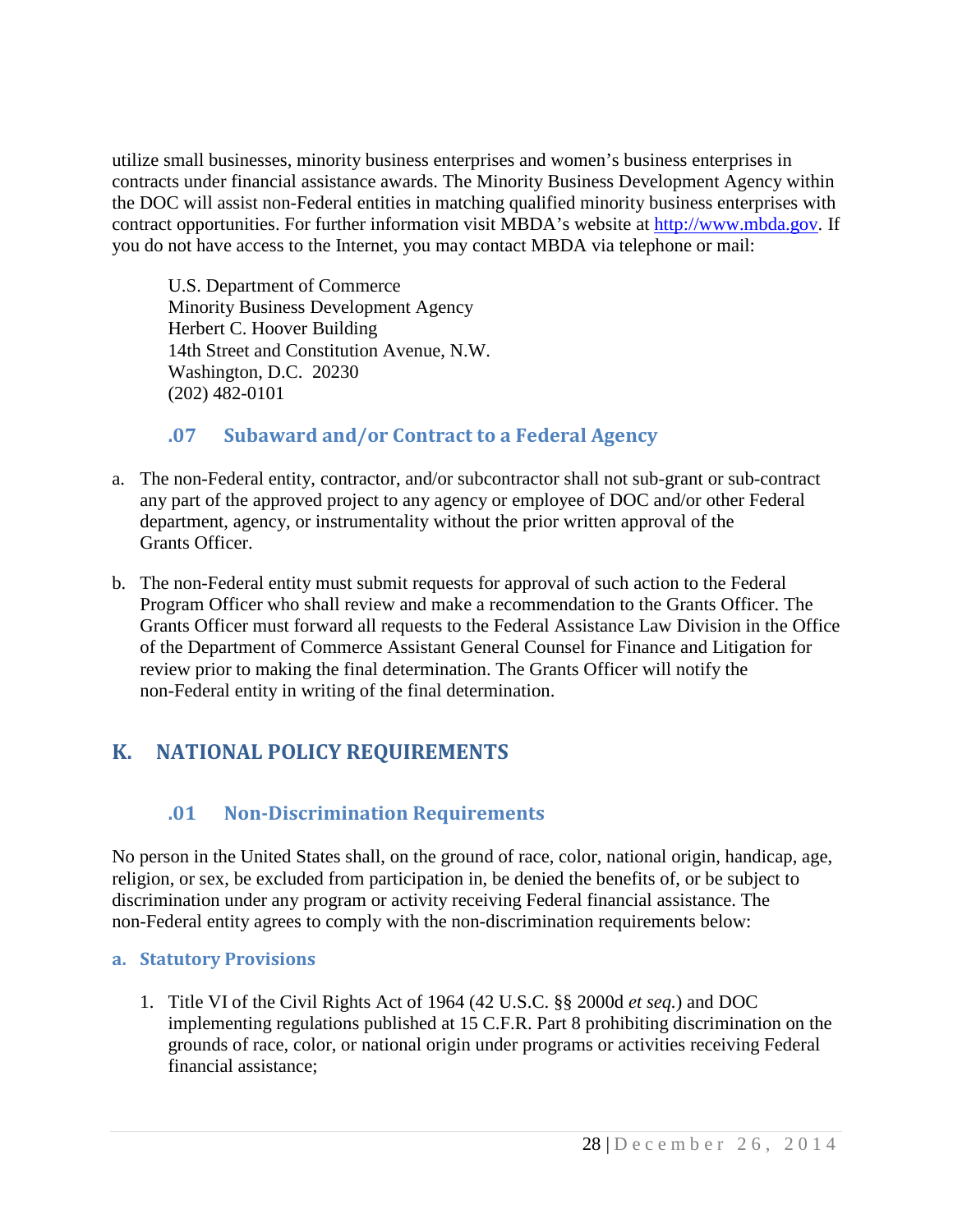- 2. Title IX of the Education Amendments of 1972 (20 U.S.C. §§ 1681 *et seq.*) prohibiting discrimination on the basis of sex under Federally assisted education programs or activities;
- 3. The Americans with Disabilities Act of 1990 (42 U.S.C. §§ 12101 *et seq.*) prohibiting discrimination on the basis of disability under programs, activities, and services provided or made available by State and local governments or instrumentalities or agencies thereto, as well as public or private entities that provide public transportation;
- 4. Section 504 of the Rehabilitation Act of 1973, as amended (29 U.S.C. § 794), and DOC implementing regulations published at 15 C.F.R. Part 8b prohibiting discrimination on the basis of handicap under any program or activity receiving or benefiting from Federal assistance.

For purposes of complying with the accessibility standards set forth in 15 C.F.R. § 8b.18(c), non-federal entities must adhere to the regulations, published by the U.S. Department of Justice, implementing Title II of the Americans with Disabilities Act (ADA) (28 C.F.R. part 35; 75 FR 56164, as amended by 76 FR 13285) and Title III of the ADA (28 C.F.R. part 36; 75 FR 56164, as amended by 76 FR 13286). The revised regulations adopted new enforceable accessibility standards called the "2010 ADA Standards for Accessible Design" (2010 Standards), which replace and supersede the former Uniform Federal Accessibility Standards for new construction and alteration projects.

- 5. The Age Discrimination Act of 1975, as amended (42 U.S.C. §§ 6101 *et seq.*), and DOC implementing regulations published at 15 C.F.R. Part 20 prohibiting discrimination on the basis of age in programs or activities receiving Federal financial assistance; and
- 6. Any other applicable non-discrimination law(s).

### <span id="page-29-0"></span>**b. Other Provisions**

- 1. Parts II and III of E.O. 11246, "Equal Employment Opportunity,"  $(30 \text{ FR } 12319, 1965)$ , which requires Federally assisted construction contracts to include the nondiscrimination provisions of §§ 202 and 203 of E.O. 11246 and Department of Labor regulations implementing E.O. 11246 (41 C.F.R. § 60-1.4(b), 1991).
- 2. E.O. 13166 (65 FR 50121, 2000), "Improving Access to Services for Persons With Limited English Proficiency," requiring Federal agencies to examine the services provided, identify any need for services to those with limited English proficiency (LEP), and develop and implement a system to provide those services so LEP persons can have

 $3$  As amended by E.O. 11375 (32 FR 14303, 1967) and E.O. 12086 (43 FR 46501, 1978).  $\overline{a}$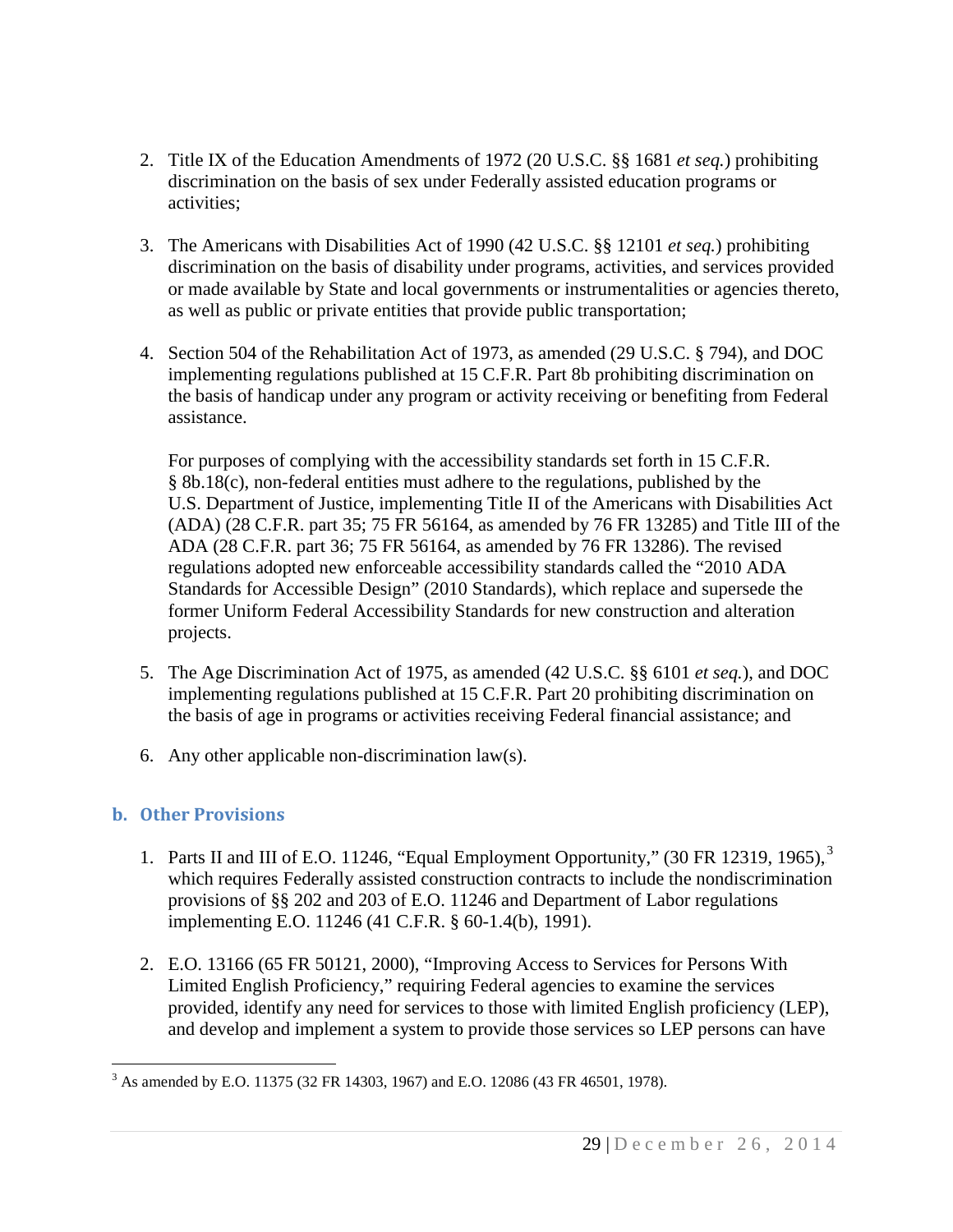meaningful access to them. The DOC issued policy guidance on March 24, 2003 (68 FR 14180) to articulate the Title VI prohibition against national origin discrimination affecting LEP persons and to help ensure that non-Federal entities provide meaningful access to their LEP applicants and beneficiaries.

#### <span id="page-30-0"></span>**c. Title VII Exemption for Religious Organizations**

Generally, Title VII of the Civil Rights Act of 1964, 42 U.S.C. §§ 2000e *et seq*., provides that it shall be an unlawful employment practice for an employer to discharge any individual or otherwise to discriminate against an individual with respect to compensation, terms, conditions, or privileges of employment because of such individual's race, color, religion, sex, or national origin. However, Title VII, 42 U.S.C. § 2000e-1(a), expressly exempts from the prohibition against discrimination on the basis of religion, a religious corporation, association, educational institution, or society with respect to the employment of individuals of a particular religion to perform work connected with the carrying on by such corporation, association, educational institution, or society of its activities.

### <span id="page-30-1"></span>**.02 Environmental Requirements**

Environmental impacts must be considered by Federal decision makers in their decisions whether or not to approve: (1) a proposal for Federal assistance; (2) the proposal with mitigation; or (3) a different proposal having less adverse environmental impacts. Federal environmental laws require that the funding agency initiate an early planning process that considers potential impacts that projects funded with Federal assistance may have on the environment. Each non-Federal entity must comply with all environmental standards, to include those prescribed under the following statutes and E.O.s, and shall identify to the awarding agency any impact the award may have on the environment. In some cases, award funds can be withheld by the Grants Officer under a special award condition requiring the non-Federal entity to submit additional environmental compliance information sufficient to enable the DOC to make an assessment on any impacts that a project may have on the environment.

### <span id="page-30-2"></span>**a. The National Environmental Policy Act (42 U.S.C. §§ 4321** *et seq.***)**

The National Environmental Policy Act (NEPA) and the Council on Environmental Quality (CEQ) implementing regulations (40 C.F.R. Parts 1500 through 1508) require that an environmental analysis be completed for all major Federal actions significantly affecting the environment. NEPA applies to the actions of Federal agencies and may include a Federal agency's decision to fund non-Federal projects under grants and cooperative agreements when the award activities remain subject to Federal authority and control. Non-Federal entities are required to identify to the awarding agency any impact an award will have on the quality of the human environment, and assist the agency in complying with NEPA. Non-Federal entities may also be requested to assist DOC in drafting an environmental assessment or environmental impact statement if DOC determines such documentation is required. Until such time as the appropriate NEPA documentation is complete and in the event that any additional information is required during the period of performance to assess project environmental impacts, funds can be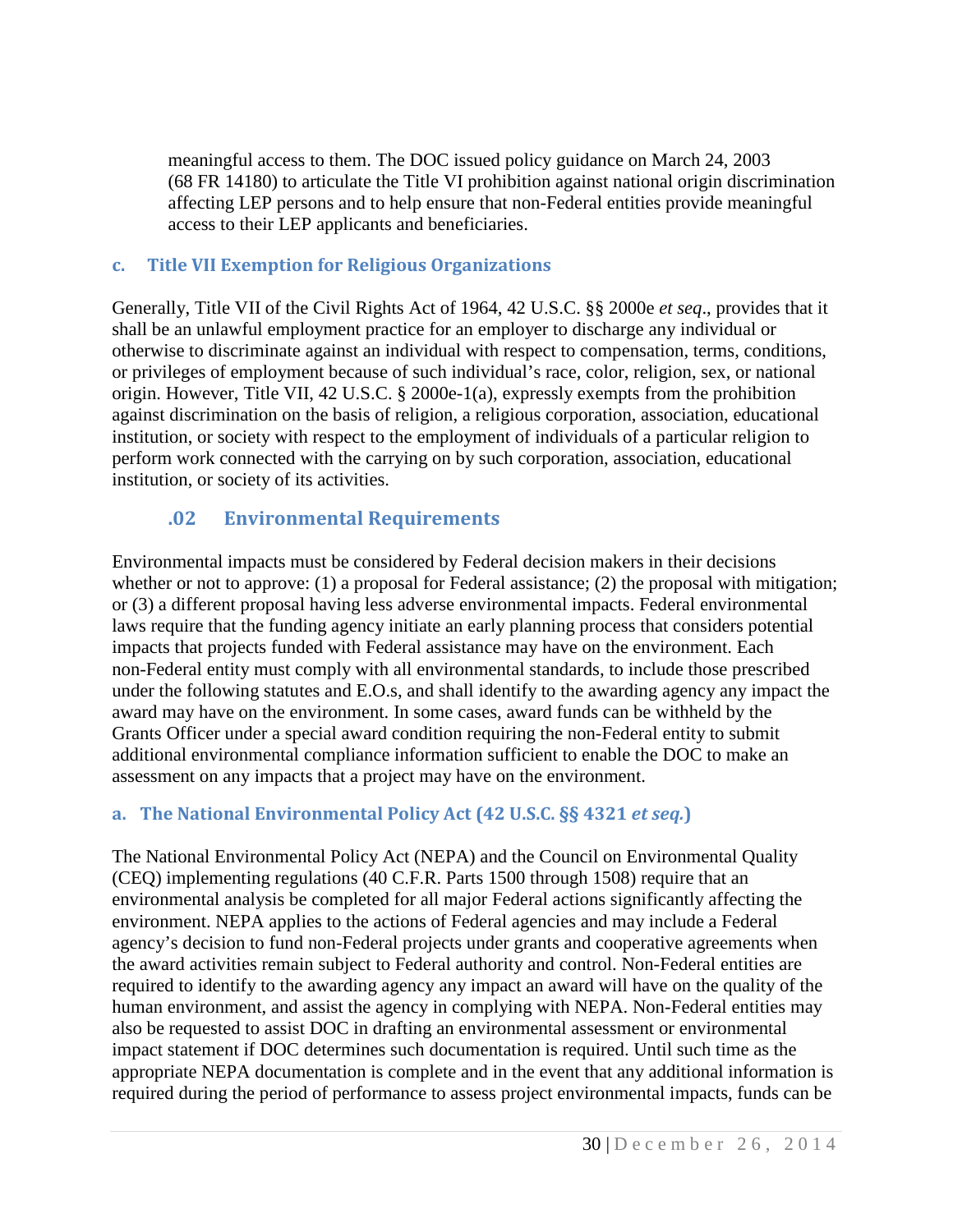withheld by the Grants Officer under a special award condition requiring the non-Federal entity to submit the appropriate NEPA documentation sufficient to enable DOC to make an assessment on any impacts that a project may have on the environment.

### <span id="page-31-0"></span>**b. The National Historic Preservation Act (16 U.S.C. §§ 470** *et seq.***)**

Section 106 of the National Historic Preservation Act (NHPA) (16 U.S.C. § 470f) and the Advisory Council on Historic Preservation implementing regulations (36 C.F.R. Part 800) require that Federal agencies take into account the effects of their undertakings on historic properties. Non-Federal entities are required to identify to the awarding agency any effects the award may have on properties included on or eligible for inclusion on the National Register of Historic Places. Non-Federal entities may also be requested to assist DOC in consulting with State or Tribal Historic Preservation Officers or other applicable interested parties necessary to identify, assess, and resolve adverse effects to historic properties. Until such time as the appropriate NHPA consultations and documentation are complete and in the event that any additional information is required during the period of performance in order to assess project impacts on historic properties, funds can be withheld by the Grants Officer under a special award condition requiring the non-Federal entity to submit any information sufficient to enable DOC to make the requisite assessment under the NHPA.

### <span id="page-31-1"></span>**c. Executive Order 11988 ("Floodplain Management") and Executive Order 11990 ("Protection of Wetlands")**

Non-Federal entities must identify proposed actions in Federally defined floodplains and wetlands to enable DOC to make a determination whether there is an alternative to minimize any potential harm.

<span id="page-31-2"></span>**d. Clean Air Act (42 U.S.C. §§ 7401** *et seq.***), Federal Water Pollution Control Act (33 U.S.C. §§ 1251** *et seq.***) (Clean Water Act), and Executive Order 11738 ("Providing for administration of the Clean Air Act and the Federal Water Pollution Control Act with respect to Federal contracts, grants or loans")**

Non-Federal entities must comply with the provisions of the Clean Air Act (42 U.S.C. §§ 7401 *et seq*.), Clean Water Act (33 U.S.C. §§ 1251 *et seq*.), and E.O. 11738 (38 FR 25161, 1973), and shall not use a facility on the Environmental Protection Agency's (EPA) List of Violating Facilities (this list is incorporated into the Excluded Parties List System located at <https://www.sam.gov/portal/public/SAM/> ) in performing any award that is nonexempt under 2 C.F.R. § 1532, and shall notify the Program Officer in writing if it intends to use a facility that is on the EPA List of Violating Facilities or knows that the facility has been recommended to be placed on the List.

### <span id="page-31-3"></span>**e. The Flood Disaster Protection Act (42 U.S.C. §§ 4002** *et seq***.)**

Flood insurance, when available, is required for Federally assisted construction or acquisition in flood-prone areas.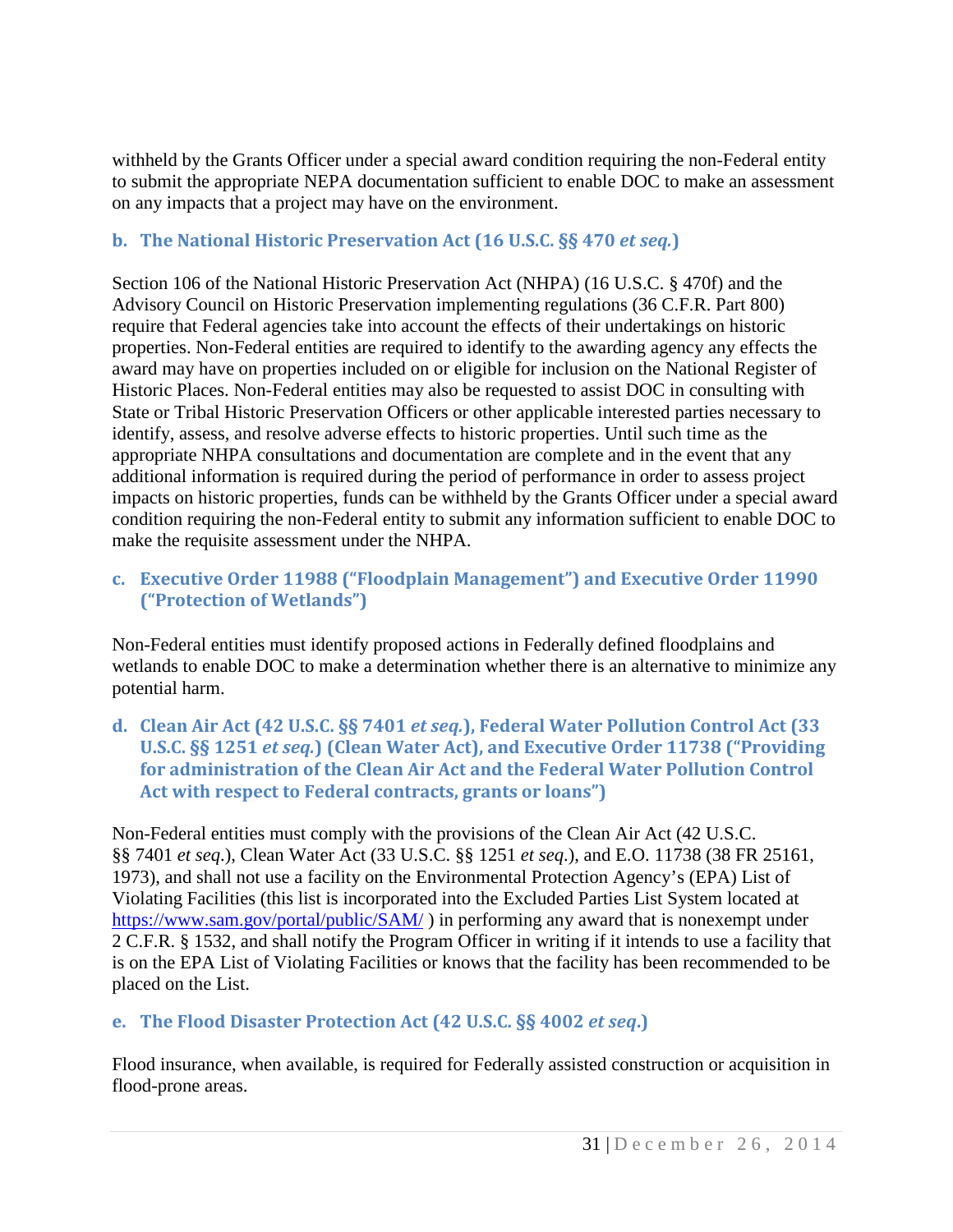### <span id="page-32-0"></span>**f. The Endangered Species Act (16 U.S.C. §§ 1531** *et seq.***)**

Non-Federal entities must identify any impact or activities that may involve a threatened or endangered species. Federal agencies have the responsibility to ensure that no adverse effects to a protected species or habitat occur from actions under Federal assistance awards and conduct the reviews required under the Endangered Species Act, as applicable.

#### <span id="page-32-1"></span>**g. The Coastal Zone Management Act (16 U.S.C. §§ 1451** *et seq***.)**

Funded projects must be consistent with a coastal State's approved management program for the coastal zone.

#### <span id="page-32-2"></span>**h. The Coastal Barriers Resources Act (16 U.S.C. §§ 3501** *et seq***.)**

Only in certain circumstances can Federal funding be provided for actions within a Coastal Barrier System.

#### <span id="page-32-3"></span>**i. The Wild and Scenic Rivers Act (16 U.S.C. §§ 1271** *et seq***.)**

This Act applies to awards that may affect existing or proposed components of the National Wild and Scenic Rivers system.

#### <span id="page-32-4"></span>**j. The Safe Drinking Water Act of 1974, as amended, (42 U.S.C. §§ 300f** *et seq.***)**

This Act precludes Federal assistance for any project that the EPA determines may contaminate a sole source aquifer so as to threaten public health.

#### <span id="page-32-5"></span>**k. The Resource Conservation and Recovery Act (42 U.S.C. §§ 6901** *et seq***.)**

This Act regulates the generation, transportation, treatment, and disposal of hazardous wastes, and also provides that non-Federal entities give preference in their procurement programs to the purchase of recycled products pursuant to EPA guidelines.

<span id="page-32-6"></span>**l. The Comprehensive Environmental Response, Compensation, and Liability Act (CERCLA, commonly known as Superfund) (42 U.S.C. §§ 9601** *et seq***.) and the Community Environmental Response Facilitation Act (42 U.S.C. § 9601 note** *et seq***.)**

These requirements address responsibilities related to hazardous substance releases, threatened releases and environmental cleanup. There are also reporting and community involvement requirements designed to ensure disclosure of the release or disposal of regulated substances and cleanup of hazards to state and local emergency responders.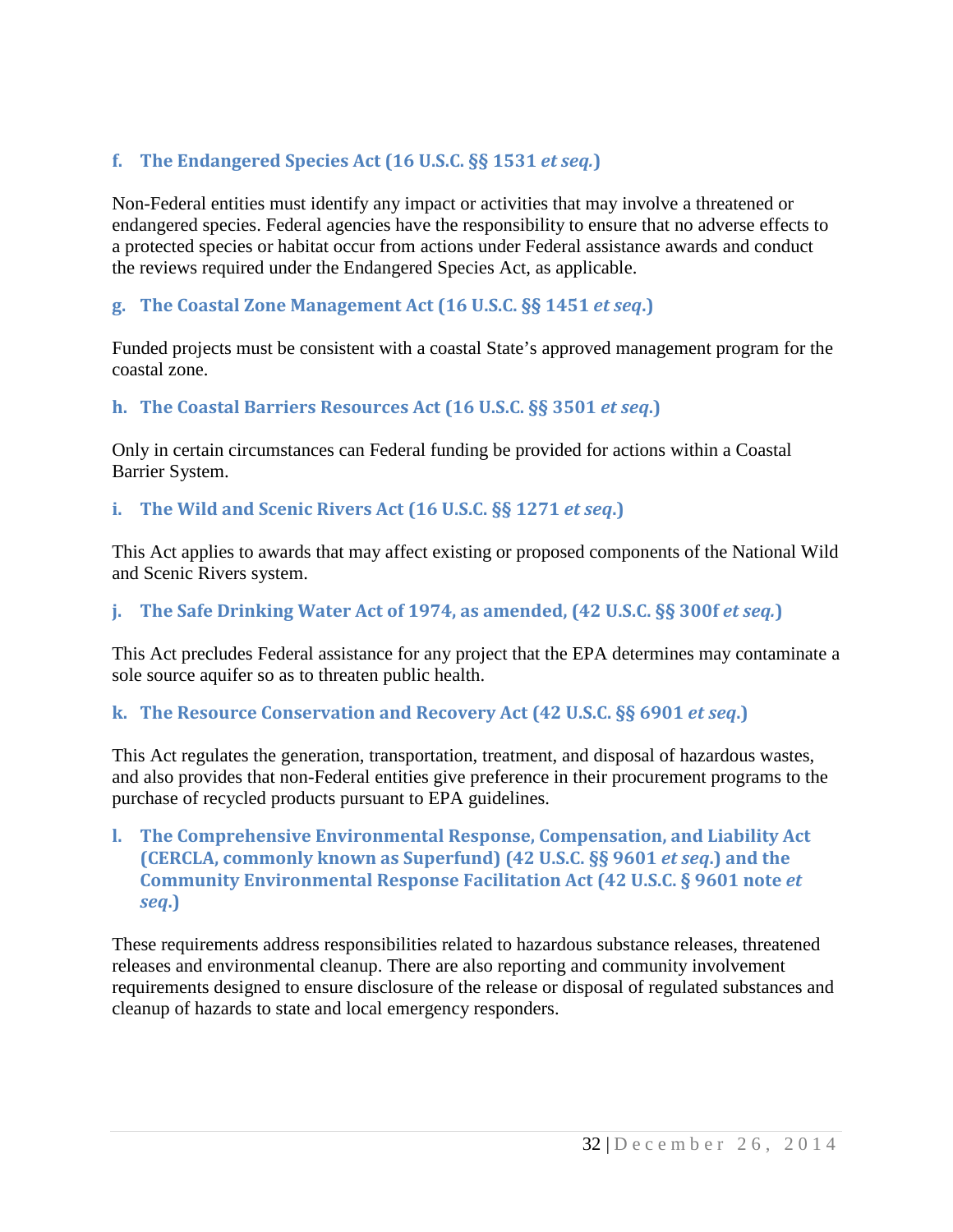#### <span id="page-33-0"></span>**m. Executive Order 12898 ("Environmental Justice in Minority Populations and Low Income Populations")**

Federal agencies are required to identify and address the disproportionately high and adverse human health or environmental effects of Federal programs, policies, and activities on low income and minority populations.

#### <span id="page-33-1"></span>**.03 OTHER NATIONAL POLICY REQUIREMENTS**

#### <span id="page-33-2"></span>**a. Criminal and Prohibited Activities**

- 1. The Program Fraud Civil Remedies Act (31 U.S.C. § 3801 *et seq.*), provides for the imposition of civil penalties against persons who make false, fictitious, or fraudulent claims to the Federal Government for money (including money representing grants, loans, or other benefits).
- 2. The False Claims Amendments Act of 1986 and the False Statements Accountability Act of 1996 (18 U.S.C. §§ 287 and 1001, respectively), provide that whoever makes or presents any false, fictitious, or fraudulent statement, representation, or claim against the United States shall be subject to imprisonment of not more than five years and shall be subject to a fine in the amount provided by 18 U.S.C. § 287.
- 3. The Civil False Claims Act (31 U.S.C. §§ 3729 3733), provides that suits can be brought by the government, or a person on behalf of the government, for false claims made under Federal assistance programs.
- 4. The Copeland "Anti-Kickback" Act (18 U.S.C. § 874), prohibits a person or organization engaged in a Federally supported project from enticing an employee working on the project from giving up a part of his compensation under an employment contract. The Copeland "Anti-Kickback" Act also applies to contractors and subcontractors pursuant to 40 U.S.C. § 3145.

#### <span id="page-33-3"></span>**b. Drug-Free Workplace**

The non-Federal entity shall comply with the provisions of the Drug-Free Workplace Act of 1988 (41 U.S.C. § 8102) and DOC implementing regulations published at 15 C.F.R. Part 29 "Government wide Requirements for Drug-Free Workplace (Financial Assistance)," which require that the non-Federal entity take steps to provide a drug-free workplace.

#### <span id="page-33-4"></span>**c. Foreign Travel**

1. Each non-Federal entity shall comply with the provisions of the Fly America Act (49 U.S.C. § 40118). The implementing regulations of the Fly America Act are found at 41 C.F.R. §§ 301-10.131 through 301-10.143.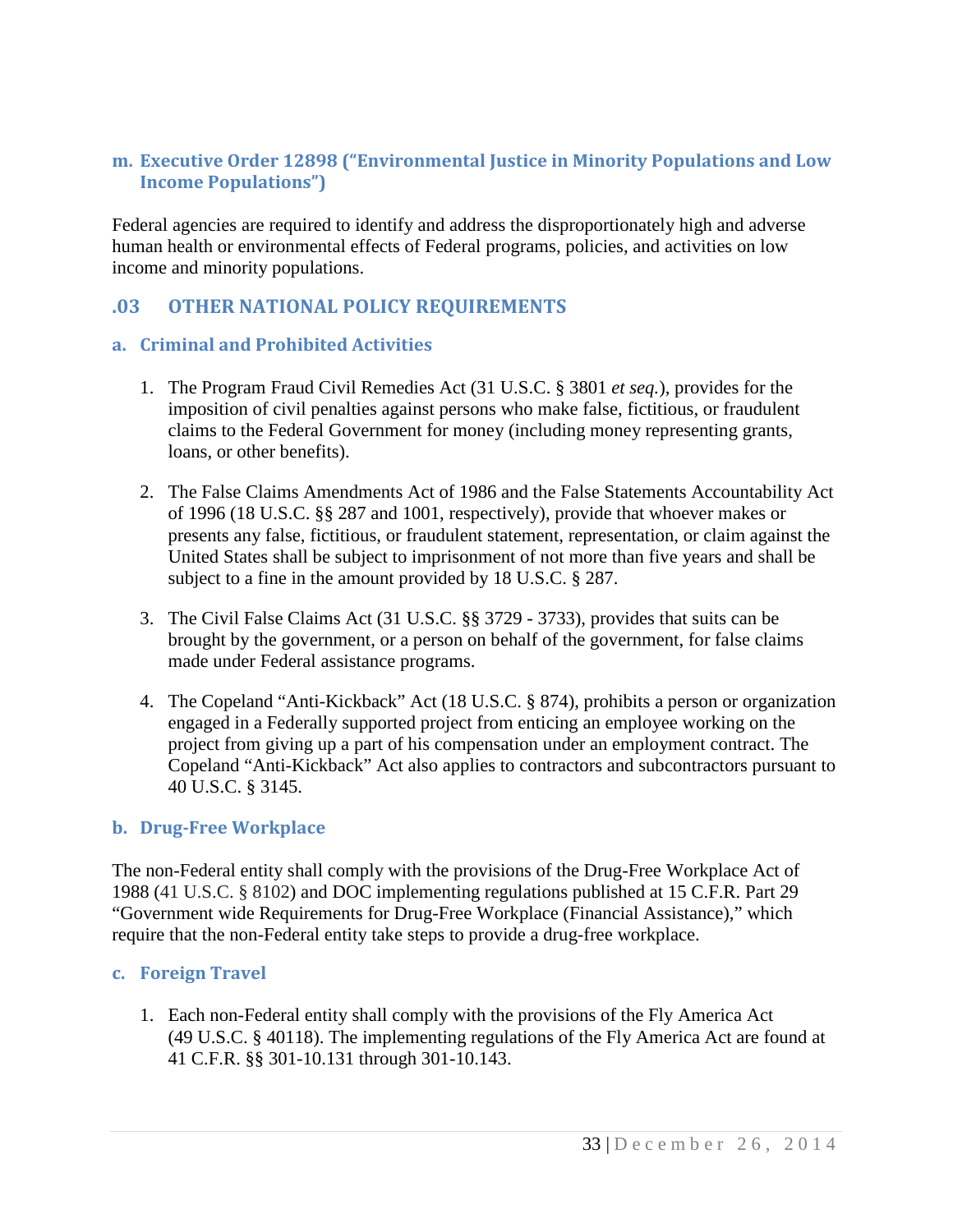- 2. The Fly America Act requires that Federal travelers and others performing U.S. Government-financed air travel must use U.S. flag air carriers, to the extent that service by such carriers is available. Foreign air carriers may be used only in specific instances, such as when a U.S. flag air carrier is unavailable, or use of U.S. flag air carrier service will not accomplish the agency's mission.
- 3. One exception to the requirement to fly U.S. flag carriers is transportation provided under a bilateral or multilateral air transport agreement, to which the United States Government and the government of a foreign country are parties, and which the Department of Transportation has determined meets the requirements of the Fly America Act pursuant to 49 U.S.C. § 40118(b). The United States Government has entered into bilateral/multilateral "Open Skies Agreements" (U.S. Government Procured Transportation) that allow federal funded transportation services for travel and cargo movements to use foreign air carriers under certain circumstances. There are multiple "Open Skies Agreements" currently in effect. For more information about the current bilateral and multilateral agreements, visit the GSA website [http://www.gsa.gov/portal/content/103191.](http://www.gsa.gov/portal/content/103191) Information on the Open Skies agreements (U.S. Government Procured Transportation) and other specific country agreements may be accessed via the Department of State's website [http://www.state.gov/e/eeb/tra/.](http://www.state.gov/e/eeb/tra/)
- 4. If a foreign air carrier is anticipated to be used for any portion of travel under a DOC financial assistance award the non-Federal entity must receive prior approval from the Grants Officer. When requesting such approval, the non-Federal entity must provide a justification in accordance with guidance provided by 41 C.F.R. § 301-10.142, which requires the non-Federal entity to provide the Grants Officer with the following: name; dates of travel; origin and destination of travel; detailed itinerary of travel; name of the air carrier and flight number for each leg of the trip; and a statement explaining why the non-Federal entity meets one of the exceptions to the regulations. If the use of a foreign air carrier is pursuant to a bilateral agreement, the non-Federal entity must provide the Grants Officer with a copy of the agreement or a citation to the official agreement available on the GSA website. The Grants Officer shall make the final determination and notify the non-Federal entity in writing. Failure to adhere to the provisions of the Fly America Act will result in the non-Federal entity not being reimbursed for any transportation costs for which any non-Federal entity improperly used a foreign air carrier.

#### <span id="page-34-0"></span>**d. Increasing Seat Belt Use in the United States**

Pursuant to E.O. 13043 (62 FR 19217, 1997), non-Federal entities should encourage employees and contractors to enforce on-the-job seat belt policies and programs when operating companyowned, rented, or personally owned vehicles.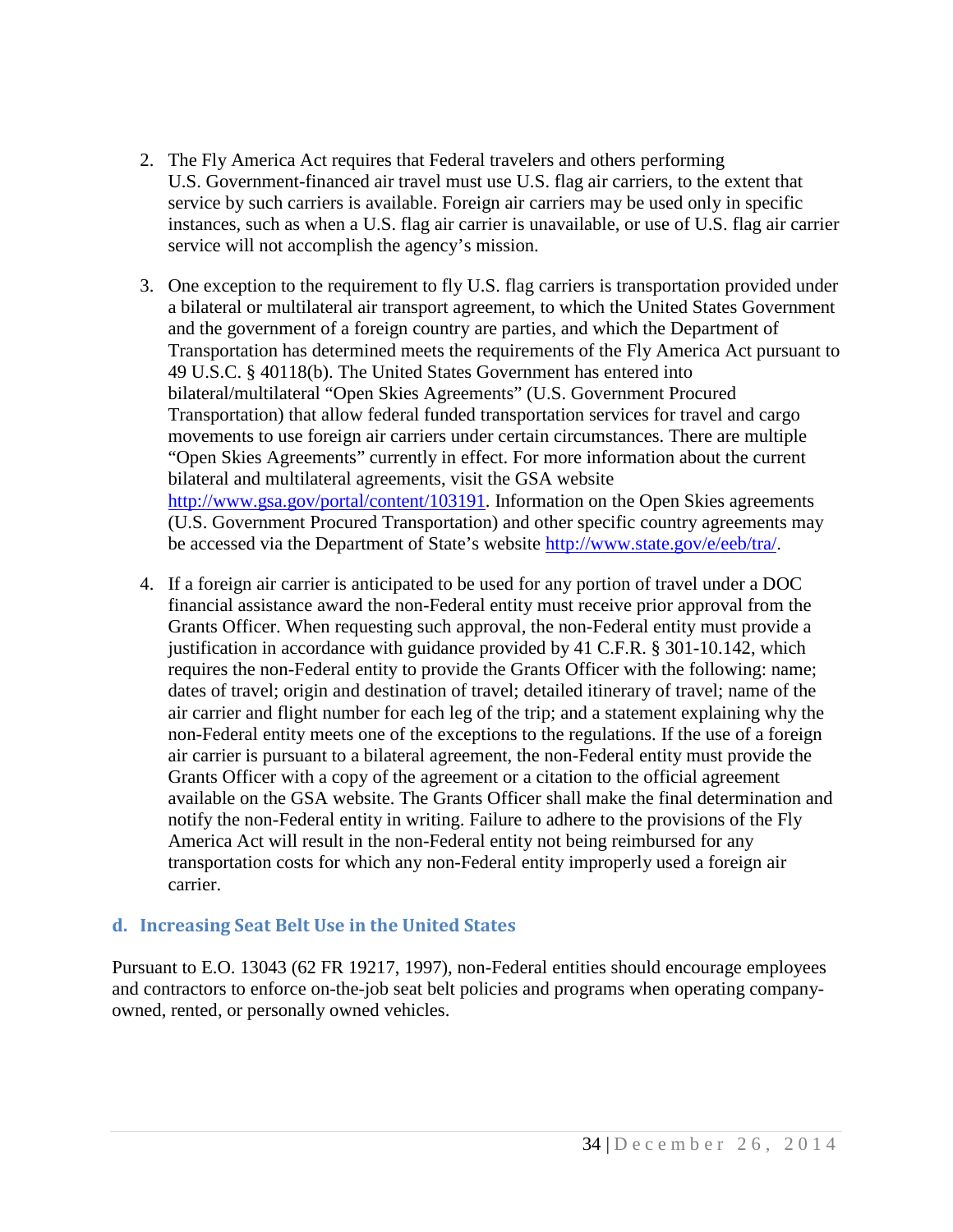#### <span id="page-35-0"></span>**e. Research Involving Human Subjects**

- 1. All proposed research involving human subjects must be conducted in accordance with 15 C.F.R. Part 27, "Protection of Human Subjects." No research involving human subjects is permitted under this award unless expressly authorized by special award condition, or otherwise in writing by the Grants Officer.
- 2. Federal policy defines a human subject as a living individual about whom an investigator conducting research obtains (1) data through intervention or interaction with the individual, or (2) identifiable private information. Research means a systematic investigation, including research development, testing and evaluation, designed to develop or contribute to generalizable knowledge.
- 3. DOC regulations at 15 C.F.R. Part 27 require that non-Federal entities maintain appropriate policies and procedures for the protection of human subjects. In the event it becomes evident that human subjects may be involved in this project, the non-Federal entity shall submit appropriate documentation to the Federal Program Officer for approval by the appropriate DOC officials. This documentation may include:
	- i. Documentation establishing approval of the project by an Institutional Review Board (IRB) approved for Federal-wide use under Department of Health and Human Services guidelines (*see also* 15 C.F.R. § 27.103);
	- ii. Documentation to support an exemption for the project under 15 C.F.R. § 27.101(b); or
	- iii. Documentation of IRB approval of any modification to a prior approved protocol or to an informed consent form.
- 4. No work involving human subjects may be undertaken, conducted, or costs incurred and/or charged for human subjects research, until the appropriate documentation is approved in writing by the Grants Officer. In accordance with 15 C.F.R. § 27.118, if research involving human subjects is proposed after an award is made, the non-Federal entity must contact the Federal Program Officer and provide required documentation. Notwithstanding this prohibition, work may be initiated or costs incurred and/or charged to the project for protocol or instrument development related to human subjects research.

### <span id="page-35-1"></span>**f. Federal Employee Expenses**

Federal agencies are generally barred from accepting funds from a non-Federal entity to pay transportation, travel, or other expenses for any Federal employee. Use of award funds (Federal or non-Federal) or the non-Federal entity's provision of in-kind goods or services, for the purposes of transportation, travel, or any other expenses for any Federal employee may raise appropriation augmentation issues. In addition, DOC policy prohibits the acceptance of gifts,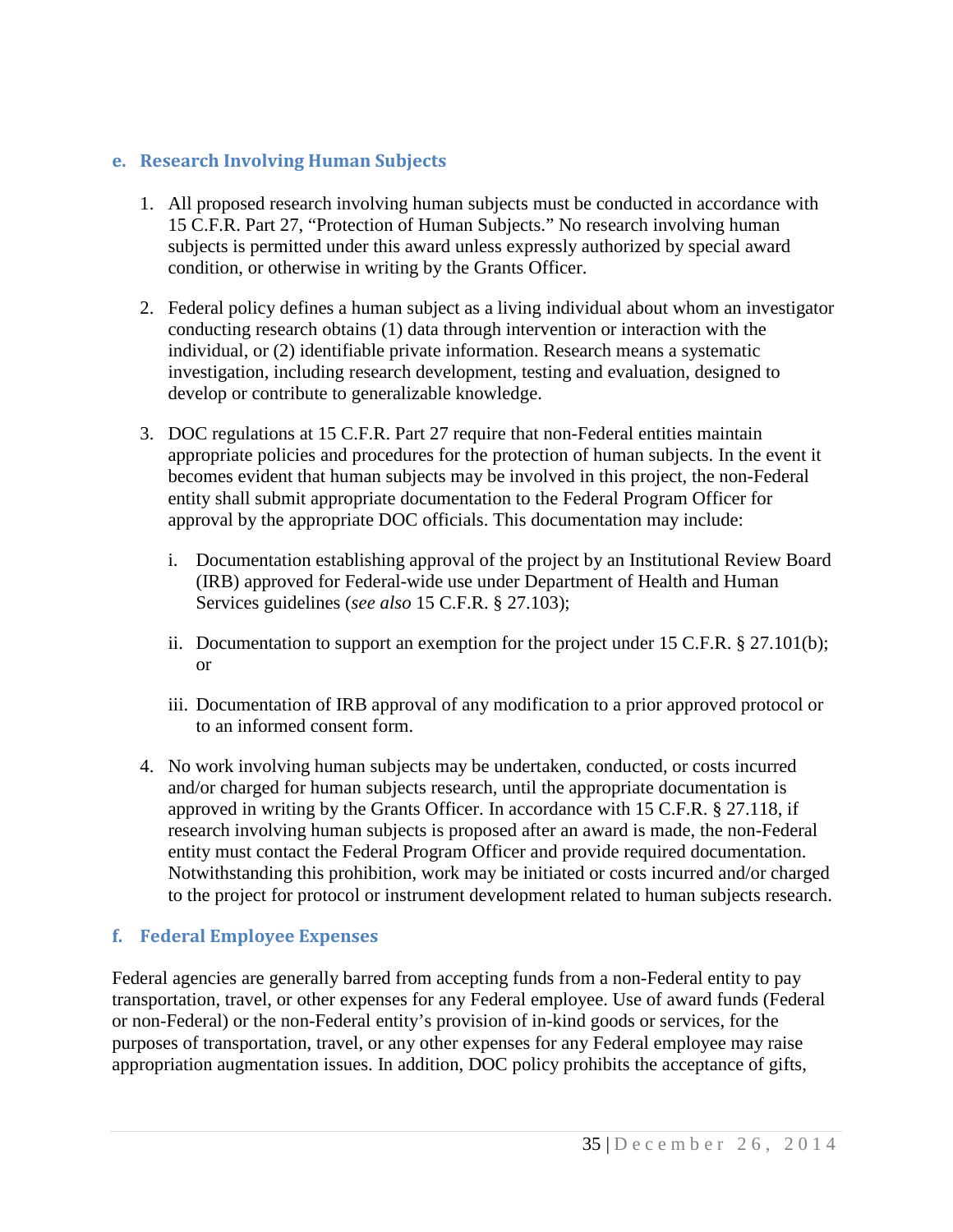including travel payments for Federal employees, from non-Federal entities or applicants regardless of the source.

### <span id="page-36-0"></span>**g. Minority Serving Institutions Initiative**

Pursuant to E.O.s 13555 ("White House Initiative on Educational Excellence for Hispanics") (75 FR 65417, 2010), 13592 ("Improving American Indian and Alaska Native Educational Opportunities and Strengthening Tribal Colleges and Universities") (76 FR 76603, 2011) , and 13532 ("Promoting Excellence, Innovation, and Sustainability at Historically Black Colleges and Universities") (75 FR 9749, 2010), DOC is strongly committed to broadening the participation of minority serving institutions (MSIs) in its financial assistance programs. DOC's goals include achieving full participation of MSIs in order to advance the development of human potential, strengthen the Nation's capacity to provide high-quality education, and increase opportunities for MSIs to participate in and benefit from Federal financial assistance programs. DOC encourages all applicants and non-Federal entities to include meaningful participation of MSIs. Institutions eligible to be considered MSIs are listed on the Department of Education website.

#### <span id="page-36-1"></span>**h. Research Misconduct**

The DOC adopts, and applies to financial assistance awards for research, the "Federal Policy on Research Misconduct" (Federal Policy) issued by the Executive Office of the President's Office of Science and Technology Policy on December 6, 2000 (65 FR 76260). As provided for in the Federal Policy, research misconduct refers to the fabrication, falsification, or plagiarism in proposing, performing, or reviewing research, or in reporting research results. Research misconduct does not include honest errors or differences of opinion. Non-Federal entities that conduct extramural research funded by DOC must foster an atmosphere conducive to the responsible conduct of sponsored research by safeguarding against and resolving allegations of research misconduct. Non-Federal entities also have the primary responsibility to prevent, detect, and investigate allegations of research misconduct and, for this purpose, may rely on their internal policies and procedures, as appropriate, to do so. Non-Federal entities must notify the Grants Officer of any allegation that meets the definition of research misconduct and detail the entity's inquiry to determine whether there is sufficient evidence to proceed with an investigation, as well as the results of any investigation. The DOC may take appropriate administrative or enforcement action at any time under the award, up to and including award termination and possible suspension or debarment, and referral to the Commerce OIG, the U.S. Department of Justice, or other appropriate investigative body.

### <span id="page-36-2"></span>**i. Publications, Videos, and Acknowledgment of Sponsorship**

1. Publication of results or findings in appropriate professional journals and production of video or other media is encouraged as an important method of recording, reporting and otherwise disseminating information and expanding public access to federally-funded projects (*e.g.*, scientific research).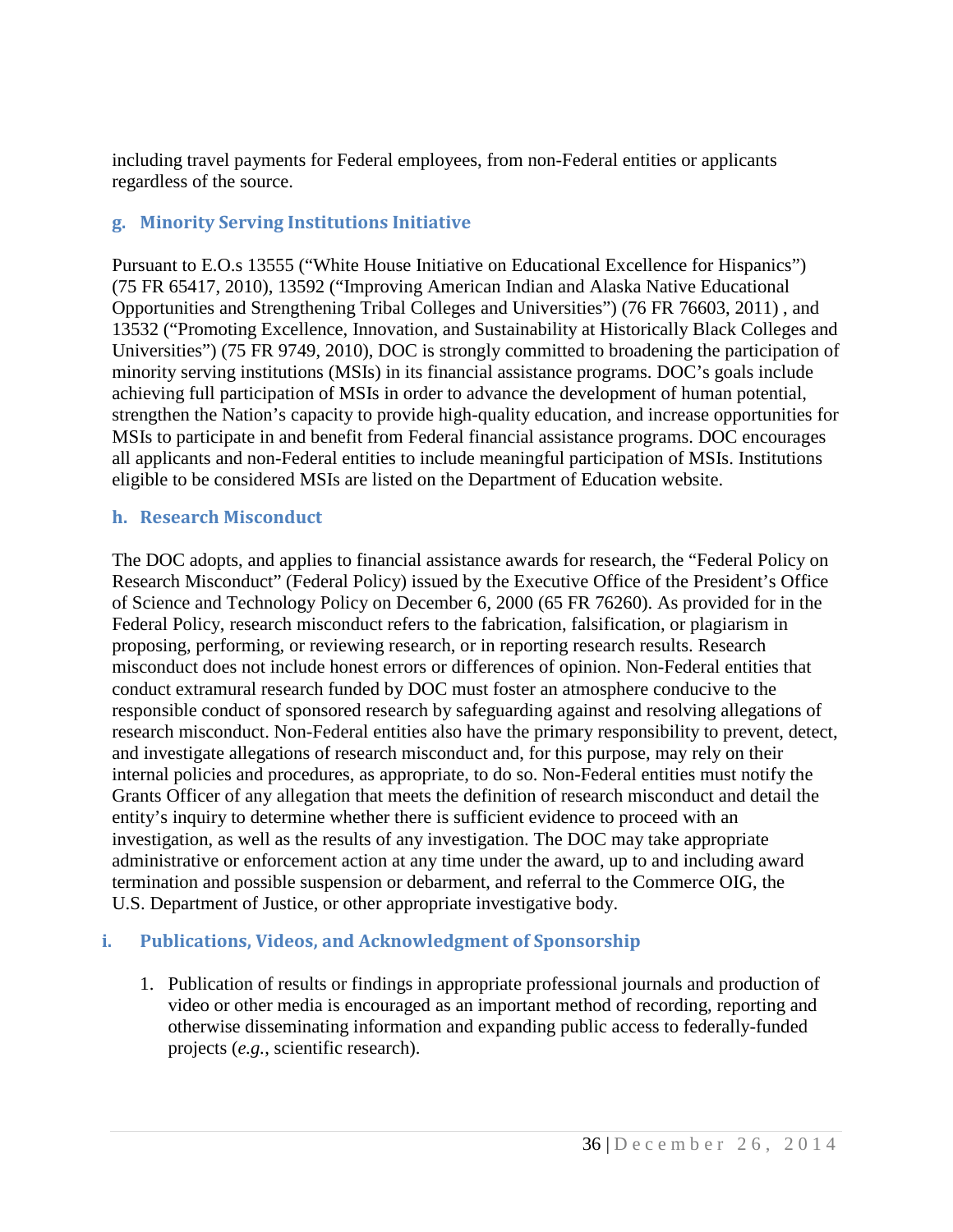- 2. Non-Federal entities may be required to submit a copy of any publication materials, including but not limited to print, recorded, or Internet materials, to the funding agency.
- 3. When releasing information related to a funded project, non-Federal entities must include a statement that the project or effort undertaken was or is sponsored by DOC.
- 4. Non-Federal entities are responsible for assuring that every publication of material based on, developed under, or otherwise produced under a DOC financial assistance award, except scientific articles or papers appearing in scientific, technical, or professional journals, contains the following disclaimer or other disclaimer approved by the Grants Officer:

*This [report/video/etc.] was prepared by [non-Federal entity name] using Federal funds under award [number] from [name of operating unit], U.S. Department of Commerce. The statements, findings, conclusions, and recommendations are those of the author(s) and do not necessarily reflect the views of the [name of operating unit] or the U.S. Department of Commerce.*

#### <span id="page-37-0"></span>**j. Care and Use of Live Vertebrate Animals**

Non-Federal entities must comply with the Laboratory Animal Welfare Act of 1966, as amended, (Pub. L. No. 89-544, 7 U.S.C. §§ 2131 *et seq*.) (animal acquisition, transport, care, handling, and use in projects), and implementing regulations (9 C.F.R. Parts 1, 2, and 3); the Endangered Species Act (16 U.S.C. §§ 1531 *et seq*.); Marine Mammal Protection Act (16 U.S.C. §§ 1361 *et seq*.) (taking possession, transport, purchase, sale, export or import of wildlife and plants); the Nonindigenous Aquatic Nuisance Prevention and Control Act (16 U.S.C. §§ 4701 *et seq*.) (ensure preventive measures are taken or that probable harm of using species is minimal if there is an escape or release); and all other applicable statutes pertaining to the care, handling, and treatment of warm-blooded animals held for research, teaching, or other activities supported by Federal financial assistance. No research involving vertebrate animals is permitted under any DOC financial assistance award unless authorized by the Grants Officer.

### <span id="page-37-1"></span>**k. Homeland Security Presidential Directive 12**

If the performance of a grant award requires non-Federal entity personnel to have routine access to Federally-controlled facilities and/or Federally-controlled information systems (for purpose of this term "routine access" is defined as more than 180 days), such personnel must undergo the personal identity verification credential process. In the case of foreign nationals, the DOC will conduct a check with U.S. Citizenship and Immigration Services' (USCIS) Verification Division, a component of the Department of Homeland Security (DHS), to ensure the individual is in a lawful immigration status and that he or she is eligible for employment within the United States. Any items or services delivered under a financial assistance award shall comply with DOC personal identity verification procedures that implement Homeland Security Presidential Directive 12, "Policy for a Common Identification Standard for Federal Employees and Contractors", FIPS PUB 201, and OMB Memorandum M-05-24. The non-Federal entity shall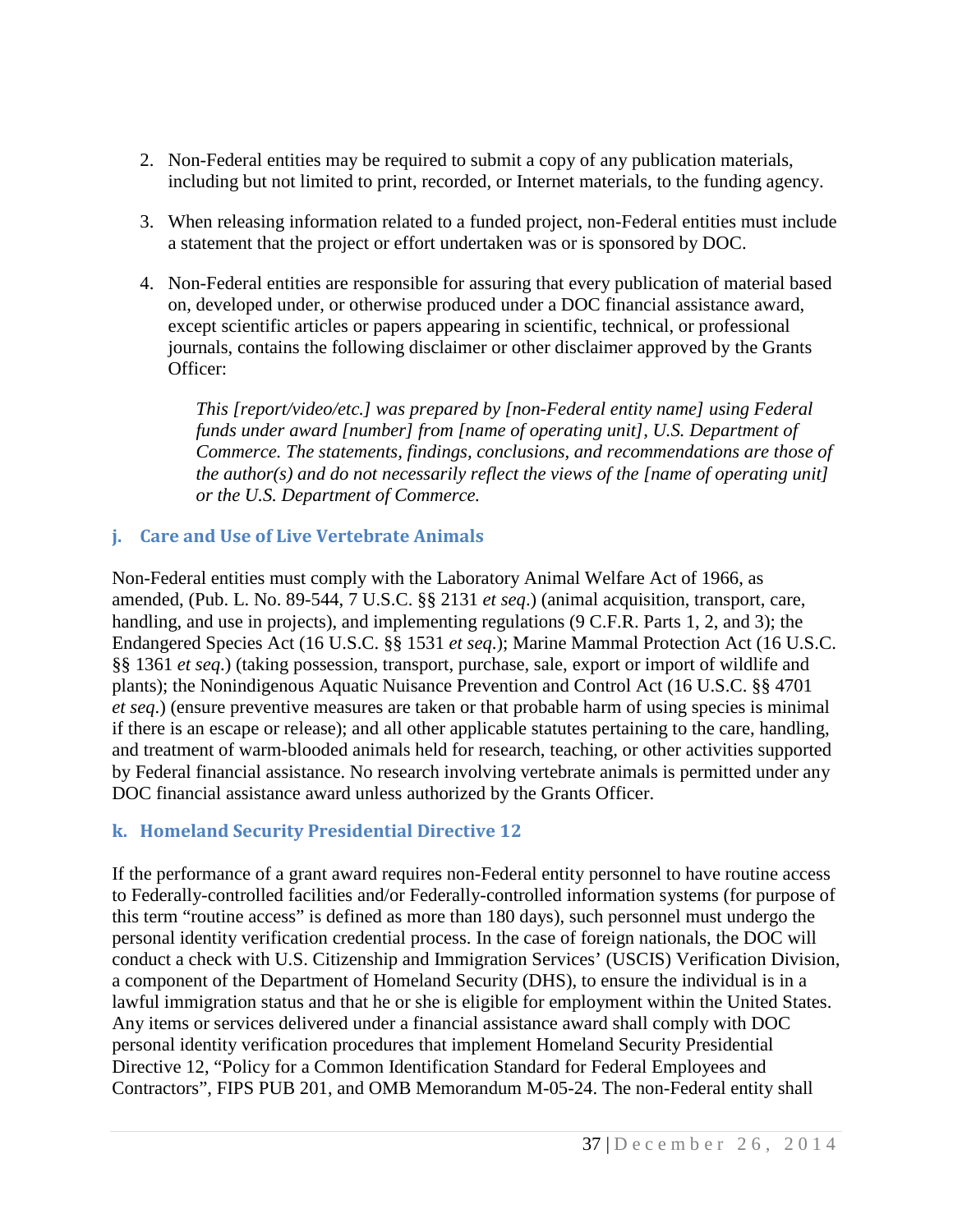ensure that its subrecipients and contractors (at all tiers) performing work under this award comply with the requirements contained in this term. The Grants Officer may delay final payment under an award if the subrecipient or contractor fails to comply with the requirements listed in the term below. The non-Federal entity shall insert the following term in all subawards and contracts when the subaward non-Federal entity or contractor is required to have routine physical access to a Federally-controlled facility or routine access to a Federally-controlled information system:

*The subrecipient or contractor shall comply with DOC personal identity verification procedures identified in the subaward or contract that implement Homeland Security Presidential Directive 12 (HSPD-12), Office of Management and Budget (OMB) Guidance M-05-24, as amended, and Federal Information Processing Standards Publication (FIPS PUB) Number 201, as amended, for all employees under this subaward or contract who require routine physical access to a Federally-controlled facility or routine access to a Federally-controlled information system.*

*The subrecipient or contractor shall account for all forms of Government-provided identification issued to the subrecipient or contractor employees in connection with performance under this subaward or contract. The subrecipient or contractor shall return such identification to the issuing agency at the earliest of any of the following, unless otherwise determined by DOC: (1) When no longer needed for subaward or contract performance; (2) Upon completion of the subrecipient or contractor employee's employment; (3) Upon subaward or contract completion or termination.*

#### <span id="page-38-0"></span>**l. Compliance with Department of Commerce Bureau of Industry and Security Export Administration Regulations**

- 1. This clause applies to the extent that this financial assistance award involves access to export-controlled items.
- 2. In performing this financial assistance award, a non-Federal entity may gain access to items subject to export control (export-controlled items) under the Export Administration Regulations (EAR). The non-Federal entity is responsible for compliance with all applicable laws and regulations regarding export-controlled items, including the EAR's deemed exports and reexports provisions. The non-Federal entity shall establish and maintain effective export compliance procedures at DOC and non-DOC facilities throughout performance of the financial assistance award. At a minimum, these export compliance procedures must include adequate controls of physical, verbal, visual, and electronic access to export-controlled items, including by foreign nationals.

### 3. Definitions

i. Export-controlled items. Items (commodities, software, or technology), that are subject to the EAR (15 C.F.R. §§ 730-774), implemented by the DOC's Bureau of Industry and Security. These are generally known as "dual-use" items, items with a military and commercial application.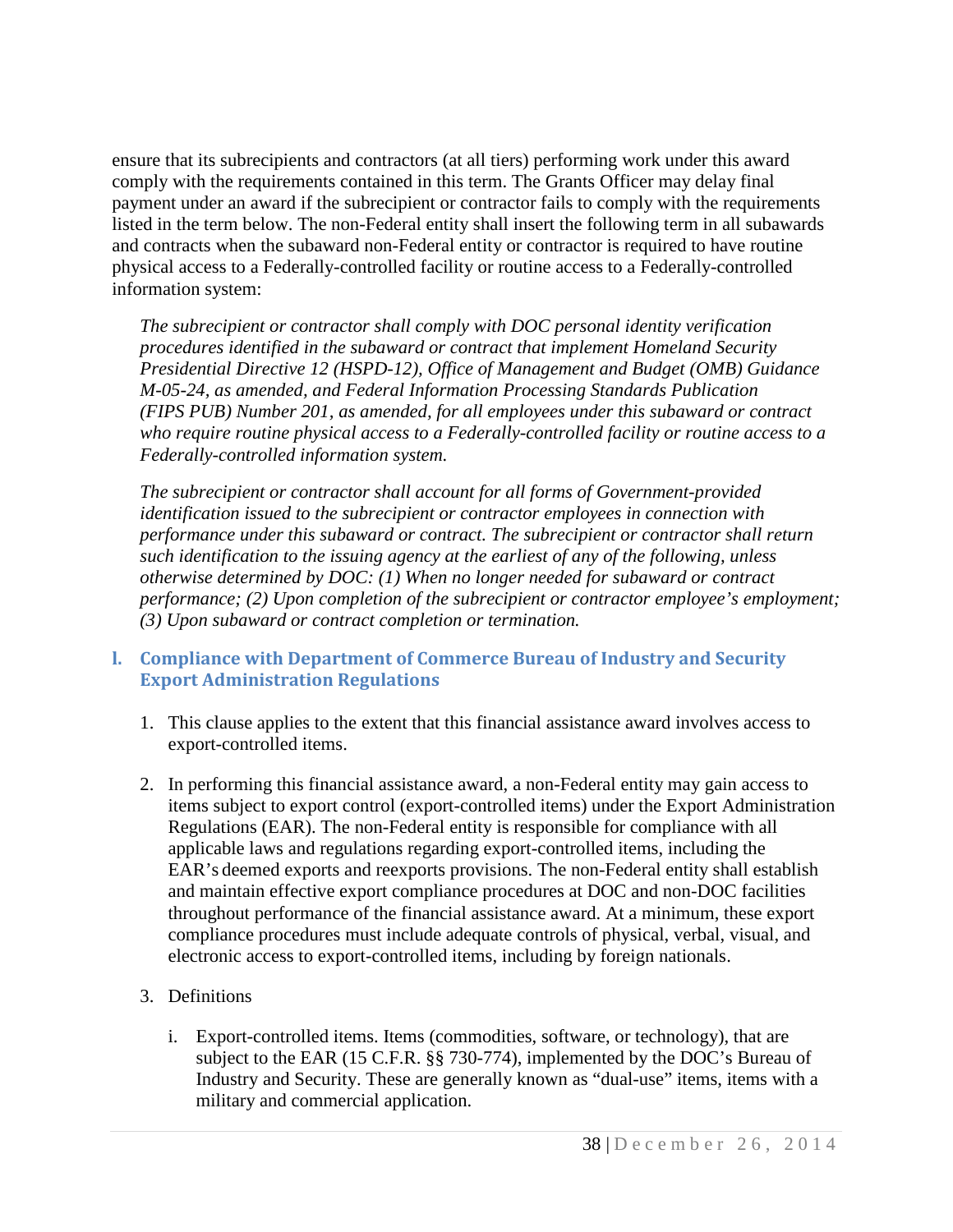- ii. Deemed Export/Reexport. The EAR defines a deemed export as a release of export-controlled items (specifically, technology or source code) to a foreign national in the U.S. Such release is "deemed" to be an export to the home country of the foreign national (*see* 15 C.F.R. § 734.2(b)(2)(ii)). A release may take the form of visual inspection, oral exchange of information, or the application abroad of knowledge or technical experience acquired in the U.S. If such a release occurs abroad, it is considered a deemed reexport to the foreign national's home country. Licenses from DOC may be required for deemed exports or reexports.
- 4. The non-Federal entity shall control access to all export-controlled items that it possesses or that comes into its possession in performance of this financial assistance award, to ensure that access to, or release of, such items are restricted, or licensed, as required by applicable Federal laws, E.O.s, and/or regulations, including the EAR.
- 5. As applicable, non-Federal entity personnel and associates at DOC sites will be informed of any procedures to identify and protect export-controlled items.
- 6. To the extent the non-Federal entity wishes to provide foreign nationals with access to export-controlled items, the non-Federal entity shall be responsible for obtaining any necessary licenses, including licenses required under the EAR for deemed exports or deemed reexports.
- 7. Nothing in the terms of this financial assistance award is intended to change, supersede, or waive the requirements of applicable Federal laws, E.O.s or regulations.
- 8. Compliance with this term will not satisfy any legal obligations the non-Federal entity may have regarding items that may be subject to export controls administered by other agencies such as the Department of State, which has jurisdiction over exports of munitions items subject to the International Traffic in Arms Regulations (ITAR) (22 C.F.R. §§ 120-130), including releases of such items to foreign nationals.
- 9. The non-Federal entity shall include this clause, including this paragraph (i), in all lower tier transactions (subawards, contracts, and subcontracts) under this financial assistance award that may involve access to export-controlled items.

#### <span id="page-39-0"></span>**m. The Trafficking Victims Protection Act of 2000 (22 U.S.C. § 7104(g)), as amended, and the implementing regulations at 2 C.F.R. Part 175**

The Trafficking Victims Protection Act of 2000 authorizes termination of financial assistance provided to a private entity, without penalty to the Federal Government, if any non-Federal entity engages in certain activities related to trafficking in persons. The DOC hereby incorporates the following award term required by 2 C.F.R. § 175.15(b)*. See* [http://www.gpo.gov/fdsys/pkg/CFR-](http://www.gpo.gov/fdsys/pkg/CFR-2012-title2-vol1/pdf/CFR-2012-title2-vol1-sec175-15.pdf)[2012-title2-vol1/pdf/CFR-2012-title2-vol1-sec175-15.pdf.](http://www.gpo.gov/fdsys/pkg/CFR-2012-title2-vol1/pdf/CFR-2012-title2-vol1-sec175-15.pdf)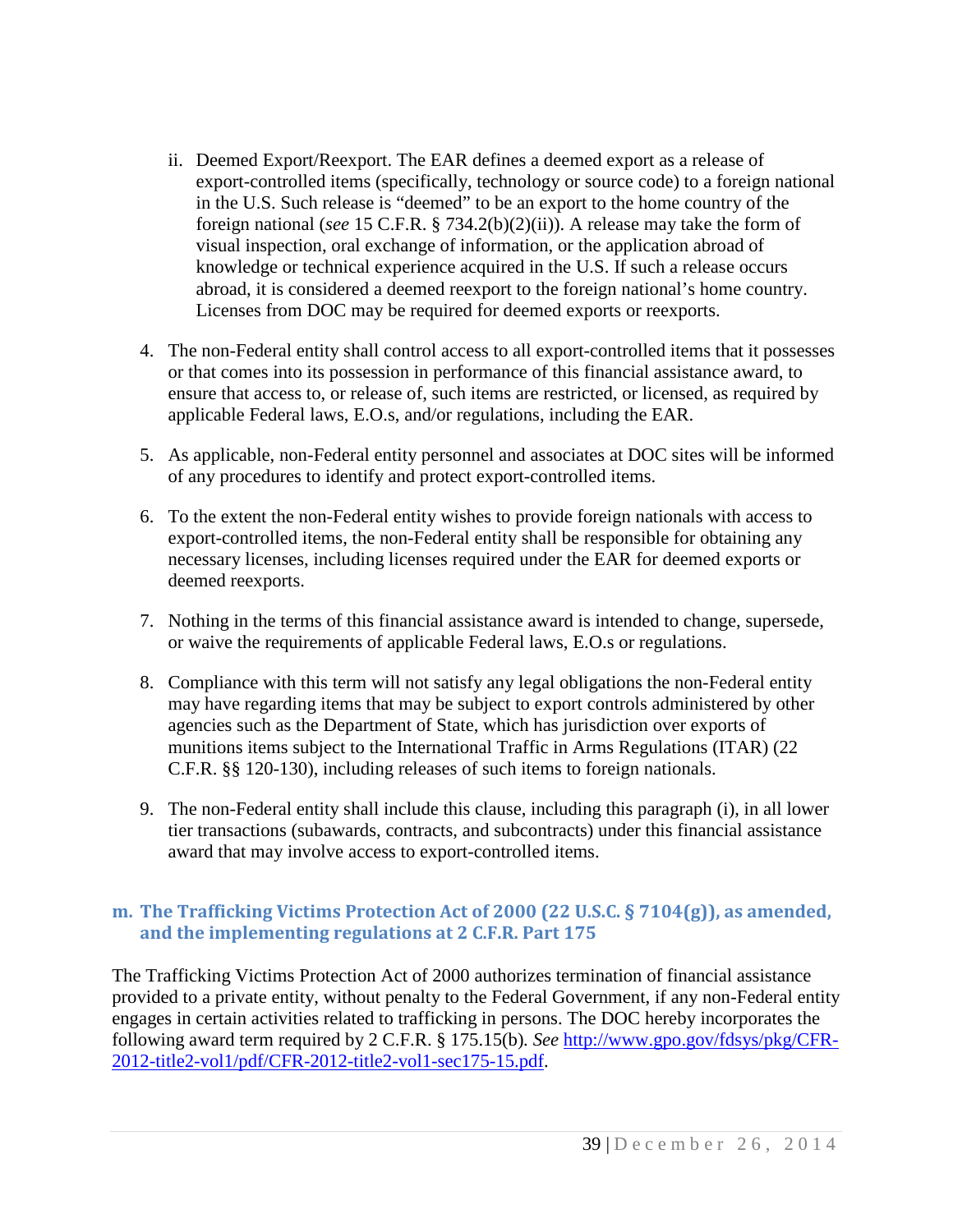#### Award Term from 2 C.F.R. § 175.15(b):

#### *Trafficking in persons.*

#### *a. Provisions applicable to a recipient that is a private entity.*

- *1. You as the recipient, your employees, subrecipients under this award, and subrecipients' employees may not*
	- *i. Engage in severe forms of trafficking in persons during the period of time that the award is in effect;*
	- *ii. Procure a commercial sex act during the period of time that the award is in effect; or*
- *iii. Use forced labor in the performance of the award or subawards under the award.*
- *2. We as the Federal awarding agency may unilaterally terminate this award, without penalty, if you or a subrecipient that is a private entity* 
	- *i. Is determined to have violated a prohibition in paragraph a.1 of this award term; or*
	- *ii. Has an employee who is determined by the agency official authorized to terminate the award to have violated a prohibition in paragraph a.1 of this award term through conduct that is either— (A) Associated with performance under this award; or (B) Imputed to you or the subrecipient using the standards and due process for imputing the conduct of an individual to an organization that are provided in 2 C.F.R. Part 180, "OMB Guidelines to Agencies on Governmentwide Debarment and Suspension (Nonprocurement)," as implemented by DOC at 2 C.F.R. Part 1326, "Nonprocurement Debarment and Suspension."*
- *b. Provision applicable to a recipient other than a private entity. We as the Federal awarding agency may unilaterally terminate this award, without penalty, if a subrecipient that is a private entity—*
	- *1. Is determined to have violated an applicable prohibition in paragraph a.1 of this award term; or*
	- *2. Has an employee who is determined by the agency official authorized to terminate the award to have violated an applicable prohibition in paragraph a.1 of this award term through conduct that is either*
		- *i. Associated with performance under this award; or*
		- *ii. Imputed to the subrecipient using the standards and due process for imputing the conduct of an individual to an organization that are provided in 2 C.F.R. Part 180, "OMB Guidelines to Agencies on Governmentwide Debarment and Suspension (Nonprocurement)," as implemented by DOC at 2 C.F.R. Part 1326, "Nonprocurement Debarment and Suspension."*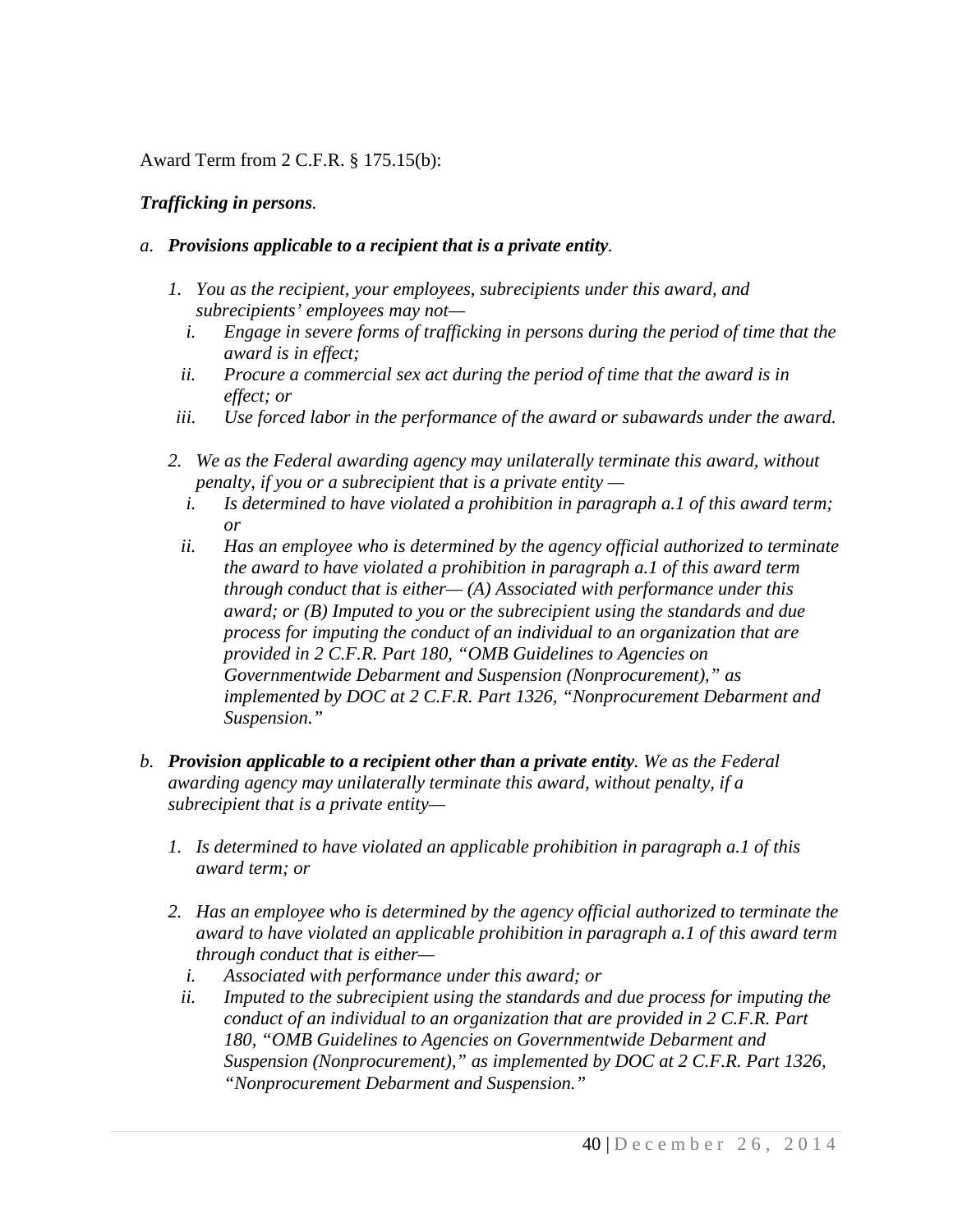#### *c. Provisions applicable to any recipient.*

- *1. You must inform us immediately of any information you receive from any source alleging a violation of a prohibition in paragraph a.1 of this award term.*
- *2. Our right to terminate unilaterally that is described in paragraph a.2 or b of this section:* 
	- *i. Implements section 106(g) of the Trafficking Victims Protection Act of 2000 (TVPA), as amended (22 U.S.C. 7104(g)), and*
	- *ii. Is in addition to all other remedies for noncompliance that are available to us under this award.*
- *3. You must include the requirements of paragraph a.1 of this award term in any subaward you make to a private entity.*

#### *d. Definitions. For purposes of this award term:*

- *1. "Employee" means either:* 
	- *i. An individual employed by you or a subrecipient who is engaged in the performance of the project or program under this award; or*
	- *ii. ii. Another person engaged in the performance of the project or program under this award and not compensated by you including, but not limited to, a volunteer or individual whose services are contributed by a third party as an in-kind contribution toward cost sharing or matching requirements.*
- *2. "Forced labor" means: labor obtained by any of the following methods: the recruitment, harboring, transportation, provision, or obtaining of a person for labor or services, through the use of force, fraud, or coercion for the purpose of subjection to involuntary servitude, peonage, debt bondage, or slavery.*
- *3. "Private entity":*
	- *i. Means any entity other than a State, local government, Indian tribe, or foreign public entity, as those terms are defined in 2 C.F.R. § 175.25;*
	- *ii. ii. Includes: (A) A nonprofit organization, including any nonprofit institution of higher education, hospital, or tribal organization other than one included in the definition of Indian tribe at 2 C.F.R. § 175.25(b); and (B) A for-profit organization.*
- 4. *"Severe forms of trafficking in persons," "commercial sex act," and "coercion" have the meanings given at section 103 of the TVPA, as amended (22 U.S.C. § 7102).*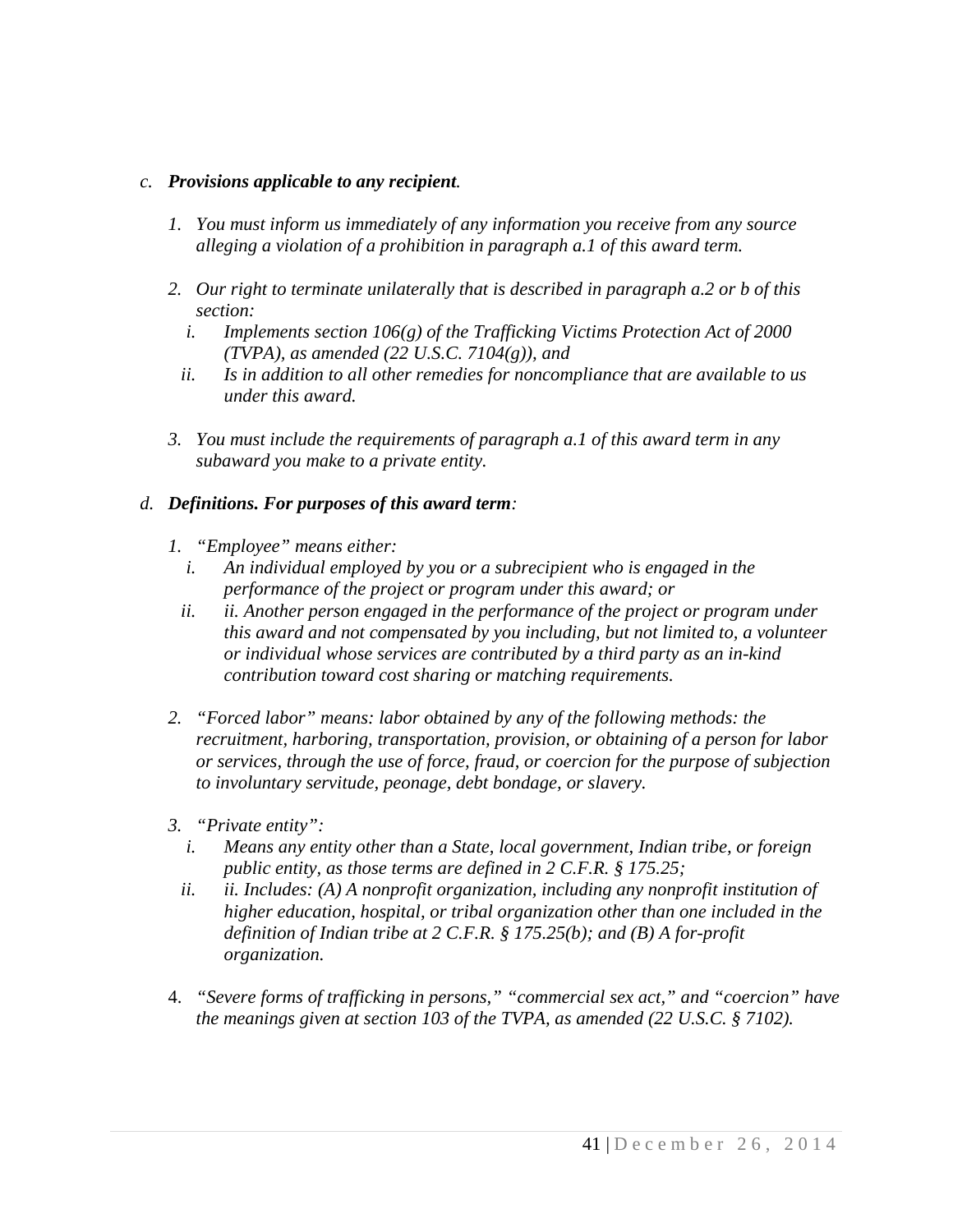### <span id="page-42-0"></span>**n. The Federal Funding Accountability and Transparency Act of 2006 (Pub. L. No. 109-282, 31 U.S.C. § 6101 note)**

- 1. Searchable Website Requirements. The Federal Funding Accountability and Transparency Act of 2006 (FFATA) requires information on Federal awards (Federal financial assistance and expenditures) be made available to the public via a single, searchable website. This information is available at [www.USASpending.gov.](http://www.usaspending.gov/) Recipients and subrecipients must include the following required data elements in their application:
	- Name of entity receiving award;
	- Award amount;
	- Transaction type, funding agency, Catalog of Federal Domestic Assistance Number, and descriptive award title;
	- Location of entity, primary location of performance (City/State/Congressional District/Country; and
	- Unique identifier of entity.

*See also* 2 C.F.R. § 200.211 ("Public access to Federal award information").

2. Reporting Subawards and Executive Compensation. Prime grant recipients awarded a new Federal grant greater than or equal to \$25,000 on or after October 1, 2010, other than those funded by the Recovery Act, are subject to FFATA subaward reporting requirements as outlined in the OMB guidance issued August 27, 2010. The prime recipient is required to file a FFATA subaward report by the end of the month following the month in which the prime recipient awards any sub-grant greater than or equal to \$25,000. *See* Pub. L. No. 109-282, as amended by section 6202(a) of Pub. L. No. 110-252 (*see* 31 U.S.C. 6101 note). The reporting requirements are located in Appendix A of 2 C.F.R. Part 170 and are available on the Government Printing Office's (GPO's) FDsys website: [http://www.gpo.gov/fdsys/pkg/CFR-2011-title2-vol1/pdf/CFR-](http://www.gpo.gov/fdsys/pkg/CFR-2011-title2-vol1/pdf/CFR-2011-title2-vol1-part170-appA.pdf)[2011-title2-vol1-part170-appA.pdf.](http://www.gpo.gov/fdsys/pkg/CFR-2011-title2-vol1/pdf/CFR-2011-title2-vol1-part170-appA.pdf)

Award Term from Appendix A of 2 C.F.R. Part 170:

### *Reporting Subawards and Executive Compensation*

#### *a. Reporting of first-tier subawards.*

*1. Applicability. Unless you are exempt as provided in paragraph d. of this award term, you must report each action that obligates \$25,000 or more in Federal funds that does not include Recovery funds (as defined in section 1512(a)(2) of the American Recovery and Reinvestment Act of 2009, Pub. L. No. 111–5) for a subaward to an entity (see definitions in paragraph e. of this award term).*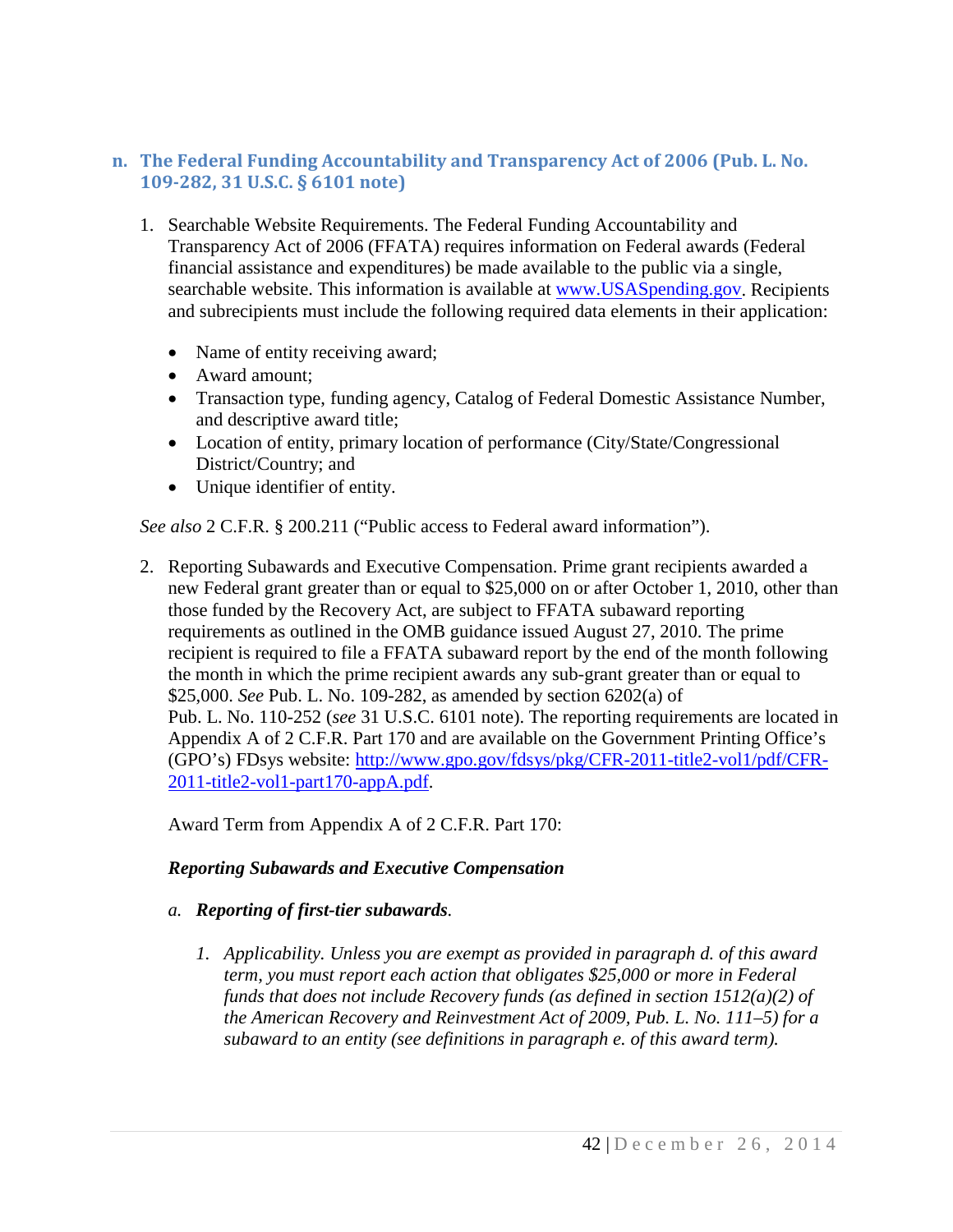#### *2. Where and when to report.*

- *i. You must report each obligating action described in paragraph a.1. of this award term to [http://www.fsrs.gov.](http://www.fsrs.gov/)*
- *ii. For subaward information, report no later than the end of the month following the month in which the obligation was made. (For example, if the obligation was made on November 7, 2010, the obligation must be reported by no later than December 31, 2010.)*
- *3. What to report. You must report the information about each obligating action that the submission instructions posted at http://www.fsrs.gov specify.*
- *b. Reporting Total Compensation of Recipient Executives.*
	- *1. Applicability and what to report. You must report total compensation for each of your five most highly compensated executives for the preceding completed fiscal year, if*
		- *i. the total Federal funding authorized to date under this award is \$25,000 or more;*
		- *ii. in the preceding fiscal year, you received—*
			- *(A) 80 percent or more of your annual gross revenues from Federal procurement contracts (and subcontracts) and Federal financial assistance subject to the Transparency Act, as defined at 2 C.F.R. § 170.320 (and subawards); and*
			- *(B) \$25,000,000 or more in annual gross revenues from Federal procurement contracts (and subcontracts) and Federal financial assistance subject to the Transparency Act, as defined at 2 C.F.R. § 170.320 (and subawards); and*
	- *iii. The public does not have access to information about the compensation of the executives through periodic reports filed under section 13(a) or 15(d) of the Securities Exchange Act of 1934 (15 U.S.C. § 78m(a), 78o(d)) or section 6104 of the Internal Revenue Code of 1986. (To determine if the public has access to the compensation information, see the U.S. Security and Exchange Commission total compensation filings at [http://www.sec.gov/answers/execomp.htm.](http://www.sec.gov/answers/execomp.htm))*
	- *2. Where and when to report. You must report executive total compensation described in paragraph b.1. of this award term:*
		- *i. As part of your registration profile at [http://www.ccr.gov.](http://www.ccr.gov/)*
		- *ii. By the end of the month following the month in which this award is made, and annually thereafter.*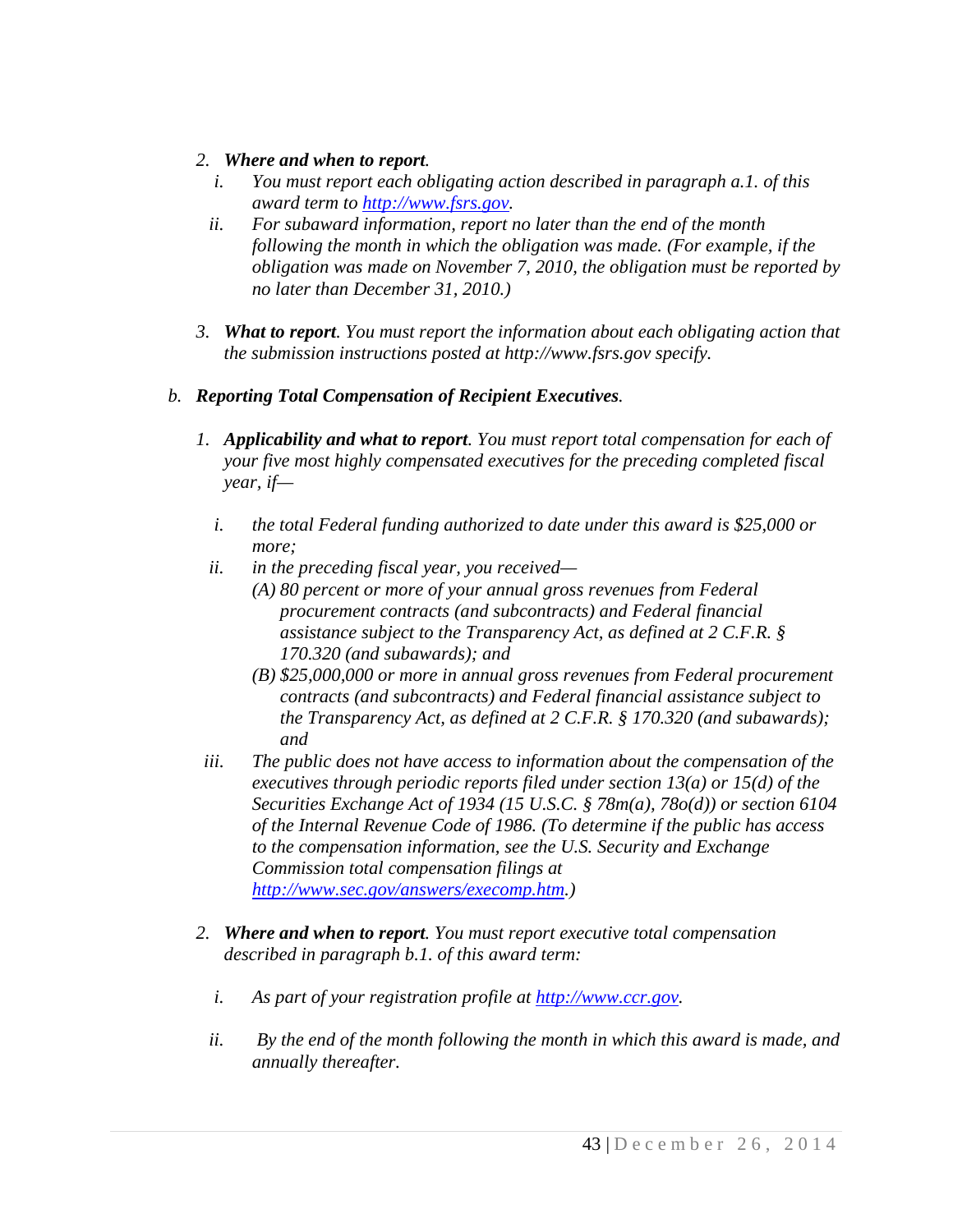#### *c. Reporting of Total Compensation of Subrecipient Executives.*

- 1. *Applicability and what to report. Unless you are exempt as provided in paragraph d. of this award term, for each first-tier subrecipient under this award, you shall report the names and total compensation of each of the subrecipient's five most highly compensated executives for the subrecipient's preceding completed fiscal year, if*
	- *i. in the subrecipient's preceding fiscal year, the subrecipient received—*
		- *(A) 80 percent or more of its annual gross revenues from Federal procurement contracts (and subcontracts) and Federal financial assistance subject to the Transparency Act, as defined at 2 C.F.R. § 170.320 (and subawards); and*
		- *(B) \$25,000,000 or more in annual gross revenues from Federal procurement contracts (and subcontracts), and Federal financial assistance subject to the Transparency Act (and subawards); and*
	- *ii. The public does not have access to information about the compensation of the executives through periodic reports filed under section 13(a) or 15(d) of the Securities Exchange Act of 1934 (15 U.S.C. 78m(a), 78o(d)) or section 6104 of the Internal Revenue Code of 1986. (To determine if the public has access to the compensation information, see the U.S. Security and Exchange Commission total compensation filings at [http://www.sec.gov/answers/execomp.htm.](http://www.sec.gov/answers/execomp.htm)).*

*See also 2 C.F.R. § 200.300(b).*

- 2. *Where and when to report. You must report subrecipient executive total compensation described in paragraph c.1. of this award term:*
	- *i. To the recipient.*
	- *ii. By the end of the month following the month during which you make the subaward. For example, if a subaward is obligated on any date during the month of October of a given year (i.e., between October 1 and 31), you must report any required compensation information of the subrecipient by November 30 of that year.*
- *d. Exemptions. If, in the previous tax year, you had gross income, from all sources, under \$300,000, you are exempt from the requirements to report: i. Subawards, and ii. The total compensation of the five most highly compensated executives of any subrecipient.*
- *e. Definitions. For purposes of this award term:*
	- *1. Entity means all of the following, as defined in 2 C.F.R. Part 25:*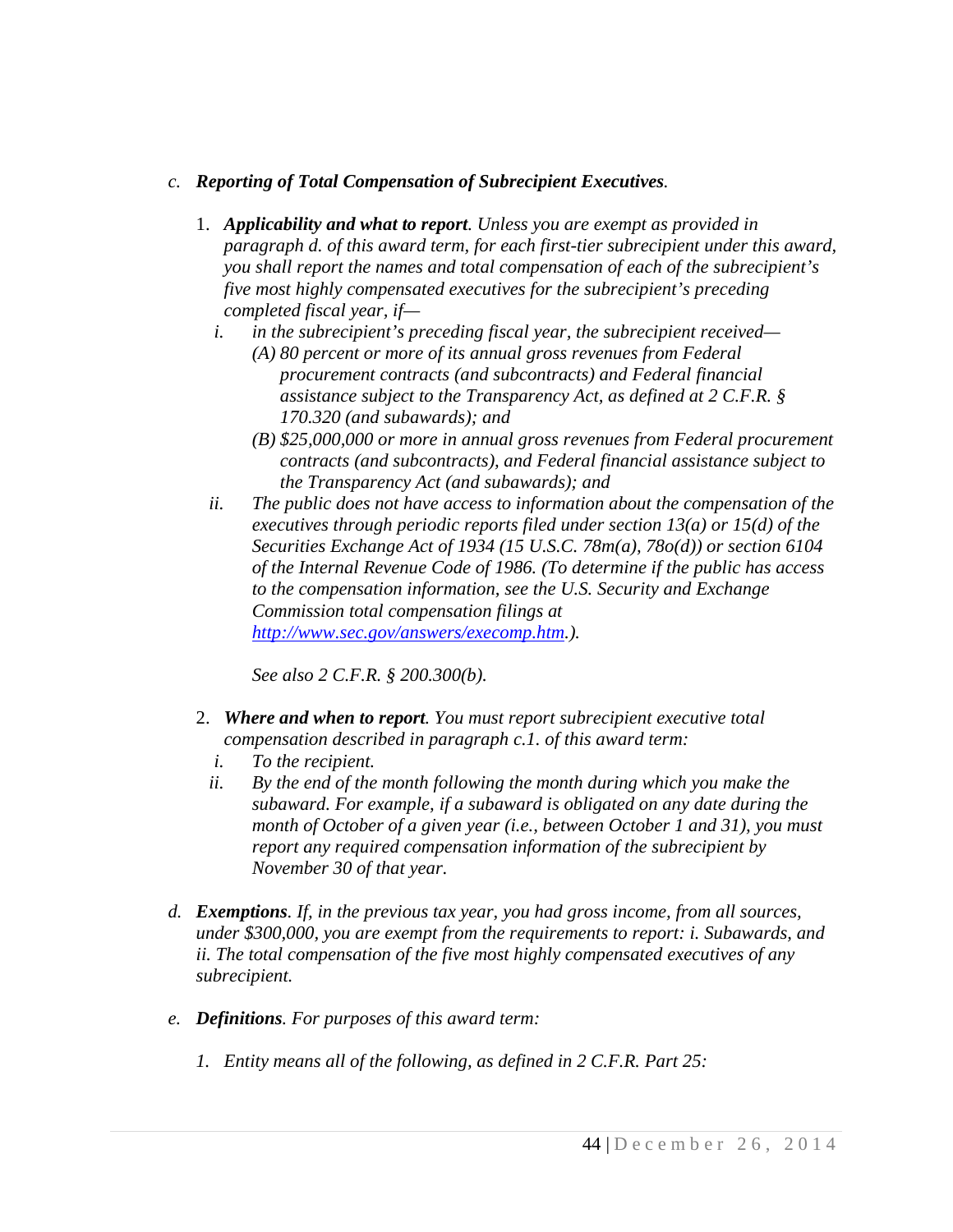- *i. A Governmental organization, which is a State, local government, or Indian tribe;*
- *ii. A foreign public entity;*
- *iii. A domestic or foreign nonprofit organization;*
- *iv. A domestic or foreign for-profit organization;*
- *v. A Federal agency, but only as a subrecipient under an award or subaward to a non-Federal entity.*
- *2. Executive means officers, managing partners, or any other employees in management positions.*
- *3. Subaward:*
	- *i. This term means a legal instrument to provide support for the performance of any portion of the substantive project or program for which you received this award and that you as the recipient award to an eligible subrecipient.*
	- *ii. The term does not include your procurement of property and services needed to carry out the project or program (for further explanation, see Sec. \_\_.210 of the attachment to OMB Circular A–133, "Audits of States, Local Governments, and Non-Profit Organizations").*
- *iii. A subaward may be provided through any legal agreement, including an agreement that you or a subrecipient considers a contract.*
- *4. Subrecipient means an entity that:*
	- *i. Receives a subaward from you (the recipient) under this award; and*
	- *ii. Is accountable to you for the use of the Federal funds provided by the subaward.*
- *5. Total compensation means the cash and noncash dollar value earned by the executive during the recipient's or subrecipient's preceding fiscal year and includes the following (for more information see 17 C.F.R. § 229.402(c)(2)):*
	- *i. Salary and bonus.*
	- *ii. Awards of stock, stock options, and stock appreciation rights. Use the dollar amount recognized for financial statement reporting purposes with respect to the fiscal year in accordance with the Statement of Financial Accounting Standards No. 123 (Revised 2004) (FAS 123R), Shared Based Payments.*
- *iii. Earnings for services under non-equity incentive plans. This does not include group life, health, hospitalization or medical reimbursement plans that do not discriminate in favor of executives, and are available generally to all salaried employees.*
- *iv. Change in pension value. This is the change in present value of defined benefit and actuarial pension plans.*
- *v. Above-market earnings on deferred compensation which is not tax-qualified.*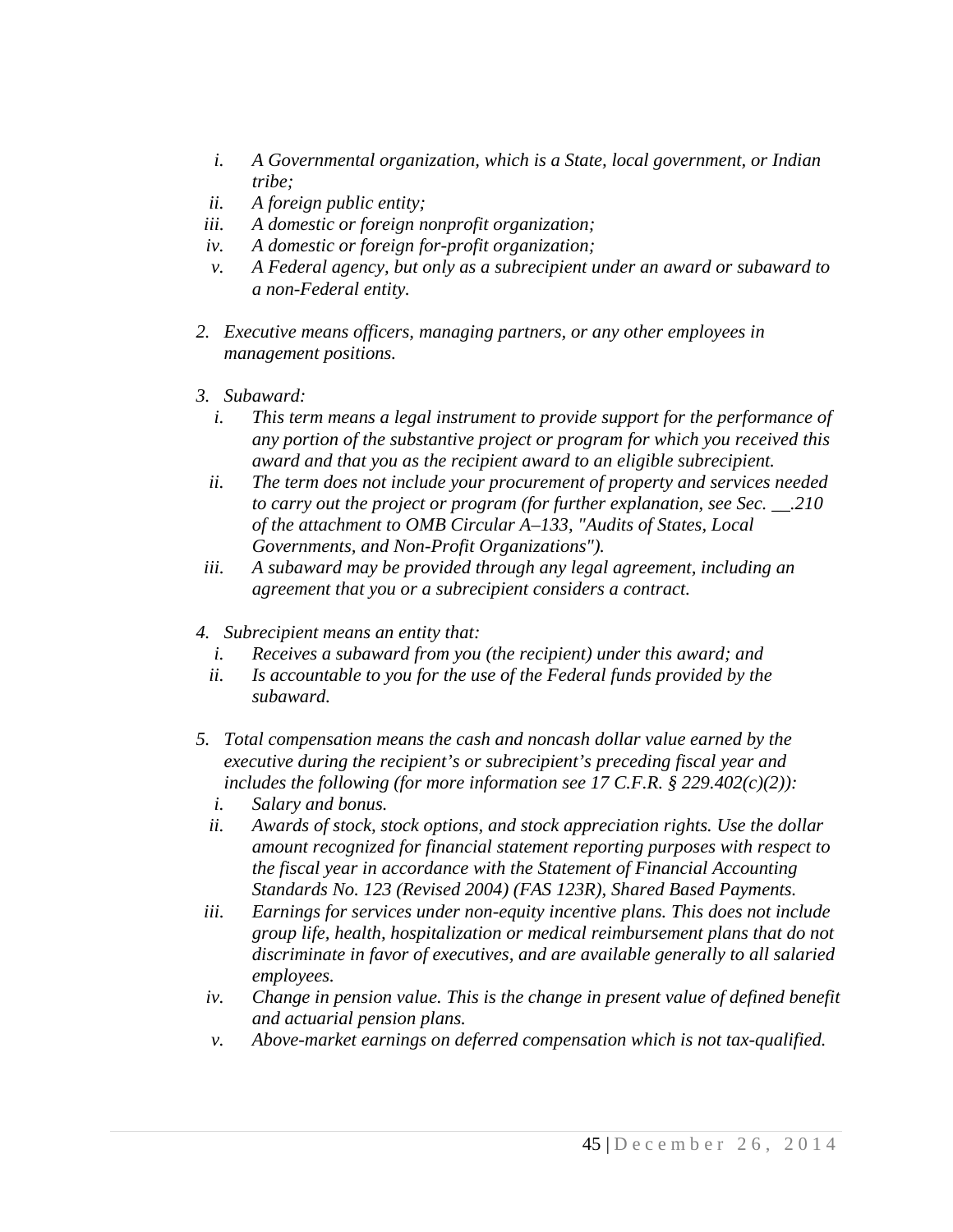- *vi. Other compensation, if the aggregate value of all such other compensation (e.g. severance, termination payments, value of life insurance paid on behalf of the employee, perquisites or property) for the executive exceeds \$10,000.*
- 3. Central Contractor Registration (CCR) and Universal Identifier requirements. In accordance with 2 C.F.R. Part 25, recipients must obtain a DUNS number and maintain an active registration in the CCR database. In addition, recipients must notify potential first-tier subrecipients that no entity may receive a first-tier subaward unless the entity has provided its DUNS number to the prime recipient. The requirements are located in Appendix A of 2 C.F.R. Part 25 and are available on GOP's FDsys website at: [http://www.gpo.gov/fdsys/pkg/CFR-2014-title2-vol1/pdf/CFR-2014-title2-vol1](http://www.gpo.gov/fdsys/pkg/CFR-2014-title2-vol1/pdf/CFR-2014-title2-vol1-part25.pdf) [part25.pdf.](http://www.gpo.gov/fdsys/pkg/CFR-2014-title2-vol1/pdf/CFR-2014-title2-vol1-part25.pdf)

Award Term from Appendix A of 2 C.F.R. Part 25:

#### *Central Contractor Registration and Universal Identifier Requirements*

- *a. Requirement for Central Contractor Registration (CCR). Unless you are exempted from this requirement under 2 C.F.R. § 25.110, you as the recipient must maintain the currency of your information in the CCR until you submit the final financial report required under this award or receive the final payment, whichever is later. This requires that you review and update the information at least annually after the initial registration, and more frequently if required by changes in your information or another award term.*
- *b. Requirement for Data Universal Numbering System (DUNS) Numbers. If you are authorized to make subawards under this award, you:*
	- *1. Must notify potential subrecipients that no entity (see definition in paragraph C of this award term) may receive a subaward from you unless the entity has provided its DUNS number to you.*
	- *2. May not make a subaward to an entity unless the entity has provided its DUNS number to you.*

#### *c. Definitions for purposes of this award term:*

- *1. Central Contractor Registration (CCR) means the Federal repository into which an entity must provide information required for the conduct of business as a recipient. Additional information about registration procedures may be found at the System for Award Management Internet site (currently at [https://www.sam.gov/portal/public/SAM/\)](https://www.sam.gov/portal/public/SAM/).*
- *2. Data Universal Numbering System (DUNS) number means the nine-digit number established and assigned by Dun and Bradstreet, Inc. (D&B) to uniquely identify business entities. A DUNS number may be obtained from D&B by telephone*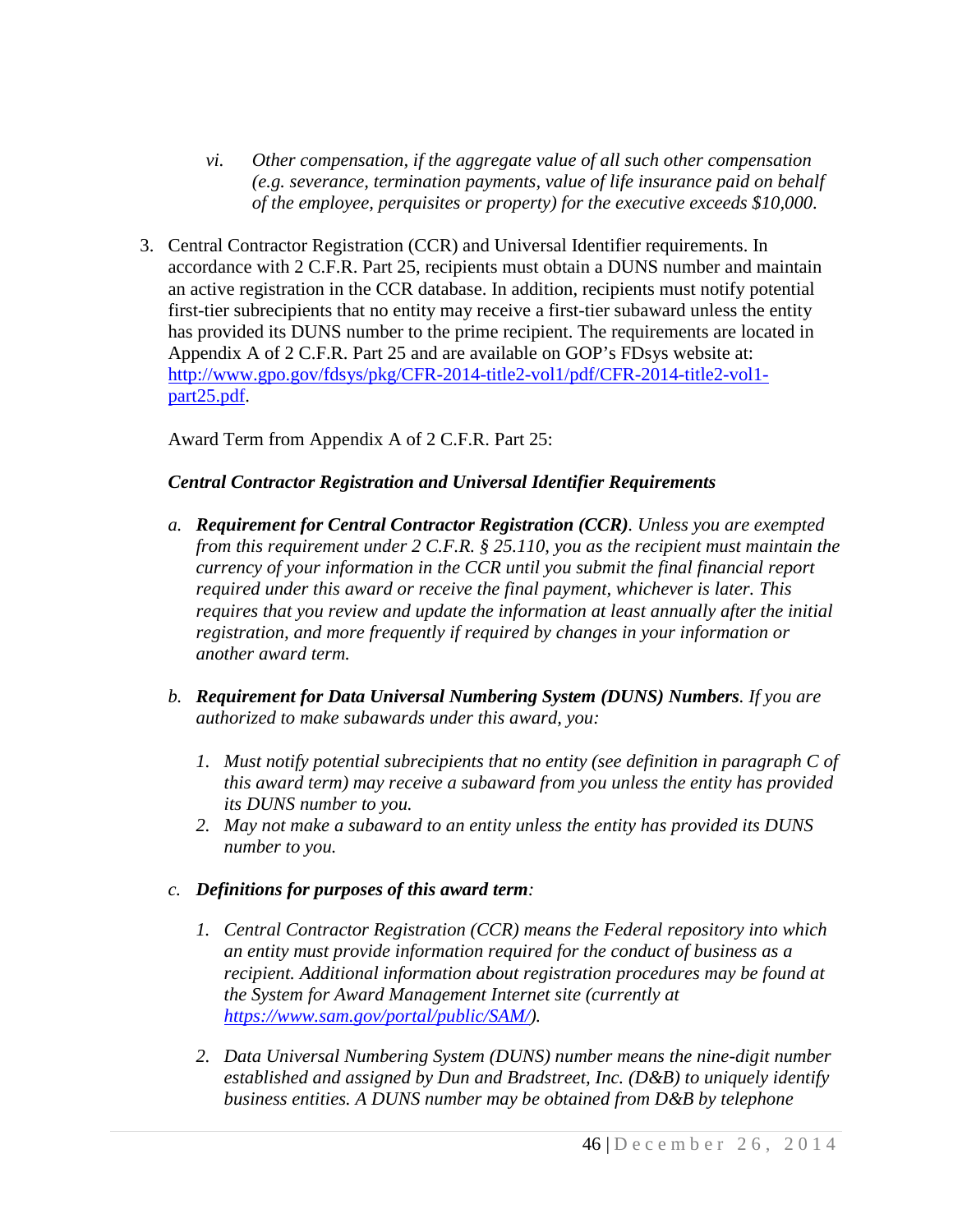*(currently 866–705–5711) or the Internet (currently at [http://fedgov.dnb.com/webform\)](http://fedgov.dnb.com/webform).*

- *3. Entity, as it is used in this award term, means all of the following, as defined at 2 C.F.R. part 25, subpart C:*
	- *a. A Governmental organization, which is a State, local government, or Indian Tribe;*
	- *b. A foreign public entity;*
	- *c. A domestic or foreign nonprofit organization;*
	- *d. A domestic or foreign for-profit organization; and*
	- *e. A Federal agency, but only as a subrecipient under an award or subaward to a non-Federal entity.*
- *4. Subaward:*
	- *a. This term means a legal instrument to provide support for the performance of any portion of the substantive project or program for which you received this award and that you as the recipient award to an eligible subrecipient.*
	- *b. The term does not include your procurement of property and services needed to carry out the project or program (for further explanation, see Sec. \_\_.210 of the attachment to OMB Circular A–133, "Audits of States, Local Governments, and Non-Profit Organizations").*
	- *c. A subaward may be provided through any legal agreement, including an agreement that you consider a contract.*
- *5. Subrecipient means an entity that:*
	- *a. Receives a subaward from you under this award; and*
	- b. *Is accountable to you for the use of the Federal funds provided by the subaward.*

*See also* 2 C.F.R. § 200.300(b).